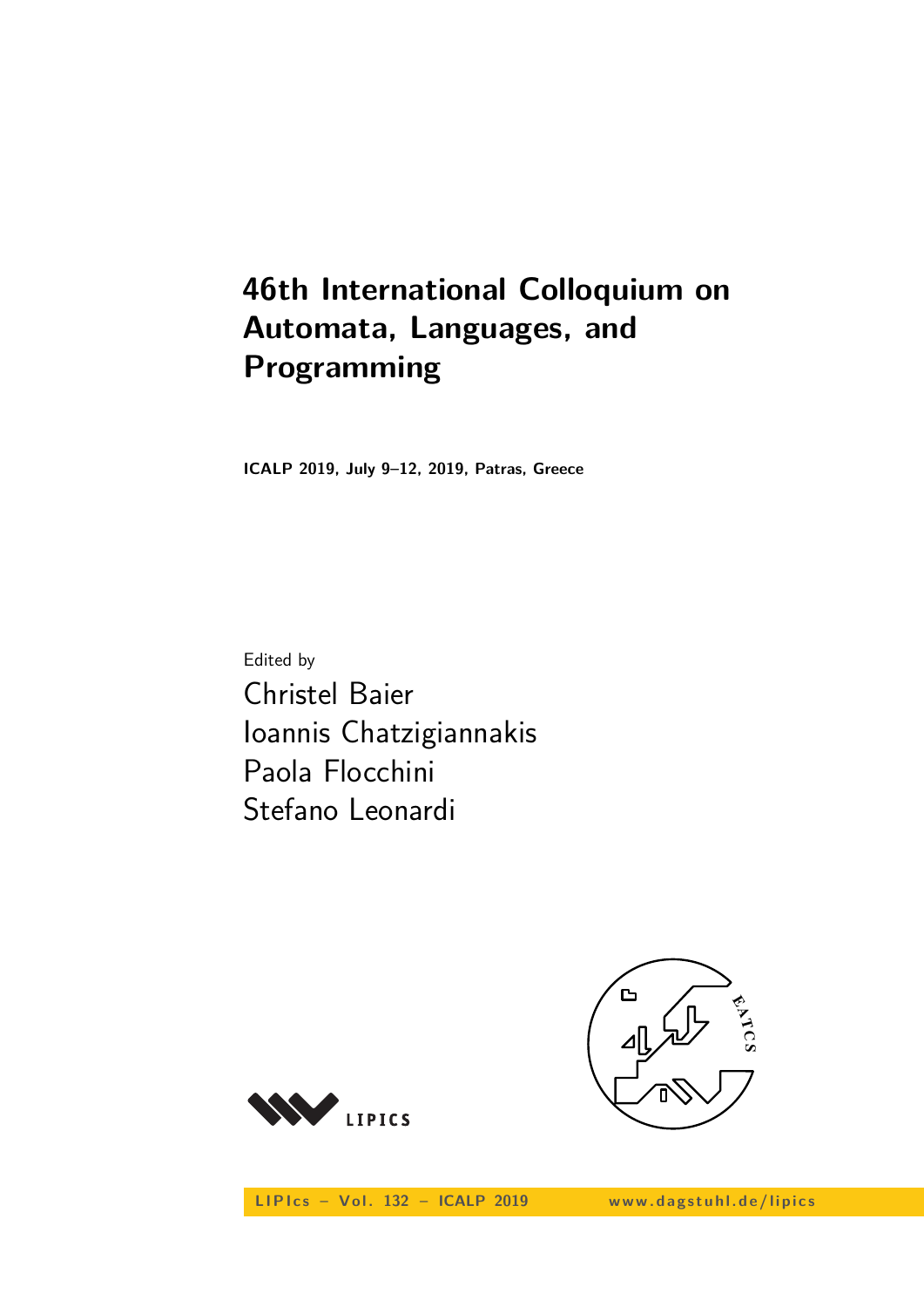Editors

**Christel Baier** TU Dresden, Germany [christel.baier@tu-dresden.de](mailto:christel.baier@tu-dresden.de)

#### **Ioannis Chatzigiannakis**

Sapienza University of Rome, Italy [ichatz@diag.uniroma1.it](mailto:ichatz@diag.uniroma1.it)

**Paola Flocchini** University of Ottawa, Canada [paola.flocchini@uottawa.ca](mailto:paola.flocchini@uottawa.ca)

#### **Stefano Leonardi**

Sapienza University of Rome, Italy [leonardi@diag.uniroma1.it](mailto:leonardi@diag.uniroma1.it)

ACM Classification 2012 Theory of computation

## **[ISBN 978-3-95977-109-2](https://www.dagstuhl.de/dagpub/978-3-95977-109-2)**

Published online and open access by

Schloss Dagstuhl – Leibniz-Zentrum für Informatik GmbH, Dagstuhl Publishing, Saarbrücken/Wadern, Germany. Online available at [https://www.dagstuhl.de/dagpub/978-3-95977-109-2.](https://www.dagstuhl.de/dagpub/978-3-95977-109-2)

Publication date July, 2019

Bibliographic information published by the Deutsche Nationalbibliothek The Deutsche Nationalbibliothek lists this publication in the Deutsche Nationalbibliografie; detailed bibliographic data are available in the Internet at [https://portal.dnb.de.](https://portal.dnb.de)

#### License

This work is licensed under a Creative Commons Attribution 3.0 Unported license (CC-BY 3.0): [https://creativecommons.org/licenses/by/3.0/legalcode.](https://creativecommons.org/licenses/by/3.0/legalcode) In brief, this license authorizes each and everybody to share (to copy, distribute and transmit) the work under the following conditions, without impairing or restricting the authors' moral rights:

Attribution: The work must be attributed to its authors.

The copyright is retained by the corresponding authors.

Digital Object Identifier: [10.4230/LIPIcs.ICALP.2019.0](https://doi.org/10.4230/LIPIcs.ICALP.2019.0)

**[ISBN 978-3-95977-109-2](https://www.dagstuhl.de/dagpub/978-3-95977-109-2) [ISSN 1868-8969](https://www.dagstuhl.de/dagpub/1868-8969)<https://www.dagstuhl.de/lipics>**

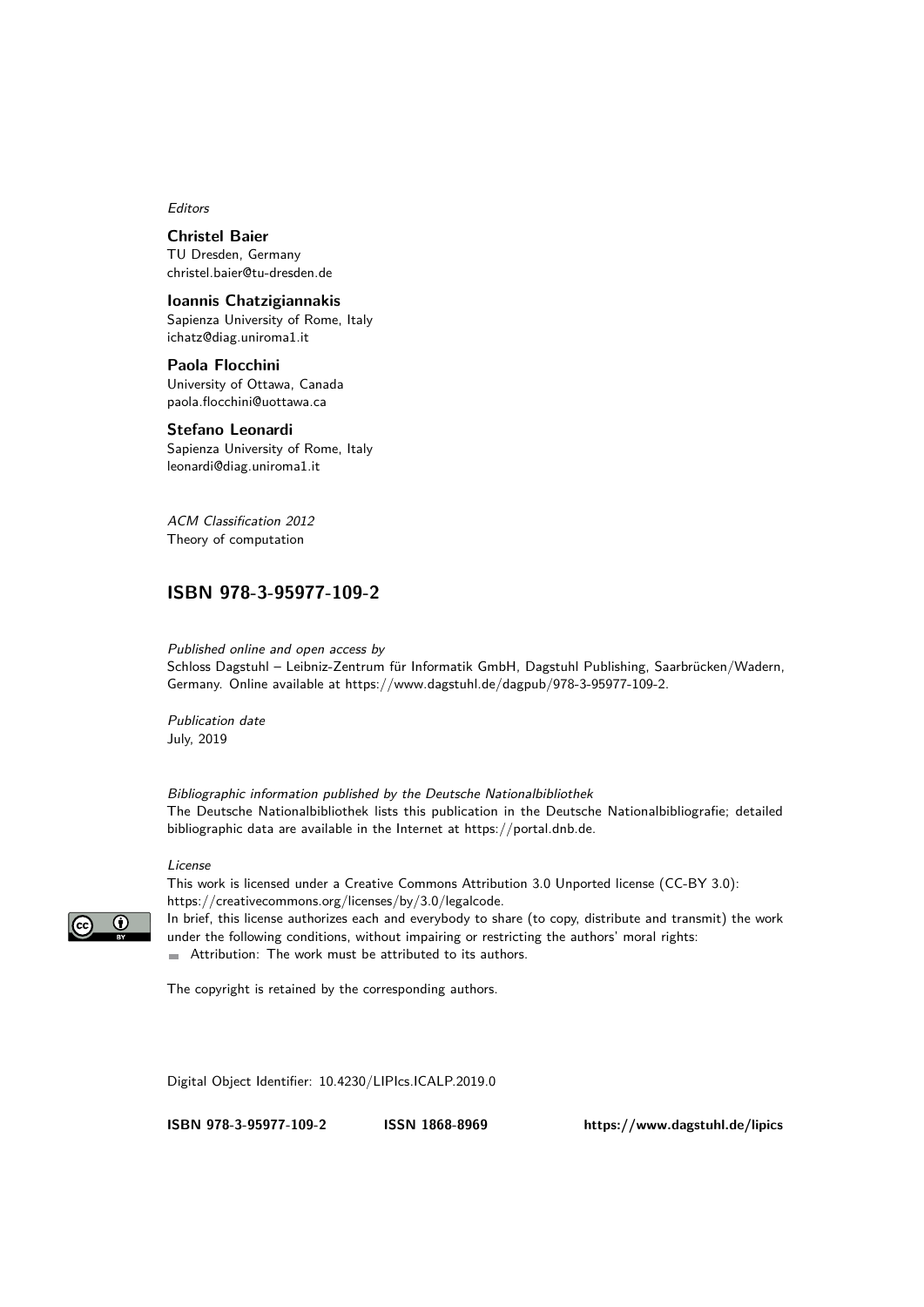# LIPIcs – Leibniz International Proceedings in Informatics

LIPIcs is a series of high-quality conference proceedings across all fields in informatics. LIPIcs volumes are published according to the principle of Open Access, i.e., they are available online and free of charge.

## Editorial Board

- **Luca Aceto** (*Chair*, Gran Sasso Science Institute and Reykjavik University)
- Christel Baier (TU Dresden)  $\equiv$
- Mikolaj Bojanczyk (University of Warsaw)  $\sim$
- Roberto Di Cosmo (INRIA and University Paris Diderot)  $\equiv$
- Javier Esparza (TU München)  $\sim$
- Meena Mahajan (Institute of Mathematical Sciences)  $\blacksquare$
- Dieter van Melkebeek (University of Wisconsin-Madison)  $\blacksquare$
- Anca Muscholl (University Bordeaux)  $\overline{a}$
- Luke Ong (University of Oxford)  $\blacksquare$
- Catuscia Palamidessi (INRIA)  $\blacksquare$
- Thomas Schwentick (TU Dortmund)  $\bar{a}$
- Raimund Seidel (Saarland University and Schloss Dagstuhl Leibniz-Zentrum für Informatik)  $\blacksquare$

## **[ISSN 1868-8969](https://www.dagstuhl.de/dagpub/1868-8969)**

# **<https://www.dagstuhl.de/lipics>**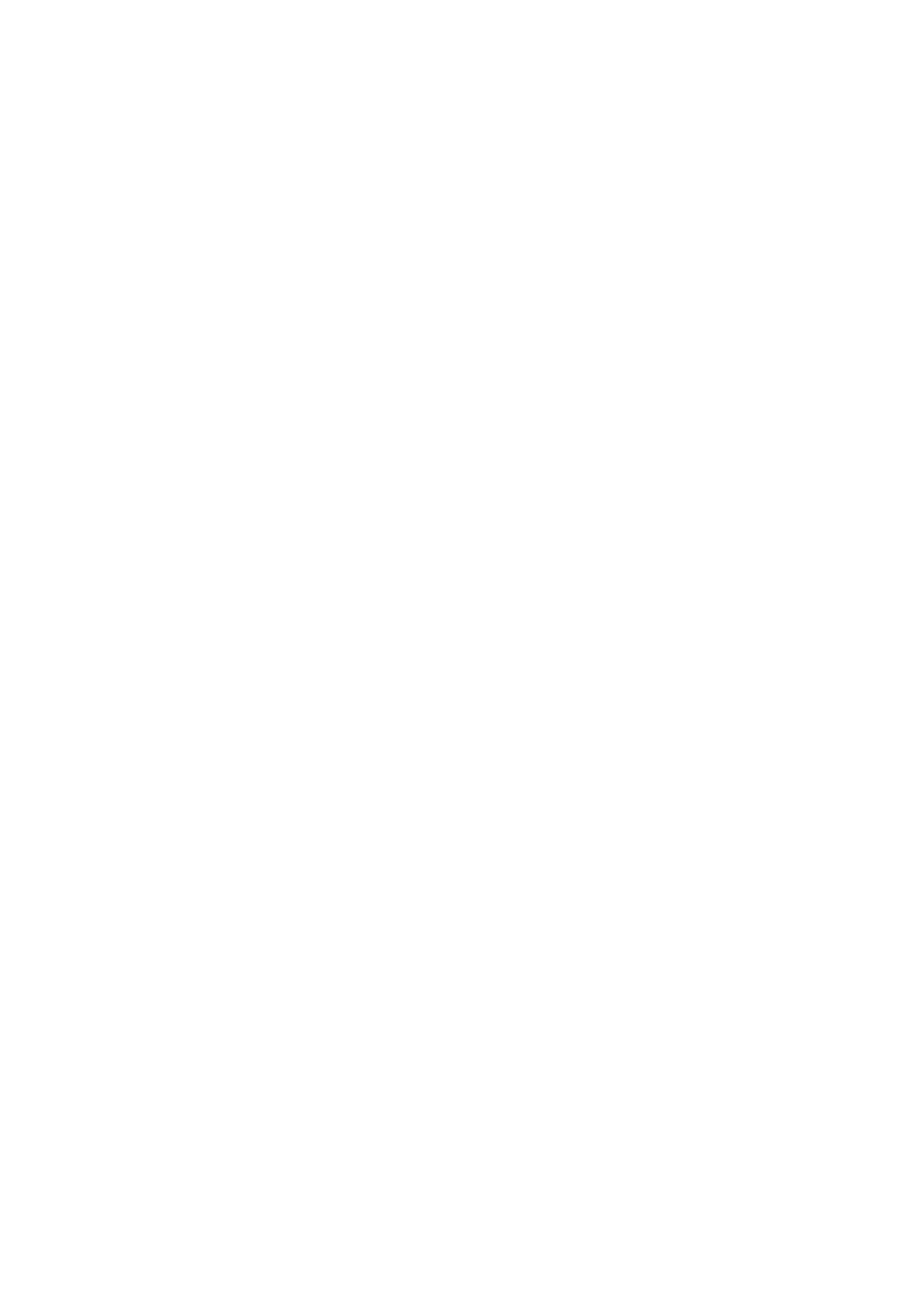# **Contents**

| Preface<br>Christel Baier, Ioannis Chatzigiannakis, Paola Flocchini, and Stefano Leonardi  0:xv-0:xvi |               |
|-------------------------------------------------------------------------------------------------------|---------------|
| Organization                                                                                          | $0:xyii-xxiv$ |
| List of Authors                                                                                       |               |
|                                                                                                       |               |

# **Invited Talk**

| Auction Design under Interdependent Values                | $1:1-1:1$   |
|-----------------------------------------------------------|-------------|
| Symmetry and Similarity                                   | $2:1-2:1$   |
| Approximately Good and Modern Matchings                   | $3:1-3:1$   |
| Automata Learning and Galois Connections                  | $4.1 - 4.1$ |
| Fixed Point Computation Problems and Facets of Complexity | $5:1-5:1$   |

# **Track A: Algorithms, Complexity and Games**

| Complexity-Theoretic Limitations on Blind Delegated Quantum Computation<br>Scott Aaronson, Alexandru Cojocaru, Alexandru Gheorghiu, and Elham Kashefi                                                                                                                                                                        | $6:1-6:13$   |
|------------------------------------------------------------------------------------------------------------------------------------------------------------------------------------------------------------------------------------------------------------------------------------------------------------------------------|--------------|
| Faster Algorithms for All-Pairs Bounded Min-Cuts<br>Amir Abboud, Loukas Georgiadis, Giuseppe F. Italiano, Robert Krauthgamer,<br>Nikos Parotsidis, Ohad Trabelsi, Przemysław Uznański, and Daniel Wolleb-Graf                                                                                                                | $7:1 - 7:15$ |
| Fine-Grained Reductions and Quantum Speedups for Dynamic Programming                                                                                                                                                                                                                                                         | $8:1 - 8:13$ |
| Geometric Multicut<br>Mikkel Abrahamsen, Panos Giannopoulos, Maarten Löffter, and Günter Rote                                                                                                                                                                                                                                | $9:1-9:15$   |
| Lower Bounds for Multiplication via Network Coding<br>Peyman Afshani, Casper Benjamin Freksen, Lior Kamma, and                                                                                                                                                                                                               | $10:1-10:12$ |
| Path Contraction Faster Than $2^n$<br>Akanksha Agrawal, Fedor V. Fomin, Daniel Lokshtanov, Saket Saurabh, and                                                                                                                                                                                                                | $11:1-11:13$ |
| Deterministic Combinatorial Replacement Paths and Distance Sensitivity Oracles                                                                                                                                                                                                                                               | $12:1-12:14$ |
| 46th International Colloquium on Automata, Languages, and Programming (ICALP 2019).<br>Editors: Christel Baier, Ioannis Chatzigiannakis, Paola Flocchini, and Stefano Leonardi<br>Leibniz International Proceedings in Informatics<br>LIPICS Schloss Dagstuhl - Leibniz-Zentrum für Informatik, Dagstuhl Publishing, Germany |              |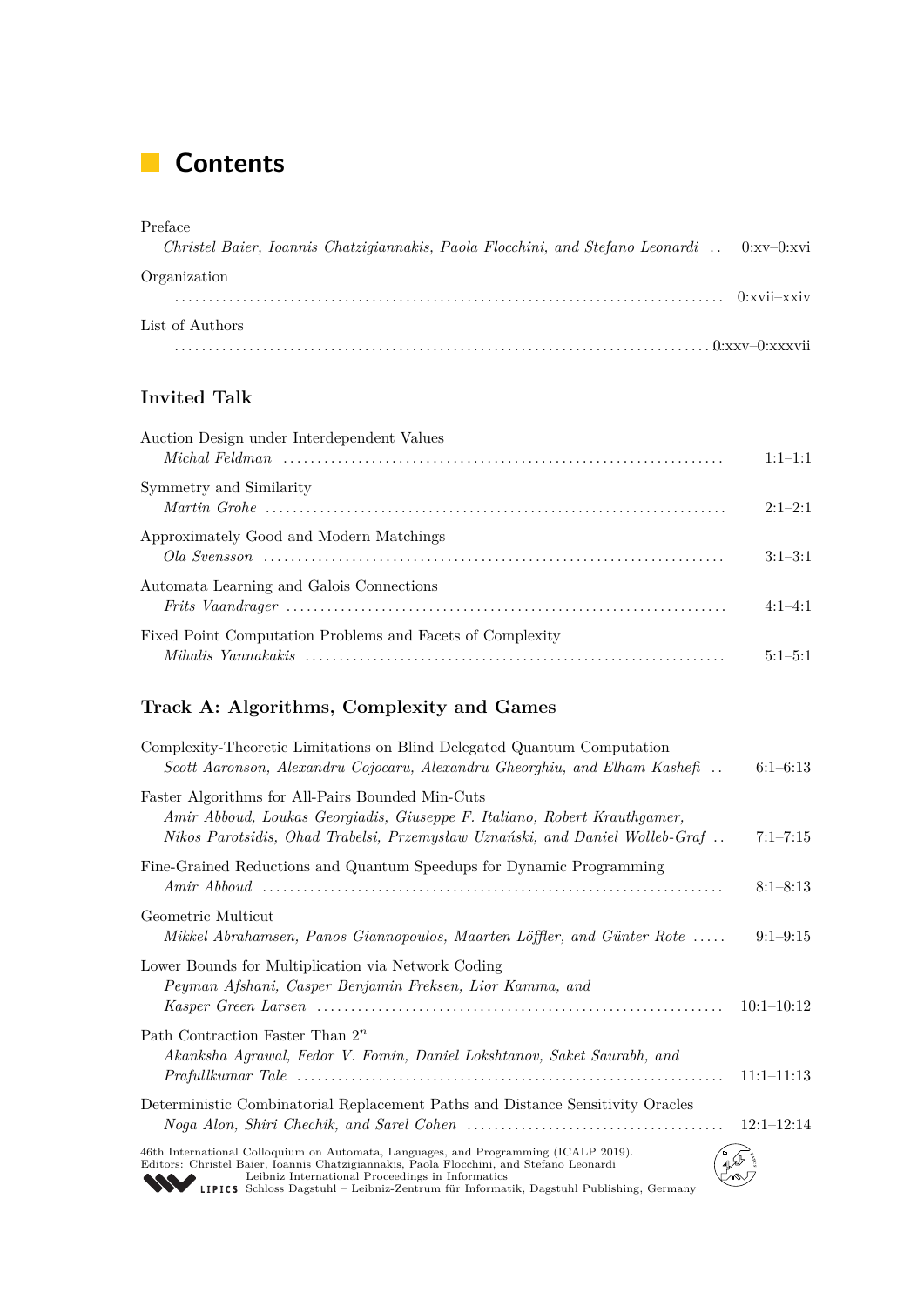| Algorithms and Hardness for Diameter in Dynamic Graphs<br>Bertie Ancona, Monika Henzinger, Liam Roditty, Virginia Vassilevska Williams, and                         | $13:1-13:14$   |
|---------------------------------------------------------------------------------------------------------------------------------------------------------------------|----------------|
| Log Diameter Rounds Algorithms for 2-Vertex and 2-Edge Connectivity<br>Alexandr Andoni, Clifford Stein, and Peilin Zhong                                            | $14:1-14:16$   |
| Two Party Distribution Testing: Communication and Security<br>Alexandr Andoni, Tal Malkin, and Negev Shekel Nosatzki                                                | $15:1 - 15:16$ |
| Two New Results About Quantum Exact Learning<br>Srinivasan Arunachalam, Sourav Chakraborty, Troy Lee, Manaswi Paraashar, and                                        | $16:1-16:15$   |
| When Algorithms for Maximal Independent Set and Maximal Matching Run in<br>Sublinear Time                                                                           | $17:1 - 17:17$ |
| Robust Communication-Optimal Distributed Clustering Algorithms<br>Pranjal Awasthi, Ainesh Bakshi, Maria-Florina Balcan, Colin White, and                            | $18:1-18:16$   |
| Capacitated Dynamic Programming: Faster Knapsack and Graph Algorithms                                                                                               | $19:1-19:13$   |
| Covering Metric Spaces by Few Trees                                                                                                                                 | $20:1 - 20:16$ |
| Even Faster Elastic-Degenerate String Matching via Fast Matrix Multiplication<br>Giulia Bernardini, Paweł Gawrychowski, Nadia Pisanti, Solon P. Pissis, and         | $21:1-21:15$   |
| The Complexity of Approximating the Matching Polynomial in the Complex Plane<br>Ivona Bezáková, Andreas Galanis, Leslie Ann Goldberg, and Daniel Štefankovič        | $22:1-22:13$   |
| Finding Tutte Paths in Linear Time                                                                                                                                  | $23:1-23:14$   |
| Approximate Counting of k-Paths: Deterministic and in Polynomial Space<br>Andreas Björklund, Daniel Lokshtanov, Saket Saurabh, and Meirav Zehavi                    | $24:1 - 24:15$ |
| Computing Permanents and Counting Hamiltonian Cycles by Listing Dissimilar<br><b>Vectors</b>                                                                        | $25:1-25:14$   |
| Solving Systems of Polynomial Equations over $GF(2)$ by a Parity-Counting<br>Self-Reduction                                                                         |                |
| Andreas Björklund, Petteri Kaski, and Ryan Williams                                                                                                                 | $26:1-26:13$   |
| Quantum SDP Solvers: Large Speed-Ups, Optimality, and Applications to<br>Quantum Learning<br>Fernando G. S. L. Brandão, Amir Kalev, Tongyang Li, Cedric Yen-Yu Lin, | $27:1 - 27:14$ |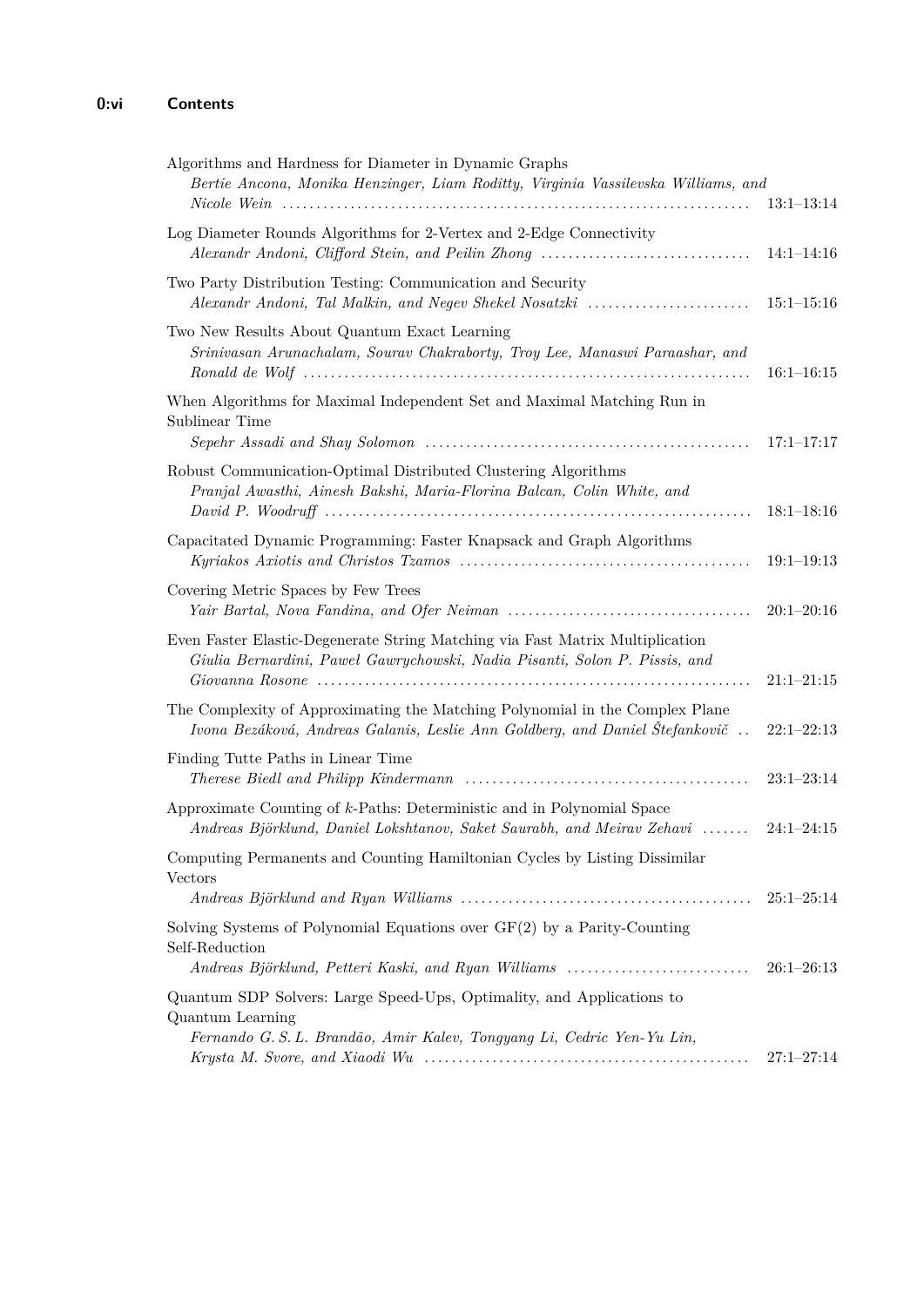#### **Contents 0:vii**

| A Simple Protocol for Verifiable Delegation of Quantum Computation in One<br>Round                                                                                        |                |
|---------------------------------------------------------------------------------------------------------------------------------------------------------------------------|----------------|
|                                                                                                                                                                           | $28:1-28:13$   |
| Dismantlability, Connectedness, and Mixing in Relational Structures<br>Raimundo Briceño, Andrei A. Bulatov, Víctor Dalmau, and Benoît Larose                              | $29:1-29:15$   |
| Sign-Rank Can Increase Under Intersection                                                                                                                                 | $30:1 - 30:14$ |
| Covert Computation in Self-Assembled Circuits<br>Angel A. Cantu, Austin Luchsinger, Robert Schweller, and Tim Wylie                                                       | $31:1 - 31:14$ |
| Randomness and Intractability in Kolmogorov Complexity                                                                                                                    | $32:1 - 32:14$ |
| The Power of Block-Encoded Matrix Powers: Improved Regression Techniques<br>via Faster Hamiltonian Simulation<br>Shantanav Chakraborty, András Gilyén, and Stacey Jeffery | $33:1-33:14$   |
| Unlabeled Sample Compression Schemes and Corner Peelings for Ample and                                                                                                    |                |
| Maximum Classes<br>Jérémie Chalopin, Victor Chepoi, Shay Moran, and Manfred K. Warmuth                                                                                    | $34:1 - 34:15$ |
| Query-To-Communication Lifting for BPP Using Inner Product<br>Arkadev Chattopadhyay, Yuval Filmus, Sajin Koroth, Or Meir, and Toniann Pitassi                             | $35:1 - 35:15$ |
| Estimating the Frequency of a Clustered Signal                                                                                                                            | $36:1 - 36:13$ |
| Block Edit Errors with Transpositions: Deterministic Document Exchange<br>Protocols and Almost Optimal Binary Codes<br>Kuan Cheng, Zhengzhong Jin, Xin Li, and Ke Wu      | $37:1 - 37:15$ |
| Restricted Max-Min Allocation: Approximation and Integrality Gap                                                                                                          | $38:1 - 38:13$ |
| Circuit Lower Bounds for MCSP from Local Pseudorandom Generators<br>Mahdi Cheraghchi, Valentine Kabanets, Zhenjian Lu, and Dimitrios Myrisiotis                           | $39:1 - 39:14$ |
| The Norms of Graph Spanners<br>Eden Chlamtáč, Michael Dinitz, and Thomas Robinson                                                                                         | $40:1-40:15$   |
| On the Fixed-Parameter Tractability of Capacitated Clustering                                                                                                             | $41:1-41:14$   |
| Tight FPT Approximations for $k$ -Median and $k$ -Means<br>Vincent Cohen-Addad, Anupam Gupta, Amit Kumar, Euiwoong Lee, and Jason Li                                      | $42:1 - 42:14$ |
| Information-Theoretic and Algorithmic Thresholds for Group Testing<br>Amin Coja-Oghlan, Oliver Gebhard, Max Hahn-Klimroth, and Philipp Loick                              | $43:1-43:14$   |
| On Reachability Problems for Low-Dimensional Matrix Semigroups<br>Thomas Colcombet, Joël Ouaknine, Pavel Semukhin, and James Worrell                                      | $44:1 - 44:15$ |
| Independent Sets in Vertex-Arrival Streams<br>Graham Cormode, Jacques Dark, and Christian Konrad                                                                          | $45:1 - 45:14$ |

**I C A L P 2 0 1 9**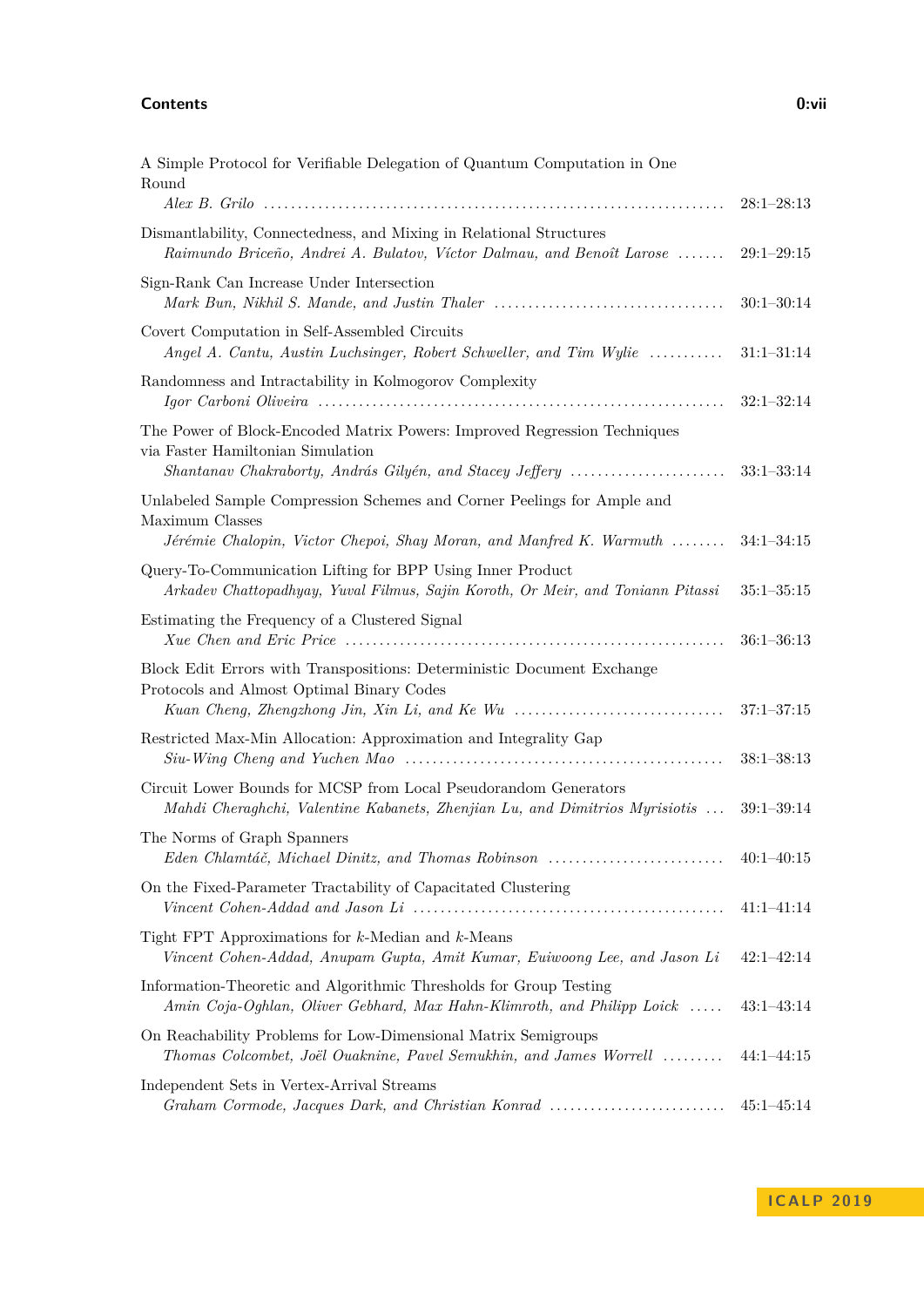| Approximation Algorithms for Min-Distance Problems<br>Mina Dalirrooyfard, Virginia Vassilevska Williams, Nikhil Vyas, Nicole Wein,                                                     | $46:1 - 46:14$ |
|----------------------------------------------------------------------------------------------------------------------------------------------------------------------------------------|----------------|
| Tight Approximation Algorithms for Bichromatic Graph Diameter and Related<br>Problems<br>Mina Dalirrooyfard, Virginia Vassilevska Williams, Nikhil Vyas, and Nicole Wein               | $47:1 - 47:15$ |
| Faster Algorithms for All Pairs Non-Decreasing Paths Problem                                                                                                                           | $48:1 - 48:13$ |
| Faster Approximation Algorithms for Computing Shortest Cycles on Weighted<br>Graphs                                                                                                    | $49:1 - 49:13$ |
| Algorithmically Efficient Syntactic Characterization of Possibility Domains<br>Josep Díaz, Lefteris Kirousis, Sofia Kokonezi, and John Livieratos                                      | $50:1 - 50:13$ |
| On Geometric Complexity Theory: Multiplicity Obstructions Are Stronger Than<br>Occurrence Obstructions<br>Julian Dörfler, Christian Ikenmeyer, and Greta Panova                        | $51:1 - 51:14$ |
| The Arboricity Captures the Complexity of Sampling Edges                                                                                                                               | $52:1 - 52:14$ |
| A Nearly-Linear Time Algorithm for Submodular Maximization with a Knapsack<br>Constraint                                                                                               | $53:1 - 53:12$ |
| Towards Nearly-Linear Time Algorithms for Submodular Maximization with a<br>Matroid Constraint                                                                                         | $54:1 - 54:14$ |
| On the Complexity of String Matching for Graphs<br>Massimo Equi, Roberto Grossi, Veli Mäkinen, and Alexandru I. Tomescu                                                                | $55:1 - 55:15$ |
| Unique End of Potential Line<br>John Fearnley, Spencer Gordon, Ruta Mehta, and Rahul Savani                                                                                            | $56:1 - 56:15$ |
| Dichotomy for Symmetric Boolean PCSPs<br>Miron Ficak, Marcin Kozik, Miroslav Olšák, and Szymon Stankiewicz  57:1–57:12                                                                 |                |
| Biasing Boolean Functions and Collective Coin-Flipping Protocols over Arbitrary<br><b>Product Distributions</b><br>Yuval Filmus, Lianna Hambardzumyan, Hamed Hatami, Pooya Hatami, and | $58:1 - 58:13$ |
| Covering Vectors by Spaces in Perturbed Graphic Matroids and Their Duals<br>Fedor V. Fomin, Petr A. Golovach, Daniel Lokshtanov, Saket Saurabh, and                                    | $59:1 - 59:13$ |
| Decomposition of Map Graphs with Applications<br>Fedor V. Fomin, Daniel Lokshtanov, Fahad Panolan, Saket Saurabh, and                                                                  | $60:1 - 60:15$ |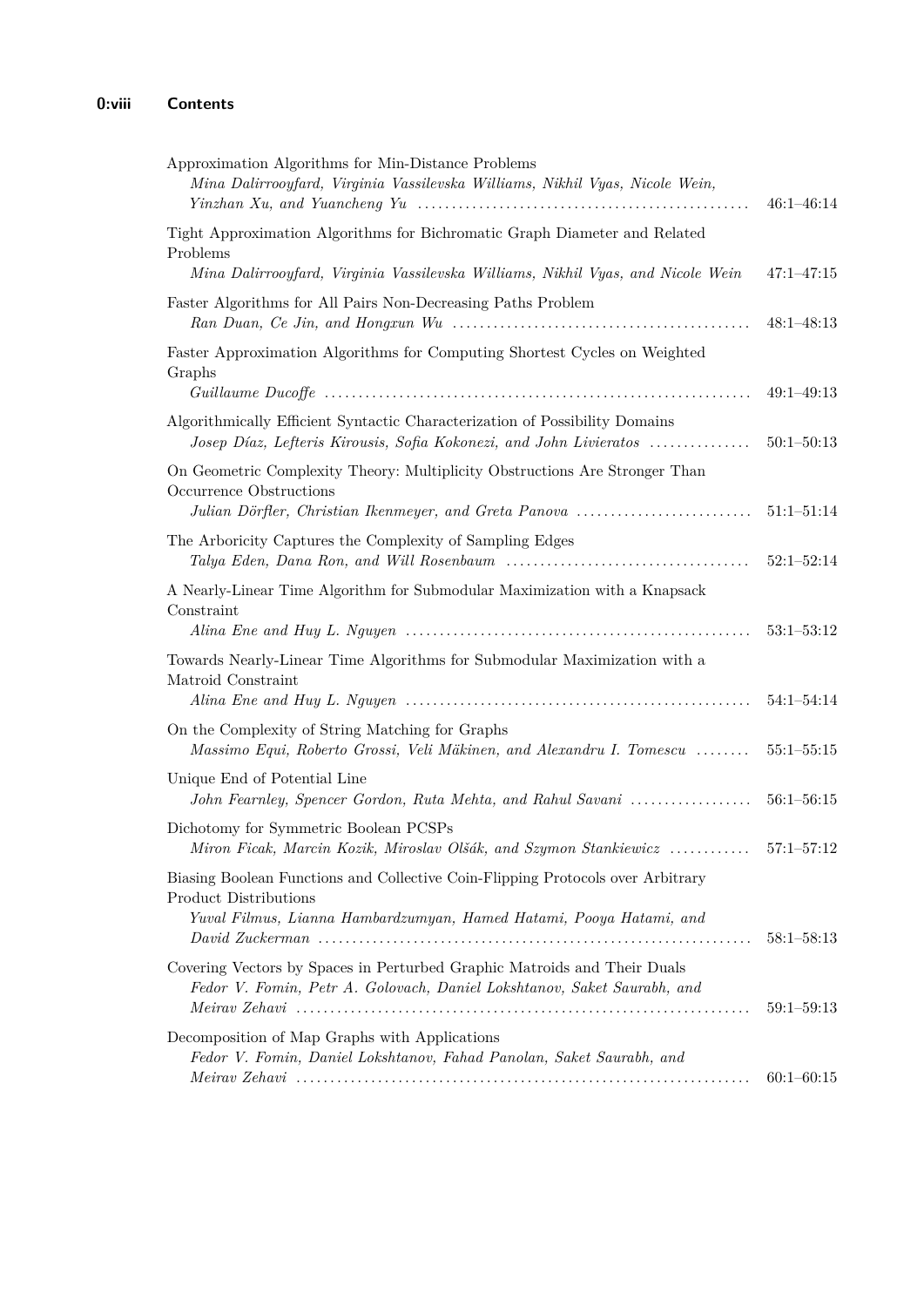# **Contents 0:ix**

The Satisfiability Threshold for Non-Uniform Random 2-SAT

Determinant Equivalence Test over Finite Fields and over Q

Non-Clairvoyant Precedence Constrained Scheduling

| e Satisfiability Threshold for Non-Uniform Random 2-SAT<br>Tobias Friedrich and Ralf Rothenberger $\ldots \ldots \ldots \ldots \ldots \ldots \ldots \ldots \ldots \ldots \ldots \ldots \qquad 61:1-61:14$ |  |
|-----------------------------------------------------------------------------------------------------------------------------------------------------------------------------------------------------------|--|
| terminant Equivalence Test over Finite Fields and over $\mathbb Q$                                                                                                                                        |  |
| n-Clairvoyant Precedence Constrained Scheduling                                                                                                                                                           |  |

| A Composition Theorem for Randomized Query Complexity via Max-Conflict<br>Complexity                                                   |                |
|----------------------------------------------------------------------------------------------------------------------------------------|----------------|
| Dmitry Gavinsky, Troy Lee, Miklos Santha, and Swagato Sanyal                                                                           | $64:1-64:13$   |
| The Hairy Ball Problem is PPAD-Complete                                                                                                | $65:1-65:14$   |
| $AC^0[p]$ Lower Bounds Against MCSP via the Coin Problem<br>Alexander Golovnev, Rahul Ilango, Russell Impagliazzo, Valentine Kabanets, | $66:1 - 66:15$ |
| Stochastic Online Metric Matching<br>Anupam Gupta, Guru Guruganesh, Binghui Peng, and David Wajc                                       | $67:1 - 67:14$ |
| Constructions of Maximally Recoverable Local Reconstruction Codes via<br><b>Function Fields</b>                                        |                |
|                                                                                                                                        | $68:1 - 68:14$ |
| Quantum Chebyshev's Inequality and Applications                                                                                        | $69:1 - 69:16$ |
| Retracting Graphs to Cycles<br>Samuel Haney, Mehraneh Liaee, Bruce M. Maggs, Debmalya Panigrahi,                                       | $70:1 - 70:15$ |
| On Adaptive Algorithms for Maximum Matching                                                                                            | $71:1 - 71:16$ |
| Lower Bounds on Balancing Sets and Depth-2 Threshold Circuits<br>Pavel Hrubeš, Sivaramakrishnan Natarajan Ramamoorthy, Anup Rao, and   | $72:1 - 72:14$ |
| Scalable and Jointly Differentially Private Packing                                                                                    | $73:1 - 73:12$ |
| Local Search Breaks 1.75 for Graph Balancing                                                                                           | $74:1 - 74:14$ |
| Near-Linear Time Algorithm for $n$ -fold ILPs via Color Coding<br>Klaus Jansen, Alexandra Lassota, and Lars Rohwedder                  | $75:1 - 75:13$ |
| An Improved FPTAS for 0-1 Knapsack                                                                                                     | $76:1 - 76:14$ |
| Testing the Complexity of a Valued CSP Language                                                                                        | $77:1 - 77:12$ |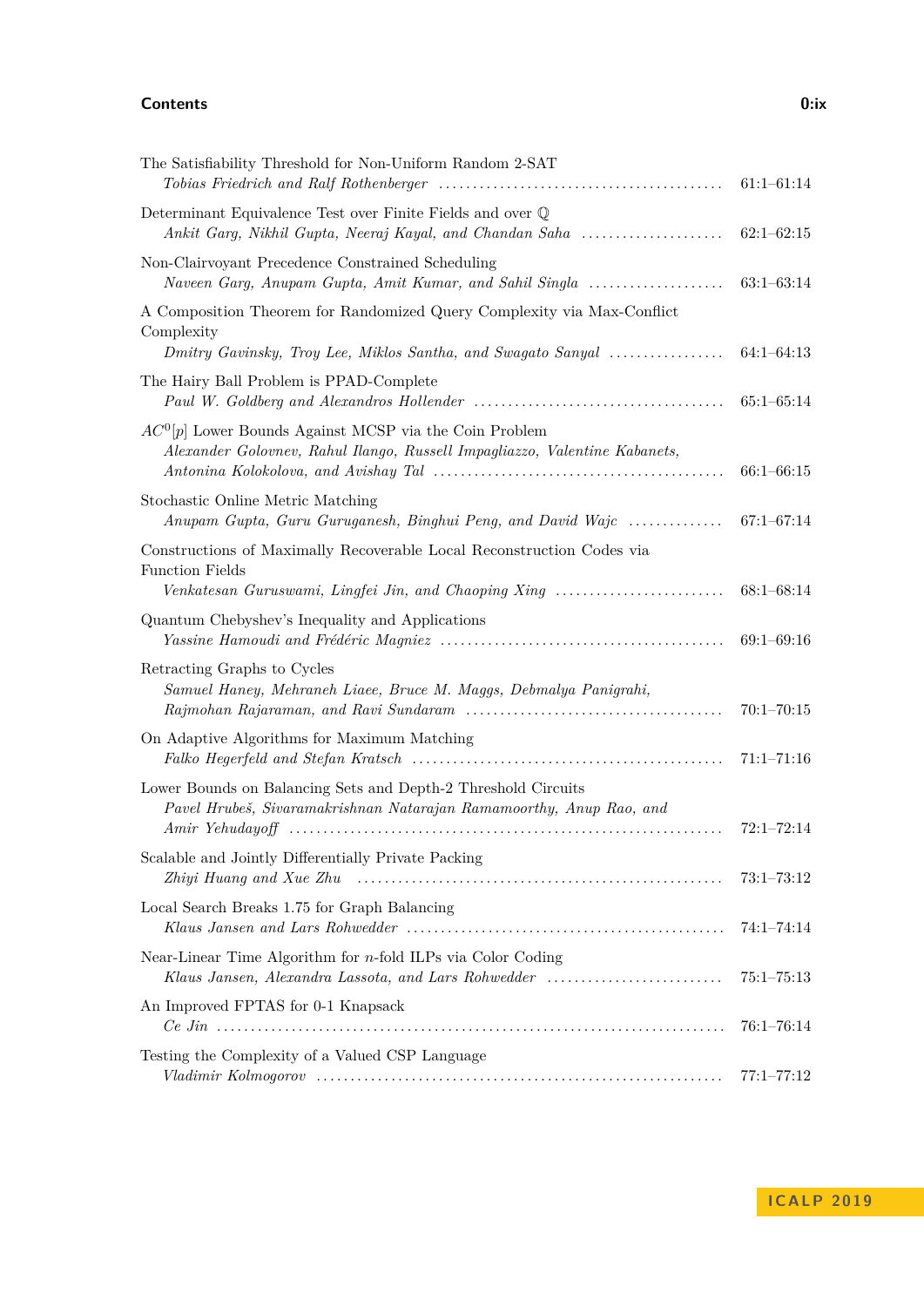| Towards Optimal Depth Reductions for Syntactically Multilinear Circuits<br>Mrinal Kumar, Rafael Oliveira, and Ramprasad Saptharishi | $78:1 - 78:15$ |
|-------------------------------------------------------------------------------------------------------------------------------------|----------------|
| Sum-Of-Squares Bounds via Boolean Function Analysis                                                                                 | $79:1 - 79:15$ |
|                                                                                                                                     |                |
| Dynamic Time Warping in Strongly Subquadratic Time: Algorithms for the<br>Low-Distance Regime and Approximate Evaluation            | $80:1 - 80:15$ |
| A Simple Gap-Producing Reduction for the Parameterized Set Cover Problem                                                            | $81:1 - 81:15$ |
| Maintaining Perfect Matchings at Low Cost<br>Jannik Matuschke, Ulrike Schmidt-Kraepelin, and José Verschae                          | $82:1 - 82:14$ |
| The Minimum Cost Query Problem on Matroids with Uncertainty Areas                                                                   | $83:1 - 83:14$ |
| Short Proofs Are Hard to Find                                                                                                       | $84:1 - 84:16$ |
| A Tight Approximation for Submodular Maximization with Mixed Packing and<br>Covering Constraints                                    |                |
| Eyal Mizrachi, Roy Schwartz, Joachim Spoerhase, and Sumedha Uniyal                                                                  | $85:1 - 85:15$ |
| Scheduling to Approximate Minimization Objectives on Identical Machines                                                             | $86:1 - 86:14$ |
| Computing Optimal Epsilon-Nets Is as Easy as Finding an Unhit Set                                                                   | $87:1 - 87:12$ |
| Tight Bounds for Online Weighted Tree Augmentation<br>Joseph (Seffi) Naor, Seeun William Umboh, and David P. Williamson             | $88:1 - 88:14$ |
| Optimal Short Cycle Decomposition in Almost Linear Time                                                                             | $89:1 - 89:14$ |
| Satisfiability Thresholds for Regular Occupation Problems                                                                           | $90:1 - 90:14$ |
| Toward a Dichotomy for Approximation of H-Coloring<br>Akbar Rafiey, Arash Rafiey, and Thiago Santos                                 | $91:1 - 91:16$ |
| Beating Fredman-Komlós for Perfect $k$ -Hashing                                                                                     | $92:1 - 92:14$ |
| Random Walks on Dynamic Graphs: Mixing Times, Hitting Times, and Return<br>Probabilities                                            | $93:1 - 93:15$ |
| Querying a Matrix Through Matrix-Vector Products<br>Xiaoming Sun, David P. Woodruff, Guang Yang, and Jialin Zhang                   | $94:1 - 94:16$ |
| Dynamic Ordered Sets with Approximate Queries, Approximate Heaps and Soft                                                           |                |
| Heaps                                                                                                                               | $95:1 - 95:13$ |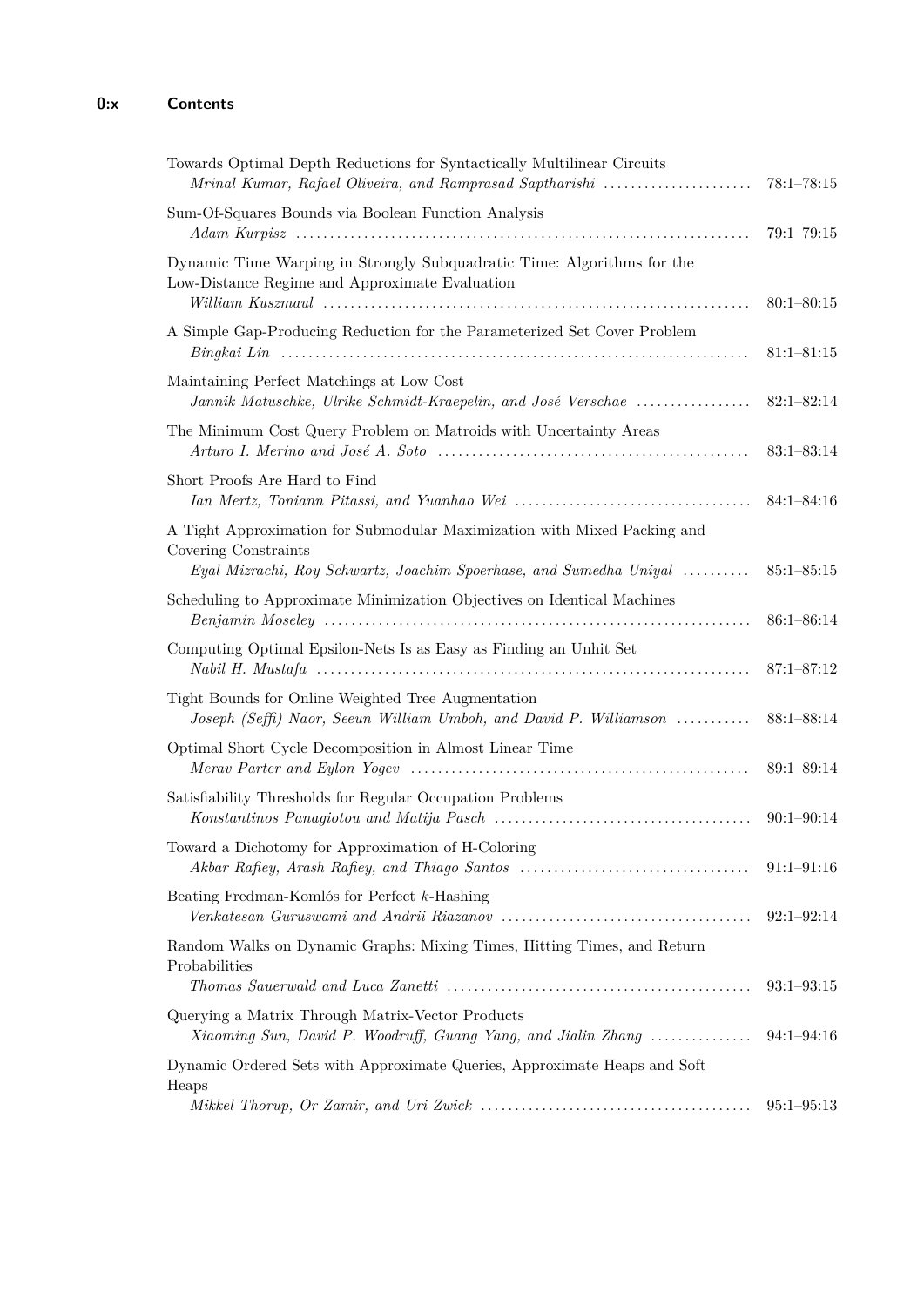#### **Contents 0:xi**

| Amplification with One NP Oracle Query                                     | $96:1 - 96:13$ |
|----------------------------------------------------------------------------|----------------|
| Separating k-Player from t-Player One-Way Communication, with Applications |                |
| to Data Streams                                                            |                |
|                                                                            |                |
| Construction of Optimal Locally Recoverable Codes and Connection with      |                |
| Hypergraph                                                                 |                |
|                                                                            |                |
| Improvements in Quantum SDP-Solving with Applications                      |                |
|                                                                            |                |

# **Track B: Automata, Logic, Semantics, and Theory of Programming**

| Minimizing GFG Transition-Based Automata                                                                                                                                                                                                                                                                            |
|---------------------------------------------------------------------------------------------------------------------------------------------------------------------------------------------------------------------------------------------------------------------------------------------------------------------|
| A Type System for Interactive JSON Schema Inference (Extended Abstract)<br>Mohamed-Amine Baazizi, Dario Colazzo, Giorgio Ghelli, and Carlo Sartiani 101:1-101:13                                                                                                                                                    |
| On the Complexity of Value Iteration<br>Nikhil Balaji, Stefan Kiefer, Petr Novotný, Guillermo A. Pérez, and                                                                                                                                                                                                         |
| Monadic Decomposability of Regular Relations<br>Pablo Barceló, Chih-Duo Hong, Xuan-Bach Le, Anthony W. Lin, and                                                                                                                                                                                                     |
| Boundedness of Conjunctive Regular Path Queries                                                                                                                                                                                                                                                                     |
| Polynomially Ambiguous Probabilistic Automata on Restricted Languages                                                                                                                                                                                                                                               |
| String-to-String Interpretations With Polynomial-Size Output<br>Mikolaj Bojańczyk, Sandra Kiefer, and Nathan Lhote 106:1-106:14                                                                                                                                                                                     |
| A Kleene Theorem for Nominal Automata                                                                                                                                                                                                                                                                               |
| Completeness of Graphical Languages for Mixed States Quantum Mechanics<br>Titouan Carette, Emmanuel Jeandel, Simon Perdrix, and Renaud Vilmart 108:1-108:15                                                                                                                                                         |
| Graph and String Parameters: Connections Between Pathwidth, Cutwidth and<br>the Locality Number<br>Katrin Casel, Joel D. Day, Pamela Fleischmann, Tomasz Kociumaka,<br>Florin Manea, and Markus L. Schmid $\ldots \ldots \ldots \ldots \ldots \ldots \ldots \ldots \ldots \ldots \ldots \ldots \ldots 109:1-109:16$ |
| Solutions Sets to Systems of Equations in Hyperbolic Groups Are EDT0L in<br><b>PSPACE</b>                                                                                                                                                                                                                           |
| Differential Logical Relations, Part I: The Simply-Typed Case<br>Ugo Dal Lago, Francesco Gavazzo, and Akira Yoshimizu 111:1-111:14                                                                                                                                                                                  |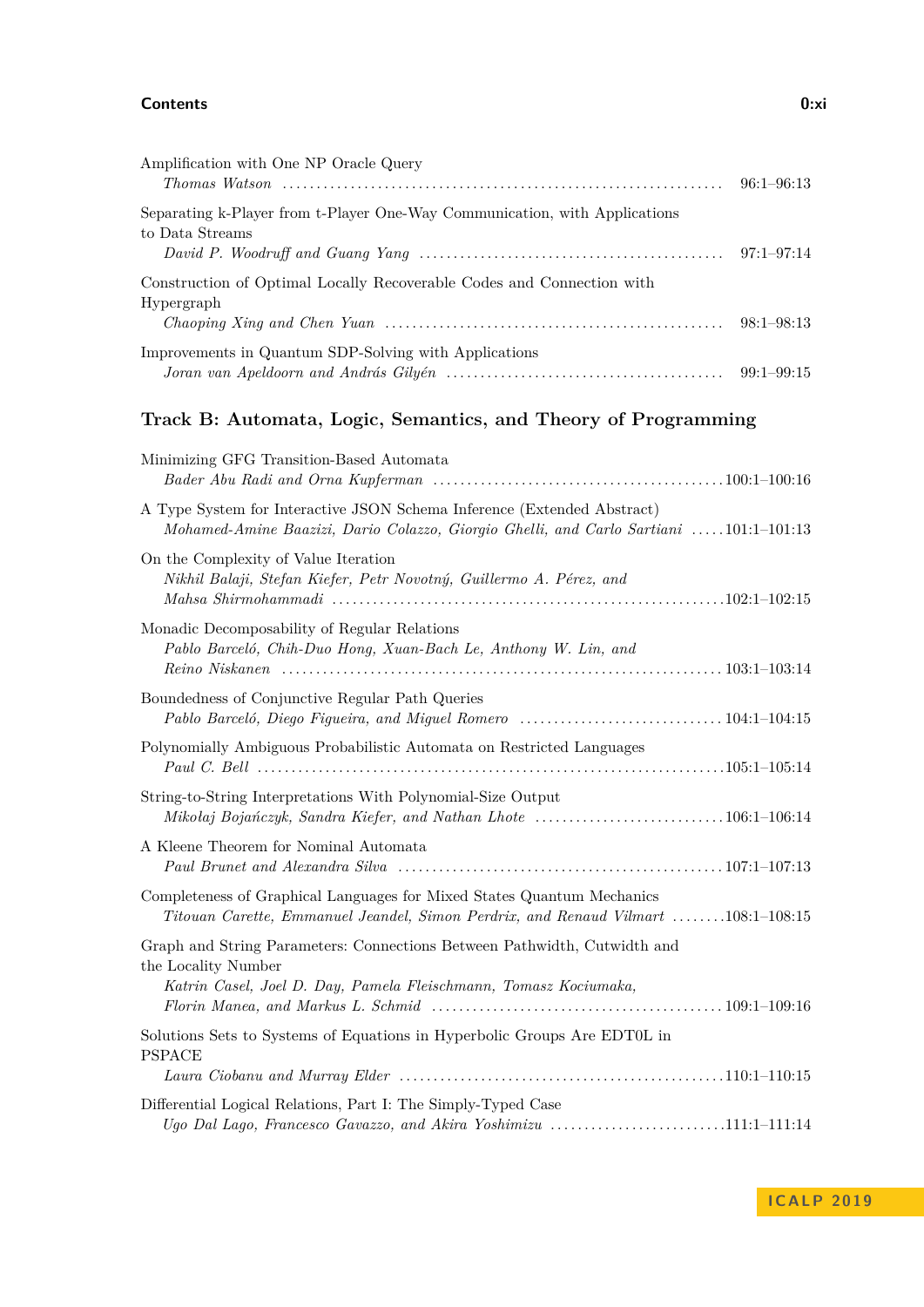| Approximations of Isomorphism and Logics with Linear-Algebraic Operators                                                                                                   |
|----------------------------------------------------------------------------------------------------------------------------------------------------------------------------|
| Counting Answers to Existential Questions                                                                                                                                  |
| A Faster Deterministic Exponential Time Algorithm for Energy Games and<br>Mean Payoff Games                                                                                |
| Reachability for Branching Concurrent Stochastic Games<br>Kousha Etessami, Emanuel Martinov, Alistair Stewart, and Mihalis Yannakakis 115:1-115:14                         |
| $FO = FO3$ for Linear Orders with Monotone Binary Relations                                                                                                                |
| A Linear Upper Bound on the Weisfeiler-Leman Dimension of Graphs of<br><b>Bounded Genus</b>                                                                                |
| Termination of Linear Loops over the Integers<br>Mehran Hosseini, Joël Ouaknine, and James Worrell 118:1-118:13                                                            |
| Büchi Objectives in Countable MDPs<br>Stefan Kiefer, Richard Mayr, Mahsa Shirmohammadi, and Patrick Totzke  119:1-119:14                                                   |
| Determinization of Büchi Automata: Unifying the Approaches of Safra and<br>Muller-Schupp                                                                                   |
| Optimal Regular Expressions for Permutations                                                                                                                               |
| Equivalence of Finite-Valued Streaming String Transducers Is Decidable                                                                                                     |
| From Normal Functors to Logarithmic Space Queries                                                                                                                          |
| Automatic Semigroups vs Automaton Semigroups                                                                                                                               |
| A Mahler's Theorem for Word Functions                                                                                                                                      |
| On All Things Star-Free<br>Thomas Place and Marc Zeitoun $\ldots \ldots \ldots \ldots \ldots \ldots \ldots \ldots \ldots \ldots \ldots \ldots \ldots 126:1-126:14$         |
| From Nondeterministic to Multi-Head Deterministic Finite-State Transducers                                                                                                 |
| Sequentiality of String-to-Context Transducers                                                                                                                             |
| The Parametric Complexity of Lossy Counter Machines                                                                                                                        |
| Varieties of Data Languages<br>$Henning$ Urbat and Stefan Milius $\ldots \ldots \ldots \ldots \ldots \ldots \ldots \ldots \ldots \ldots \ldots \ldots \ldots 130:1-130:14$ |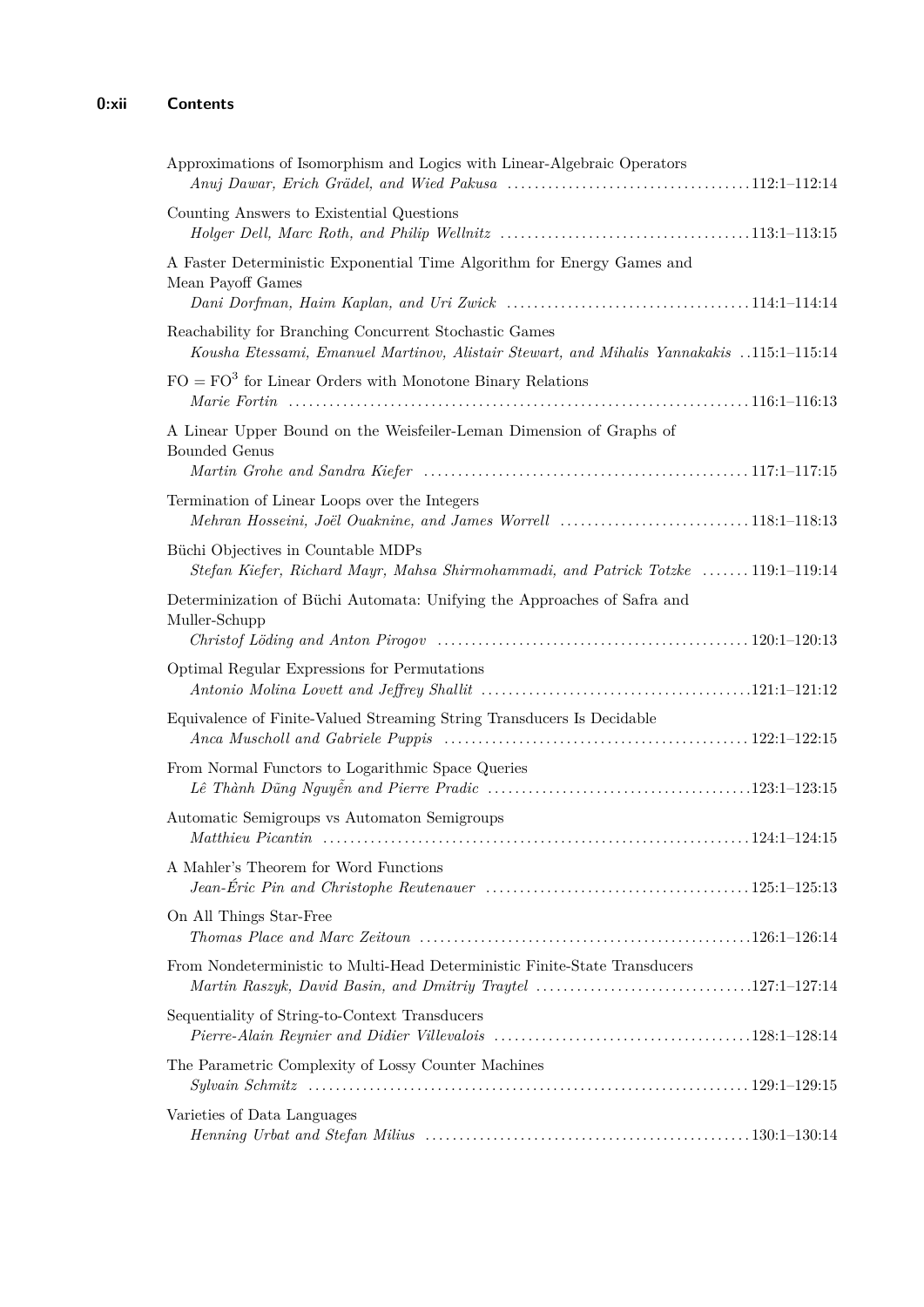#### **Contents 0:xiii**

# **Track C: Foundations of Networks and Multi-Agent Systems: Models, Algorithms and Information Management**

| How Fast Can We Reach a Target Vertex in Stochastic Temporal Graphs?<br>Eleni C. Akrida, George B. Mertzios, Sotiris Nikoletseas, Christoforos Raptopoulos,                                      |
|--------------------------------------------------------------------------------------------------------------------------------------------------------------------------------------------------|
| Distributed Detection of Cliques in Dynamic Networks                                                                                                                                             |
| On Approximate Pure Nash Equilibria in Weighted Congestion Games with<br>Polynomial Latencies                                                                                                    |
| Temporal Cliques Admit Sparse Spanners<br>Arnaud Casteigts, Joseph G. Peters, and Jason Schoeters 134:1-134:14                                                                                   |
| Distributed Reconfiguration of Maximal Independent Sets                                                                                                                                          |
| Stochastic Graph Exploration<br>Aris Anagnostopoulos, Ilan R. Cohen, Stefano Leonardi, and Jakub Eqcki 136:1-136:14                                                                              |
| Energy Consumption of Group Search on a Line<br>Jurek Czyzowicz, Konstantinos Georgiou, Ryan Killick, Evangelos Kranakis,<br>Danny Krizanc, Manuel Lafond, Lata Narayanan, Jaroslav Opatrny, and |
| Computing Exact Solutions of Consensus Halving and the Borsuk-Ulam Theorem<br>Argyrios Deligkas, John Fearnley, Themistoklis Melissourgos, and Paul G. Spirakis 138:1-138:14                     |
| Exploration of High-Dimensional Grids by Finite Automata<br>Stefan Dobrev, Lata Narayanan, Jaroslav Opatrny, and Denis Pankratov 139:1-139:16                                                    |
| Deterministic Leader Election in Programmable Matter<br>Yuval Emek, Shay Kutten, Ron Lavi, and William K. Moses Jr. 140:1-140:14                                                                 |
| Two Moves per Time Step Make a Difference<br>Thomas Erlebach, Frank Kammer, Kelin Luo, Andrej Sajenko, and                                                                                       |
| Distributed Arboricity-Dependent Graph Coloring via All-to-All Communication                                                                                                                     |
| Exploiting Hopsets: Improved Distance Oracles for Graphs of Constant Highway<br>Dimension and Beyond<br>Siddharth Gupta, Adrian Kosowski, and Laurent Viennot 143:1-143:15                       |
| Optimal Strategies for Patrolling Fences<br>Bernhard Haeupler, Fabian Kuhn, Anders Martinsson, Kalina Petrova, and                                                                               |
| Matroid Coflow Scheduling<br>Sungjin Im, Benjamin Moseley, Kirk Pruhs, and Manish Purohit 145:1-145:13                                                                                           |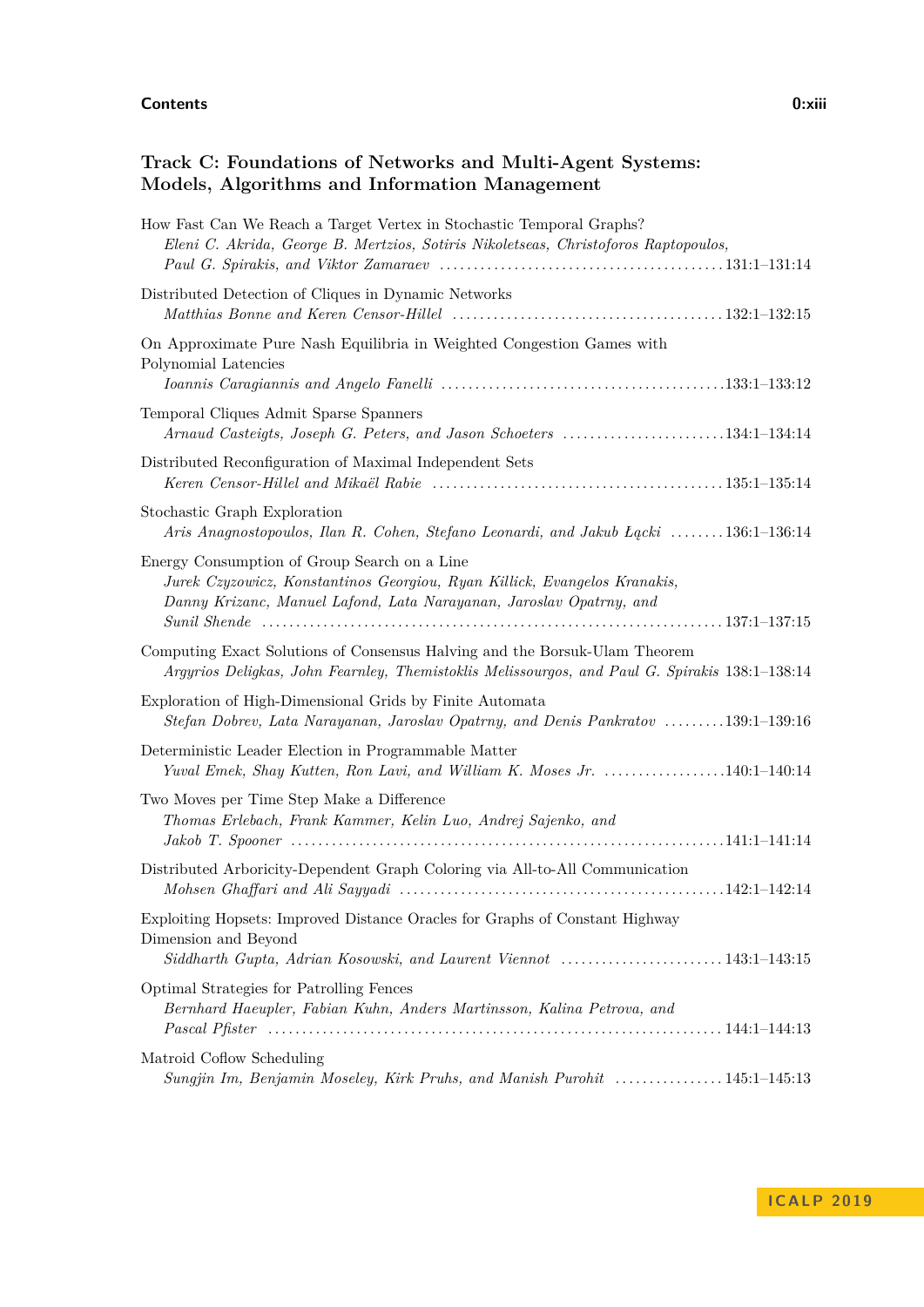# **0:xiv Contents**

| Multi-Round Cooperative Search Games with Multiple Players                                                                                           |  |
|------------------------------------------------------------------------------------------------------------------------------------------------------|--|
| Polynomial Anonymous Dynamic Distributed Computing Without a Unique<br>Leader                                                                        |  |
|                                                                                                                                                      |  |
| Noidy Conmunixatipn: On the Convergence of the Averaging Population Protocol<br>Frederik Mallmann-Trenn, Yannic Maus, and Dominik Pajak 148:1-148:16 |  |
| Periodic Bandits and Wireless Network Selection<br>Shunhao Oh, Anuja Meetoo Appavoo, and Seth Gilbert 149:1-149:15                                   |  |
| On the Complexity of Local Graph Transformations                                                                                                     |  |
| Network Investment Games with Wardrop Followers<br>Daniel Schmand, Marc Schröder, and Alexander Skopalik 151:1-151:14                                |  |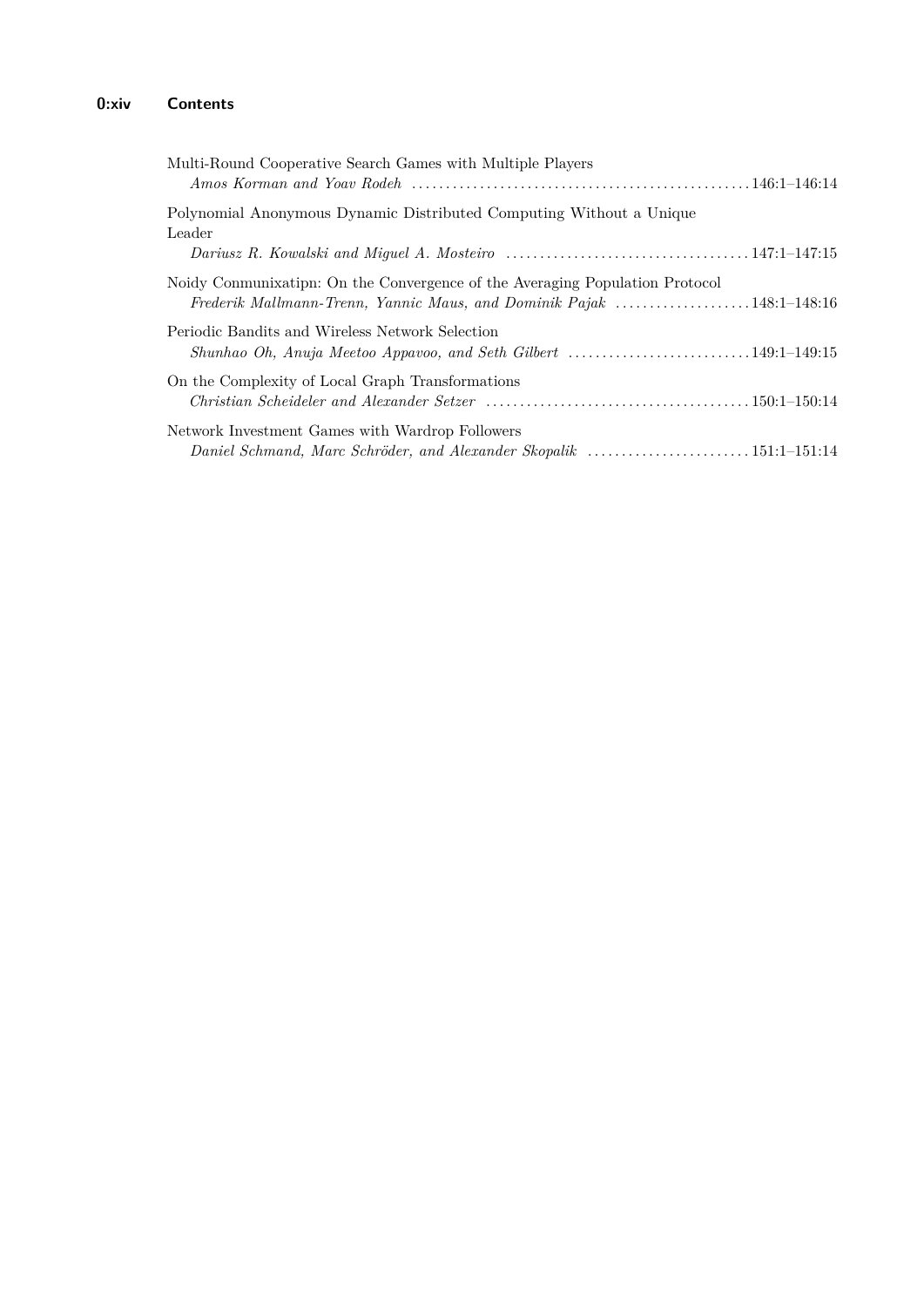# **Preface**

This volume contains the papers presented at ICALP 2019, the 46th edition of the International Colloquium on Automata, Languages and Programming, held in Patras, Greece during July 8–12, 2019. ICALP is a series of annual conferences of the European Association for Theoretical Computer Science (EATCS), which first took place in 1972. This year, the ICALP program consisted of three tracks:

- Track A: Algorithms, Complexity, and Games,  $\mathcal{L}_{\mathcal{A}}$
- Track B: Logic, Semantics, Automata and Theory of Programming,  $\rightarrow$
- Track C: Foundations of Networked Computation: Models, Algorithms, and Information  $\blacksquare$ Management.

In response to the call for papers, a total 490 submissions were received: 316 for track A, 103 for track B, and 71 for track C. Each submission was assigned to at least three Program Committee members, aided by many subreviewers. Out of these, the committee decided to accept 146 papers for inclusion in the scientific program: 94 papers for Track A, 31 for Track B, and 21 for Track C. The selection was made by the Program Committees based on originality, quality, and relevance to theoretical computer science. The quality of the manuscripts was very high, and many deserving papers could not be selected.

The EATCS sponsored awards for both a best paper and a best student paper for each of the three tracks, selected by the Program Committees.

The best paper awards were given to the following papers:

- Track A: Bingkai Lin. "A Simple Gap-producing Reduction for the Parameterized Set Cover Problem".
- Track B: Christof Löding and Anton Pirogov. "Determinization of Büchi Automata: Unifying the Approaches of Safra and Muller-Schupp".
- Track C: Keren Censor-Hillel and Mikaël Rabie. "Distributed Reconfiguration of Maximal  $\blacksquare$ Independent Sets".

The best student paper awards, for papers that are solely authored by students, were given to the following papers:

- Track A: Joran van Apeldoorn & András Gilyén. "Improvements in Quantum SDP-Solving  $\overline{\phantom{0}}$ with Applications".
- Track B: Marie Fortin. "FO = FO3 for linear orders with monotone binary relations".

Apart from the contributed talks, ICALP 2019 included invited presentations by Michal Feldman, Martin Grohe, Ola Svensson, Frits Vaandrager and Mihalis Yannakakis. This volume of the proceedings contains all contributed papers presented at the conference together with the abstracts of the invited speakers.

The program of ICALP 2019 also included presentation of the EATCS Award 2019 to Thomas Henzinger, the Alonzo Church Award 2019 to Murdoch J. Gabbay and Andrew M. Pitts, the Presburger Award 2019 to Karl Bringmann and Kasper Green Larsen, and the EATCS Distinguished Dissertation Awards.

Four satellite events of ICALP were held on July 8th, 2019:

- Workshop on Theoretical Aspects of Fairness (WTAF)
- $\rightarrow$ Parameterized Approximation Algorithms Workshop (PAAW)

46th International Colloquium on Automata, Languages, and Programming (ICALP 2019). Editors: Christel Baier, Ioannis Chatzigiannakis, Paola Flocchini, and Stefano Leonardi [Leibniz International Proceedings in Informatics](https://www.dagstuhl.de/lipics/)



[Schloss Dagstuhl – Leibniz-Zentrum für Informatik, Dagstuhl Publishing, Germany](https://www.dagstuhl.de)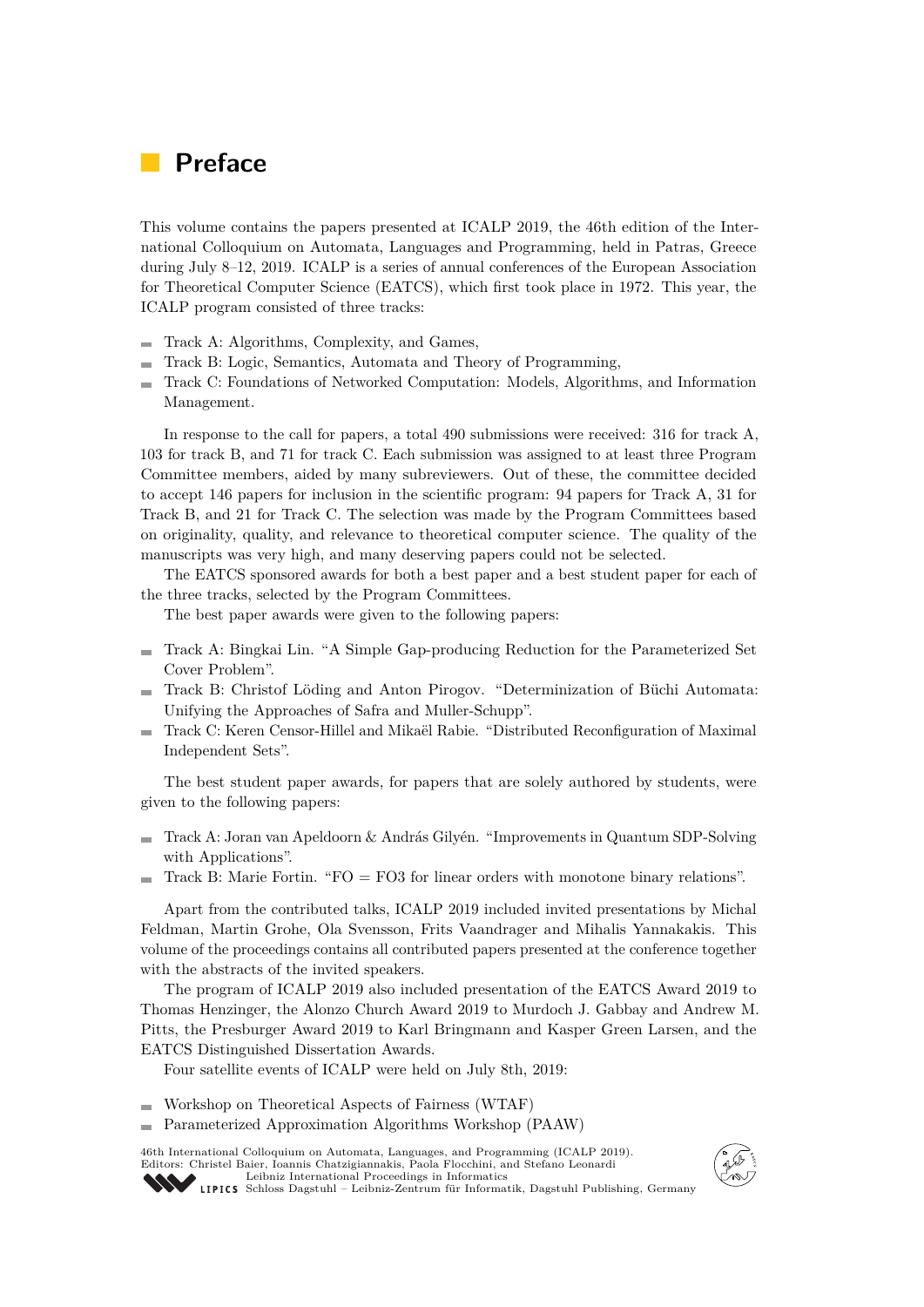- Workshop on Algorithmic Aspects of Temporal Graphs II
- **Logic and Computational Complexity Workshop (LCC 2019)**

We wish to thank all authors who submitted extended abstracts for consideration, the Program Committees for their scholarly effort, and all referees who assisted the Program Committees in the evaluation process. We are also grateful to the Conference Co-Chairs Sotiris Nikoletseas and Christos Zaroliagis and all the support staff of the Organizing Committee from the University of Patras and the Computer Technology Institute & Press "Diophantus" for organizing ICALP 2019.

We are grateful for generous support from University of Patras and the Department of Computer Engineering & Informatics for their support for the conference. We also thank the Center for Perspicuous Computing CPEC (supported by CPEC - TRR 248) for their support for the travelling costs of the invited speakers.

We would like to thank Anca Muscholl for her continuous support and Paul Spirakis, the president of EATCS, for his generous advice on the organization of the conference.

July 2019 Christel Baier Ioannis Chatzigiannakis Paola Flocchini Stefano Leonardi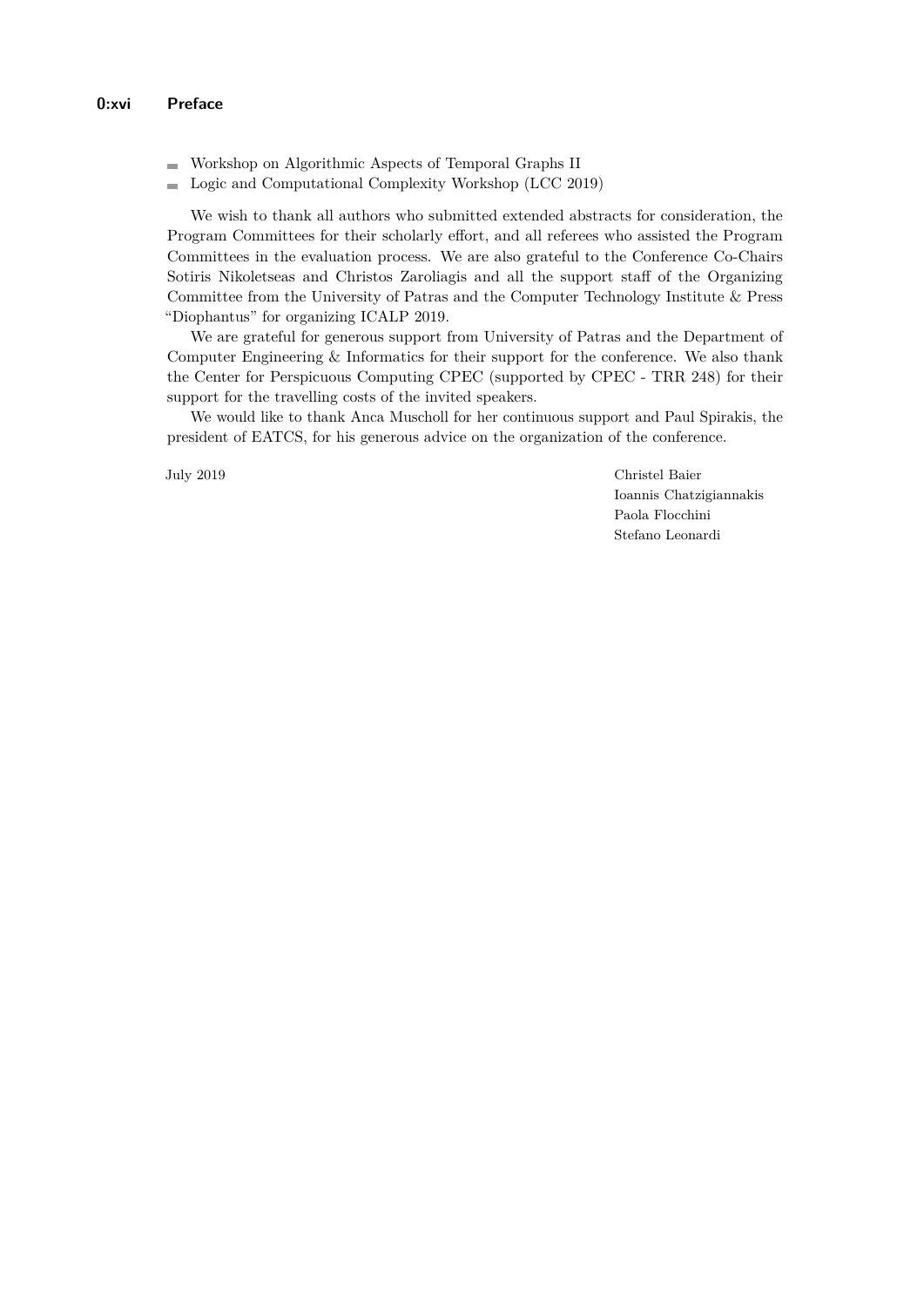# **Organization**

# **Program Committee**

## **Track A**

Stefano Leonardi Sapienza University of Rome, Italy, Chair Yossi Azar Tel-Aviv University, Israel Aaron Bernstein Massachusetts Institute of Technology, United States Sayan Bhattacharya Duke University, United States Karl Bringmann Max Planck Institute for Informatics, Germany Gerth Stølting Brodal Aarhus University, Denmark Jaroslaw Byrka University of Wroclaw, Poland Parinya Chalermsook Aalto University, Finland Paul Duetting London School of Economics, United Kingdom Uriel Feige Weizmann Institute, Israel Claudio Gentile Google Research, United States Mohsen Ghaffari ETH Zurich, Switzerland Antoine Joux Fondation Partenariale de l'UPMC, IMJ-PRG, France Telikepalli Kavitha Tata Institute of Fundamental Research, Mumbai, India Thomas Kesselheim University of Bonn, Germany Michal Koucky Czech Academy of Sciences, Czechia Alexander Kulikov St. Petersburg Department of Steklov Institute of Mathematics, Russia Sophie Laplante IRIF, Université Paris Diderot Paris 7, France Francois Le Gall Kyoto University, Japan Ramanujan M. Sridharan The University of Warwick, United Kingdom Evangelos Markakis Athens University of Economics and Business, Greece Renato Paes Leme Google, United States Marcin Pilipczuk Institute of Informatics, University of Warsaw, Poland Adi Rosén CNRS and Université Paris Diderot, France Eva Rotenberg Technical University of Denmark, Denmark Rahul Santhanam University of Oxford, United Kingdom Alessandra Scafuro North Carolina State University, United States Sandeep Sen Dept of CSE, IIT Delhi, India Francesco Silvestri University of Padova, Italy Paul Spirakis University of Liverpool and University of Patras, Greece Leen Stougie Centrum voor Wiskunde en Informatica (CWI), Netherlands Chaitanya Swamy University of Waterloo, Canada Stefan Szeider Vienna University of Technology, Austria Rico Zenklusen ETH Zurich, Switzerland

# **Track B**

| Christel Baier        | TU Dresden, Germany, Chair                                 |
|-----------------------|------------------------------------------------------------|
| Parosh Aziz Abdulla   | Uppsala University, Sweden                                 |
| Krishnendu Chatterjee | Institute of Science and Technology <i>(IST)</i> , Austria |
| Thomas Colcombet      | CNRS, France                                               |
| Pedro R. D'Argenio    | Universidad Nacional de Córdoba - CONICET, Argentina       |
|                       |                                                            |

46th International Colloquium on Automata, Languages, and Programming (ICALP 2019). Editors: Christel Baier, Ioannis Chatzigiannakis, Paola Flocchini, and Stefano Leonardi [Leibniz International Proceedings in Informatics](https://www.dagstuhl.de/lipics/) [Schloss Dagstuhl – Leibniz-Zentrum für Informatik, Dagstuhl Publishing, Germany](https://www.dagstuhl.de)

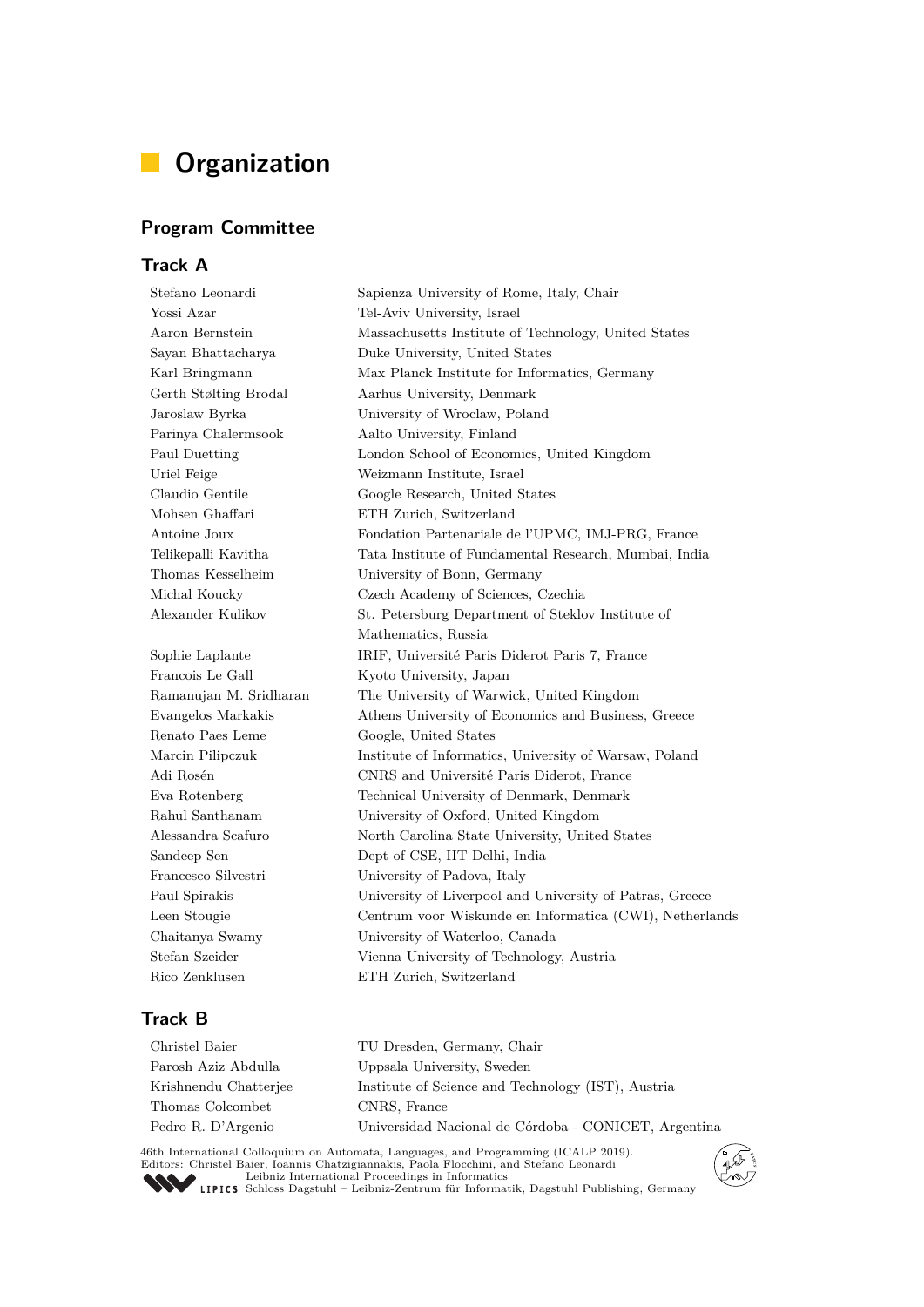| Laure Daviaud                  | City, University of London, United Kingdom                 |
|--------------------------------|------------------------------------------------------------|
| Rocco De Nicola                | IMT - School for Advanced Studies Lucca, Italy             |
| Josee Desharnais               | Laval University, Canada                                   |
| Mariangiola Dezani-Ciancaglini | Dipartimento di Informatica,                               |
|                                | Università di Torino, Italy                                |
| Amina Doumane                  | PPS, France                                                |
| Nathanaël Fijalkow             | CNRS, LaBRI, University of Bordeaux, United Kingdom        |
| Wan Fokkink                    | Vrije Universiteit Amsterdam, Netherlands                  |
| Christoph Haase                | University of Oxford, United Kingdom                       |
| Ichiro Hasuo                   | National Institute of Informatics, Japan                   |
| Radha Jagadeesan               | DePaul University, United States                           |
| Markus Lohrey                  | University of Siegen, Germany                              |
| P. Madhusudan                  | University of Illinois at Urbana-Champaign, United States  |
| Radu Mardare                   | Aalborg University, Denmark                                |
| Matteo Mio                     | CNRS/ENS-Lyon, France                                      |
| Mickael Randour                | F.R.S.-FNRS & UMONS - Université de Mons, Belgium          |
| Sven Schewe                    | University of Liverpool, United Kingdom                    |
| Lutz Schröder                  | Friedrich-Alexander-Universität Erlangen-Nürnberg, Germany |
| Helmut Seidl                   | Technical University of Munich, Germany                    |
| Michał Skrzypczak              | University of Warsaw, Poland                               |
| Pawel Sobocinski               | University of Southampton, United Kingdom                  |
| Christine Tasson               | Laboratoire IRIF - Université Paris 7, France              |

## **Track C**

Paola Flocchini University of Ottawa, Canada, Chair Vittorio Biló University of Salento, Italy Xiaotie Deng Peking University, China Magnús Halldórsson Reykjavik University, Iceland Tobias Harks Augsburg University, Germany Christos Kaklamanis University of Patras, Greece Ravi Kumar Google, United States Silvio Lattanzi Google, Switzerland Toshimitsu Masuzawa Osaka University, Japan Gopal Pandurangan University of Houston, United States Giuseppe Prencipe Università di Pisa, Italy Nicola Santoro Carleton University, Canada Jukka Suomela Aalto University, Finland

Amotz Bar-Noy City University of New York, United States Bogdan Chlebus University of Colorado Denver, United States Leszek Gasieniec University of Liverpool, United Kingdom Olga Nikolaevna Goussevskaia Federal University of Minas Gerais, Brazil Ralf Klasing CNRS and University of Bordeaux, France Max Klimm Humboldt Universität zu Berlin, Germany Ruta Mehta University of Illinois at Urbana-Champaign, United States Ariel Orda Department of Electrical Engineering, Technion, Israel Pino Persiano Università degli Studi di Salerno, Italy Maria Potop-Butucaru UPMC Sorbonne Universités, LIP6, Paris, France Andrea Richa Arizona State University, United States Patrick Thiran Ecole Polytechnique Fédérale de Lausanne, Switzerland Peter Widmayer ETH Zurich, Switzerland, Switzerland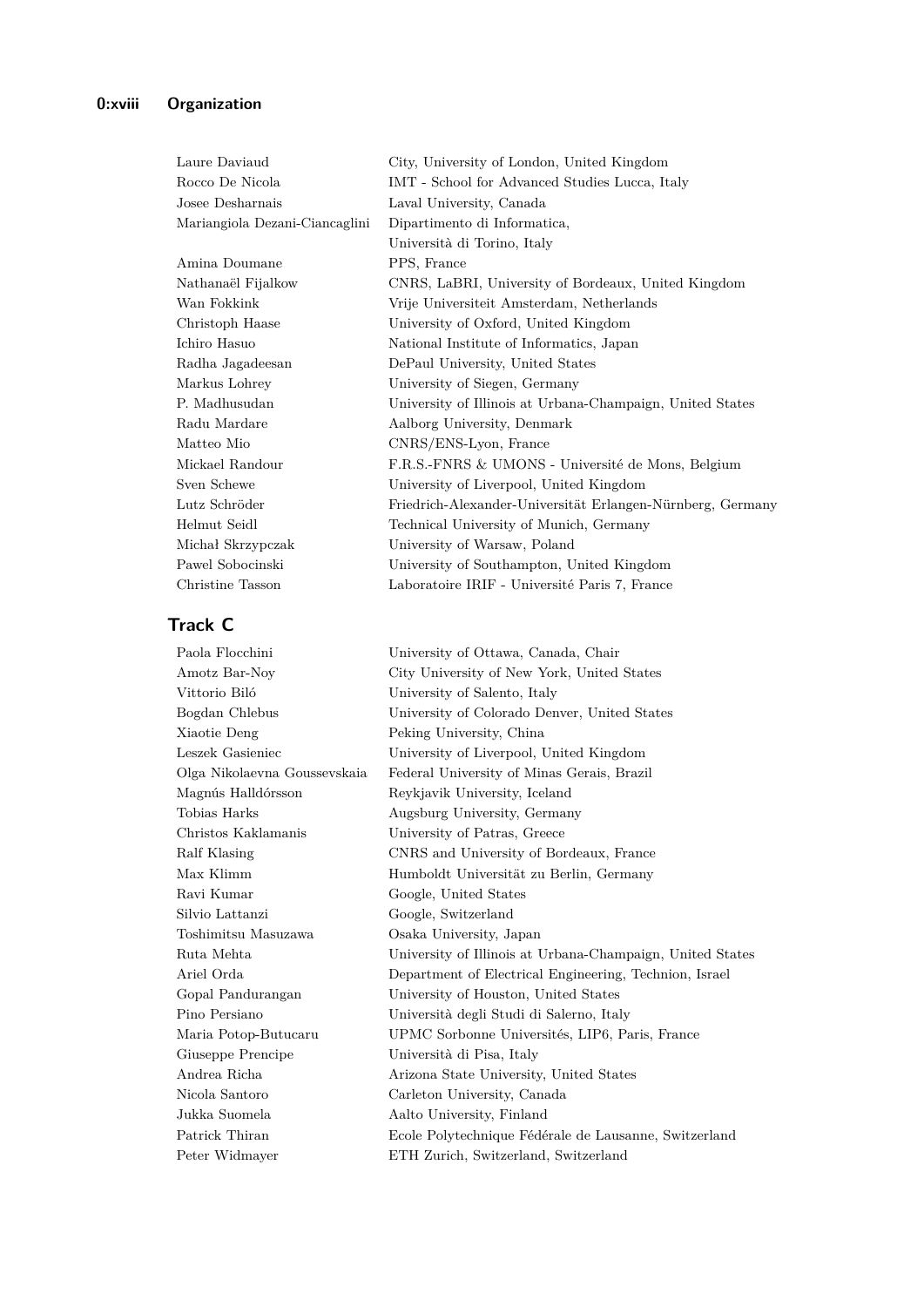# **Organization 0:xix**

# **Organizing Committee**

| University of Patras, Greece                              |
|-----------------------------------------------------------|
| University of Patras and CTI, Greece                      |
| University of Patras and CTI, Greece                      |
| University of Patras and CTI, Greece, Conference Co-Chair |
| University of Patras and CTI, Greece, Conference Co-Chair |
|                                                           |

# **Steering Committee**

| Javier Esparza      | TUM Munich, Germany                                          |
|---------------------|--------------------------------------------------------------|
| Leslie Ann Goldberg | Oxford University, UK                                        |
| Thore Husfeldt      | Lund University, Sweden and                                  |
|                     | IT University of Copenhagen, Denmark                         |
| Giuseppe Italiano   | Università di Roma Tor Vergata, Italy                        |
| Christos Kaklamanis | University of Patras and CTI Diophantus, Greece              |
| Daniel Marx         | Hungarian Academy of Sciences, Hungary                       |
| Emanuela Merelli    | University of Camerino, Italy                                |
| Anca Muscholl       | Bordeaux University, France), Steering Committee Chair       |
| Luke Ong            | Oxford University, UK                                        |
| Jiří Sgall          | Charles University, Prague, Czech Rep.                       |
| Paul Spirakis       | University of Liverpool, UK and University of Patras, Greece |

# **Financial Sponsors**

University of Patras, Greece Center for Perspicuous Computing CPEC, Germany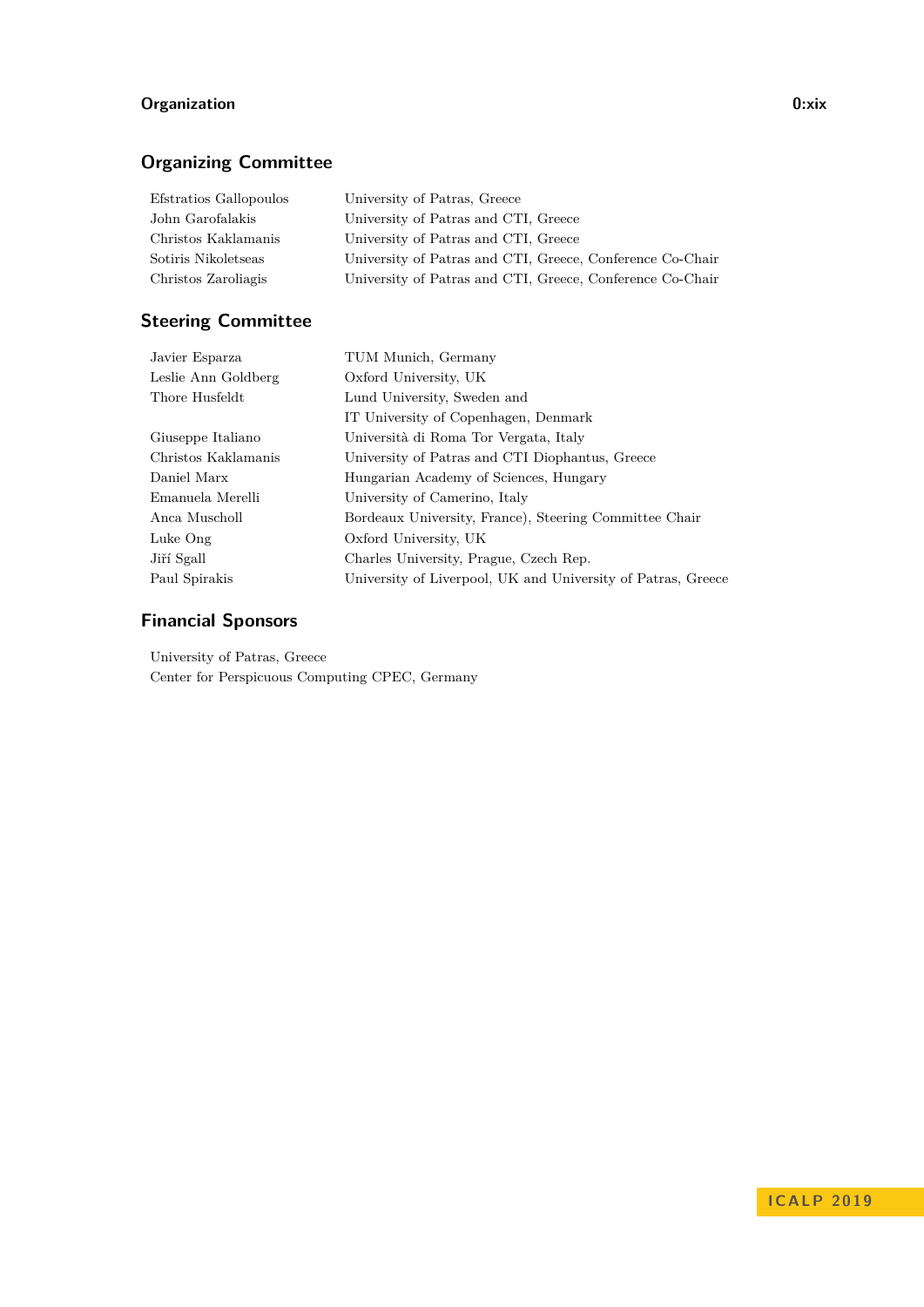## **Additional Reviewers**

Abboud Amir Abrahamsen Mikkel Accattoli Beniamino Adamczyk Marek Aduri Pavan Aggarwal Divesh Agrawal Akanksha Ahmadian Sara Ahrens Benedikt Ailon Nir Ajwani Deepak Akhremtsev Yaroslav Akrida Eleni C. Albert Michael Aldridge Matthew Allender Eric Allouah Amine Almagor Shaull Alman Josh Amanatidis Georgios Ambainis Andris Amy Matthew An Hyung-Chan Anagnostopoulos Aris Angelidakis Haris Annamalai Chidambram Applebaum Benny Arseneva Elena Arunachalam Srinivasan Asadpour Arash Ashtiani Hassan Assadi Sepehr Atserias Albert Augustine John Aumüller Martin Avin Chen Avner Orly Awasthi Pranjal Aziz Haris Babenko Maxim Bacci Giorgio Bacci Giovanni Backurs Arturs Badanidiyuru Varadaraja Ashwinkumar Balkanski Eric Balko Martin Bampas Evangelos Banik Aritra Bansal Nikhil Barbero Fausto Barenbaum Pablo Barmpalias George Bartholdi Laurent Barto Libor Bartoletti Massimo Baswana Surender Batra Jatin Becher Veronica Beffara Emmanuel Behnezhad Soheil Beimel Amos Belovs Aleksandrs Ben-Amram Amir Ben-David Shalev Benadè Gerdus Bera Debajyoti Berkholz Christoph Bertrand Nathalie Bhagat Subhash Bhangale Amey Bhaskara Aditya Bhattacharya Anup Bhattiprolu Vijay Bilò Davide Bishnu Arijit Bitansky Nir Björklund Andreas Blahoudek František Bliznets Ivan Blocq Gideon Blondin Michael Blumensath Achim Bodlaender Hans L. Bodwin Greg Boker Udi Bollig Benedikt Bonchi Filippo Boodaghians Shant Boyle Elette Brakensiek Joshua Brakensiek Joshua Brakensiek Joshua Brakensiek Joshua Brakensiek Joshua Brakensiek Joshua Brakensiek Joshua Brakensiek Joshua Brakensiek Joshua Brakensiek Joshua Brakensiek Brand Cornelius Brandt Sebastian Brázdil Tomáš Bredereck Robert Broadbent Anne Broutin Nicolas Bruni Roberto Bu Gewu Buchbinder Niv Buttkus Matthias Cabello Sergio Cadilhac Michaël Canonne Clément Capelli Florent Caragiannis Ioannis Carton Olivier Cassuto Yuval Castellan Simon Cazaux Bastien Ceccarello Matteo Censor-Hillel Keren Chailloux André Chakrabarti Amit Chakrabarti Shouvanik Chakrabarty Deeparnab Chakraborty Shantanav Chan T-H. Hubert Chan Timothy M. Chang Yi-Jun Charatonik Witold Chatterjee Soumyottam Chattopadhyay Eshan Chechik Shiri Chen Ho-Lin Chen Lijie Chen Yixin Chen Yu Chen Yu-Fang Cheraghchi Mahdi Chillara Suryajith Chistikov Dmitry Chitnis Rajesh Chonev Ventsislav Choudhary Keerti Chouquet Jules Christiani Tobias Chuzhoy Julia Clifford Raphael Cohen-Addad Vincent Coja-Oghlan Amin Colini Baldeschi Riccardo Corsten Jan Cseh Ágnes Czerwiński Wojciech Dabrowski Konrad Kazimierz Dal Lago Ugo Dalmau Victor Damian Mirela Dani Varsha Dartois Luc Das Debarati Das Syamantak Datta Samir Daymude Joshua De Minati Dehornoy Patrick Delic Dejan Deligkas Argyrios Dell Holger Deng Xiaotie Dereniowski Dariusz Deshpande Apoorvaa Di Luna Giuseppe Antonio Diakonikolas Jelena Diaz Josep Dickens Charlie Doerr Benjamin Doty David Dou Zehao Douéneau-Tabot Gaëtan Doyen Laurent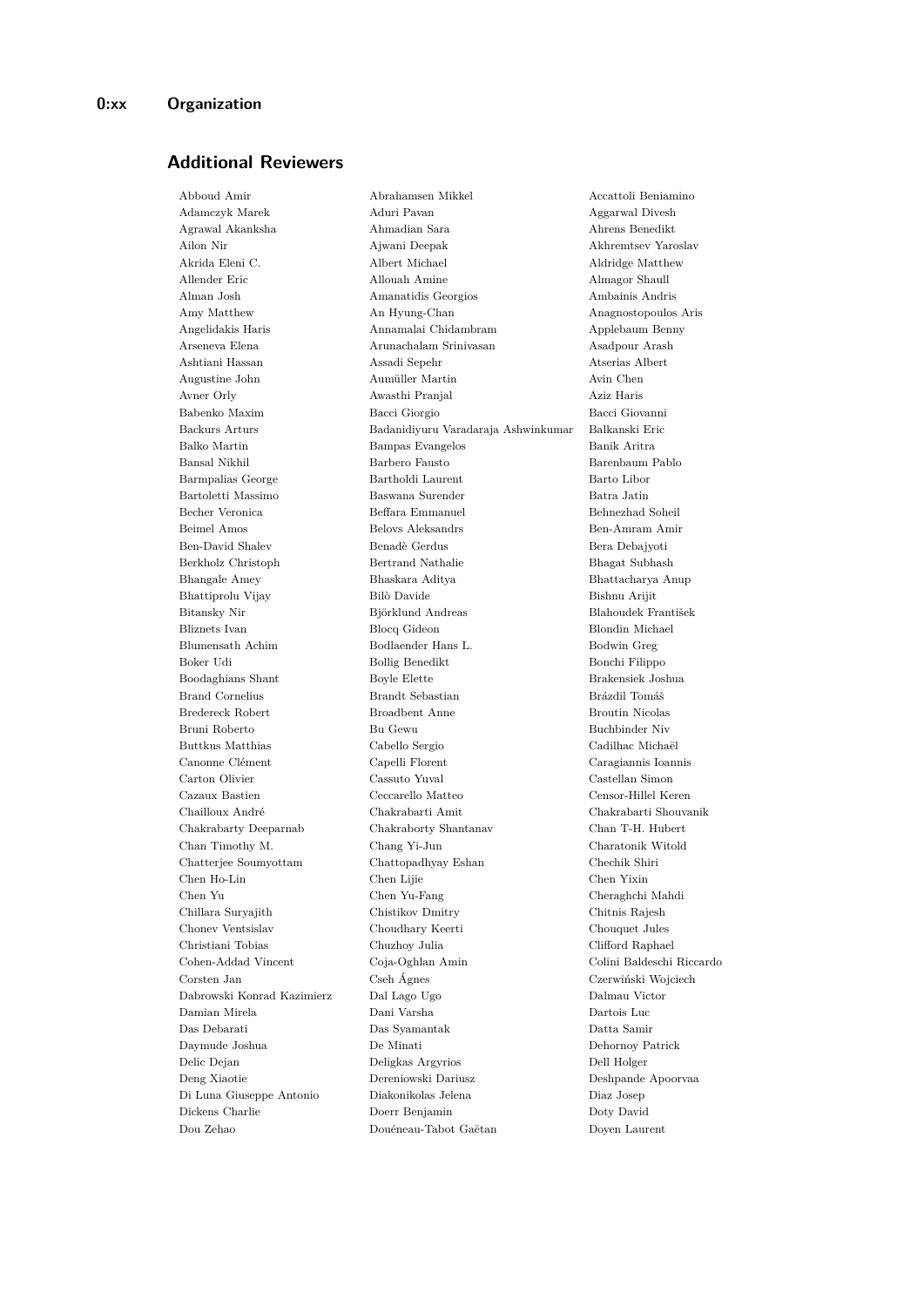#### **Organization 0:xxi**

Drineas Petros Drmota Michael Duan Ran Dudycz Szymon Dujmovic Vida Dulek Yfke Dyer Martin Earl Roberson David Efraimidis Pavlos Efthymiou Charilaos Elder Murray Emek Yuval Ene Alina Eppstein David Epstein Leah Erlebach Thomas Evald Jacob Faenza Yuri Fahrbach Matthew Fakcharoenphol Jittat Fanelli Angelo Faonio Antonio Farhadi Alireza Feier Cristina Feldman Michal Feldman Moran Felsner Stefan Ferraioli Diodato Fervari Raul Figueira Santiago Filmus Yuval Fineman Jeremy Fischer Carsten Fischer Manuela Fogarty Seth Forster Sebastian Fortin Marie Fortnow Lance Fox Kyle Freksen Casper Benjamin Friggstad Zachary Fulla Peter Furber Robert Gadekar Ameet Gagie Travis Galanis Andreas Galesi Nicola Galletta Lillo Gálvez Waldo Gamlath Buddhima Ganardi Moses Gańczorz Michał Ganguly Sumit Garg Deepak Garg Mohit Gawrychowski Pawel Ghica Dan Ghorbal Khalil Ghosh Arijit Gimbert Hugo Goldberg Leslie Ann Göller Stefan Golovnev Alexander Gopi Sivakanth Goranci Gramoz Gouleakis Themis Grandoni Fabrizio Green Larsen Kasper Grenet Bruno Grochow Joshua Grohe Martin Grossi Roberto Gualà Luciano Gudmundsson Joachim Guerrieri Giulio Guillon Pierre Guo Heng Gupta Anupam Gupta Manoj Gur Tom Habermehl Peter Hagerup Torben Hamoudi Yassine Hampson Christopher Hanzlik Lucjan Haque Abida Harris David Harsha Prahladh Harvey Nick Hatami Hamed Heindel Tobias Hendrian Diptarama Hernández Vélez César Hirahara Shuichi Hirai Hiroshi Hirvonen Åsa Hirvonen Juho Hitchcock John Hoefer Martin Hoeksma Ruben Hofman Piotr Holland Joshua Holm Jacob Horne Ross Hosseini Kaave Hoyrup Mathieu Hsu Justin Huang Chien-Chung Husfeldt Thore Ilcinkas David Im Sungjin Ismaili Anisse Istrate Gabriel Ivanyos Gabor Ivkin Nikita Jaiswal Ragesh Jansen Klaus Jayram T.S. Jeandel Emmanuel Jerrum Mark Jeż Artur Jeż Łukasz Jiamjitrak Wanchote Jiang Shaofeng Jindal Gorav Jordan Charles Kalaitzis Christos Kamali Shahin Kamath Akshay Kamma Lior Kammer Frank Kanj Iyad Kannan Sampath Kapralov Michael Karczmarz Adam Karpov Nikolai Karrenbauer Andreas Karthik C. S. Katoen Joost-Pieter Kawamura Akitoshi Kazda Alexandr Kelk Steven Kempa Dominik Khan Arindam Khanna Sanjeev Kiefer Stefan Kim Eunjung Kincaid Zachary Kjos-Hanssen Bjørn Klin Bartek Klonowski Marek Kobayashi Koji M. Koivisto Mikko Kokainis Martins Kolesnichenko Ignat Kolla Alexandra Kollias Kostas König Barbara Konrad Christian Kopelowitz Tsvi Korhonen Janne H. Korman Amos Kothapalli Kishore Kothari Robin Koutecky Martin Kowalik Łukasz Kowalski Darek Kozik Marcin Kozma Laszlo Kragl Bernhard Král Karel

Gmyr Robert Gogacz Tomasz Goharshady Amir Kafshadr Hubáček Pavel Huisman Marieke Hunkenschröder Christoph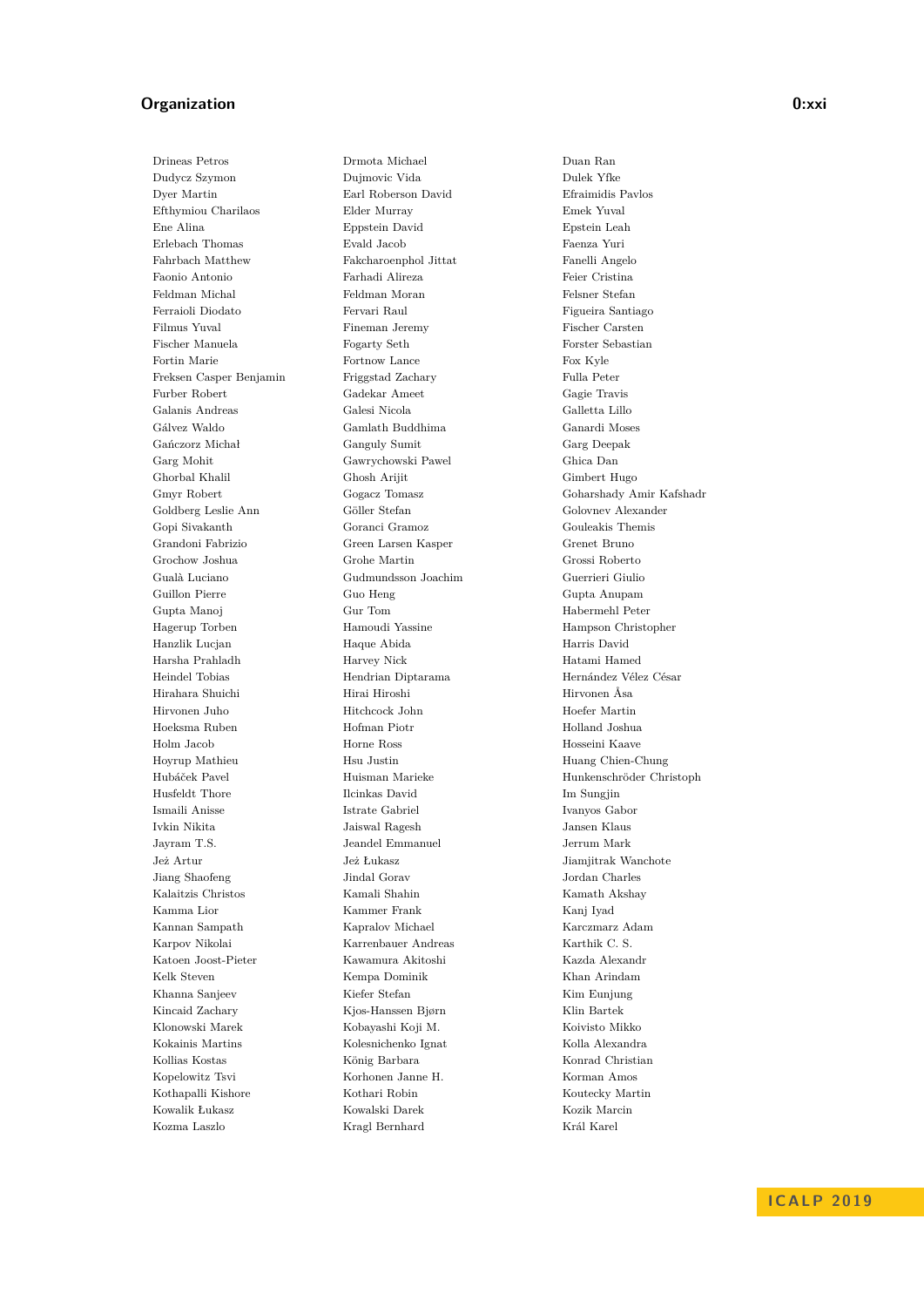Kranakis Evangelos Kraska Artur Kretinsky Jan

Krokhin Andrei Krysta Piotr Kučera Antonín Kufleitner Manfred Kulkarni Janardhan Kulkarni Pooja Kulkarni Rucha Kumar Amit Künnemann Marvin Kuperberg Denis Kurpisz Adam Kyng Rasmus Laarhoven Thijs Łącki Jakub Laekhanukit Bundit Lagerqvist Victor Lamprou Ioannis Lange Julien Lanvin Victor Lasota Sławomir Laurent Monique Lauria Massimo Lazic Ranko Lee David Lee Euiwoong Lehtinen Karoliina Lengler Johannes Lenzner Pascal Leroux Jérôme Leucci Stefano Levy Jordi Lewandowski Mateusz Lhote Nathan Li Jason Li Shi Li Yi Lianeas Thanasis Lin Bingkai Lin Huijia Liu Chih-Hung Liu Yang Livanos Vasilis Löding Christof Loff Bruno Lohrey Markus Lonsing Florian Loreti Michele Lovett Shachar Lu Yuxuan Lutz Jack H. Mahadev Urmila Mai Tung Makarychev Konstantin Makriyannis Nikolaos Malyshev Dmitriy Mamageishvili Akaki Maneth Sebastian Mansfield Shane Manuel Amaldev Manurangsi Pasin Marcinkowski Jan Marino Andrea Markey Nicolas Markou Euripides Martin Barnaby Martini Simone Masařík Tomáš Maslov Dmitri Masopust Tomas Mastrolilli Monaldo Mathieu Claire Mauras Simon Mazowiecki Filip McCauley Samuel McGregor Andrew Mehlhorn Kurt Mehraban Saeed Meirom Eli Melissourgos Themistoklis Merker Martin Merkle Wolfgang Mertzios George Mery Daniel Meyer Ulrich Michail Othon Michielini Vincent Mihalák Matúš Mikulas Szabolcs Milovanov Alexey Miltzow Till Misra Neeldhara Misra Pranabendu Mitrovic Slobodan Mitsou Valia Mnich Matthias Molla Anisur Rahaman Molter Hendrik Mömke Tobias Monaco Gianpiero Monien Burkhard Montanaro Ashley Morimae Tomoyuki Moscardelli Luca Moses Jr. William K. Mottet Antoine Mucha Marcin Murlak Filip Musco Cameron Muzi Irene Nagarajan Viswanath Nandy Subhas Naranayan Anand Kumar Nederlof Jesper Nelson Jelani Neumann Stefan Nies Andre Nikoletseas Sotiris Nolin Alexandre Norman Gethin Nusser André O'Donnell Ryan Ochremiak Joanna Odor Gergely Ohlmann Pierre Okhotin Alexander Okudono Takamasa Oliveira Igor Carboni Olivetti Dennis Olver Neil Omri Eran Onak Krzysztof Otachi Yota Otop Jan Oualhadj Youssouf Paat Joseph Padberg Julia Padovani Luca Padro Carles Pagano Miguel Pagh Rasmus Pajak Dominik Panigrahi Debmalya Panolan Fahad Paperman Charles Parikh Rohit Parotsidis Nikos Parter Merav Parys Paweł Paschos Vangelis Patel Viresh Patt-Shamir Boaz Paul Christophe Paulusma Daniel Paz Ami Pedersen Mathias Ruggaard Penelle Vincent Penna Paolo Peressotti Marco Perkins Will Peters Kirstin Petrisan Daniela Petrucciani Tommaso Piedeleu Robin Pilipczuk Michał Pinsker Michael Pisanti Nadia Pissis Solon Place Thomas Platzer André Podolskii Vladimir Popa Alexandru

Paluch Katarzyna Pananjady Ashwin Pandurangan Chandrasekharan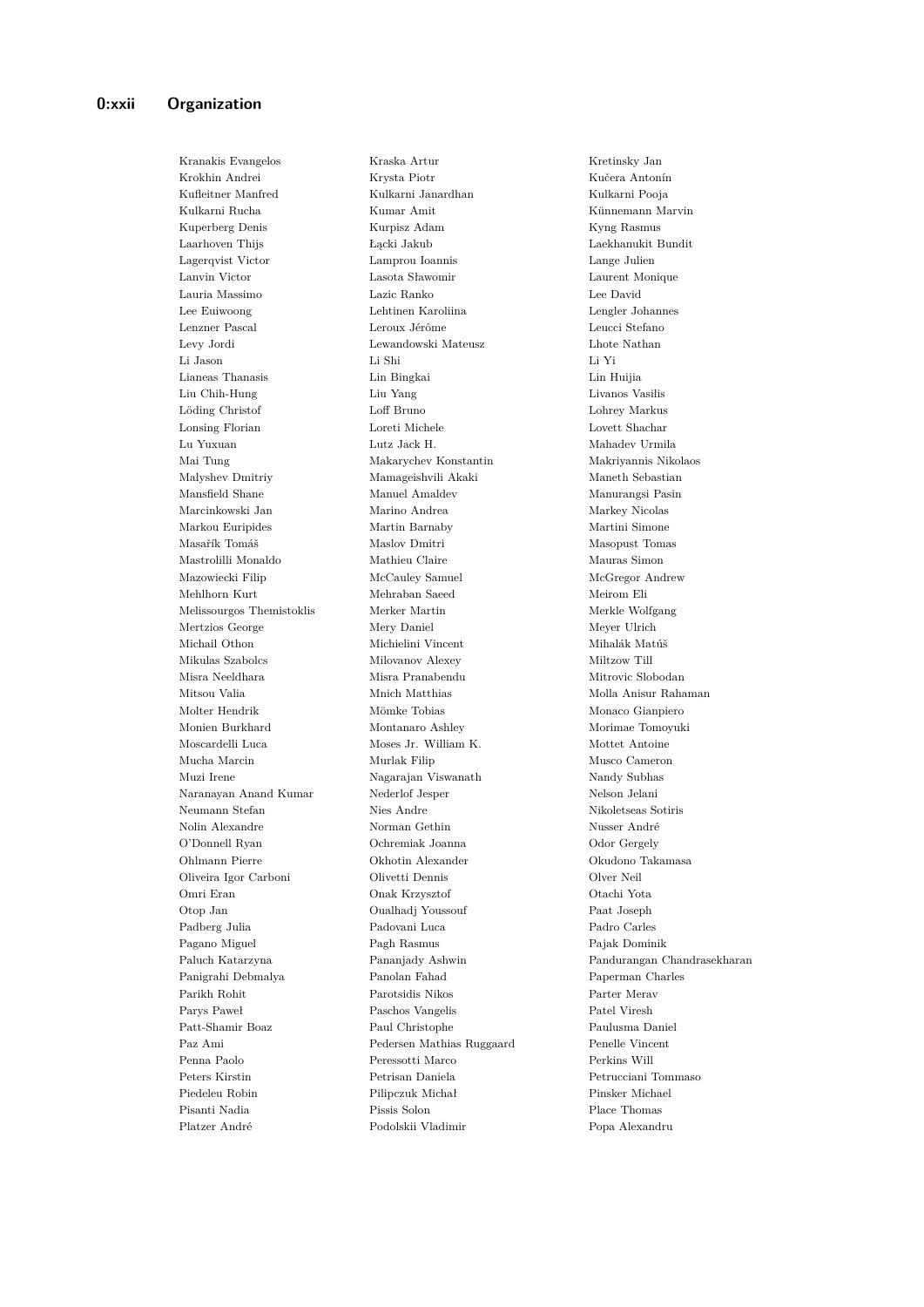### **Organization 0:xxiii**

Potapov Igor Potechin Aaron Pouly Amaury Pous Damien Pradic Pierre Prakash Anupam Pratap Rameshwar Praveen M. Probst Maximilian Pruekprasert Sasinee Pudlak Pavel Puppis Gabriele Purohit Manish Qiao Youming Quatmann Tim Rabie Mikaël Radhakrishnan Jaikumar Radzik Tomasz Rafiey Arash Raghvendra Sharath Raichel Benjamin Raman Rajiv Raman Venkatesh Rampersad Narad Rathke Julian Ravi Ravi R Ravi R Rawitz Dror Ray Saurabh Ray Chaudhury Bhaskar Raymond Jean-Florent Razgon Igor Reiter Fabian Riba Colin Ricciotti Wilmer Robinson Peter Rodaro Emanuele Roditty Liam Rogers Ryan Rojas Cristobal Romashchenko Andrei Romero Orth Miguel Ron Dana Rosa-Velardo Fernando Rösner Clemens Rossmanith Peter Rote Günter Roth Marc Roth Marc Rothvoss Thomas Roy Arnab Roytman Alan Rubin Natan Rubinstein Aviad Rzążewski Paweł Saberi Amin Sachdeva Sushant Sadakane Kunihiko Saivasan Prakash Sajenko Andrej Sala Pietro Sandeep R.B. Sanders Peter Sanita Laura Santos de Lima Murilo Saranurak Thatchaphol Saurabh Saket Savani Rahul Sawa Zdeněk Schewior Kevin Schmid Andreas Schmid Laura Schmidt Paweł Schmitz Sylvain Schmude Janusz Schneider Jon Schöpp Ulrich Schwartz Roy Schwiegelshohn Chris Sebastien Labbe Seddighin Saeed Seeber Jens Segoufin Luc Selivanova Svetlana Sen Sandeep Serna Maria Serrano Llerena Yamilet R. Seshadhri C. Seto Kazuhisa Sgall Jiří Sgouritsa Alkmini Shahrasbi Amirbehshad Shallit Jeffrey Shalom Mordechai Shayeghi Ala Shen Alexander Shi Jonathan Shirmohammadi Masha Siala Mohamed Sickert Salomon Sidford Aaron Sidiropoulos Anastasios Siebertz Sebastian Sikora Jamie Simon Hans Simonov Kirill Sitters Rene Sivan Balasubramanian Skopalik Alexander Skretas George Smal Alexander Sokolov Dmitry Sokolova Ana Solomon Shay Sorge Manuel Sornat Krzysztof Soto José A. Spoerhase Joachim Srinathan Kannan Srinivasan Srikanth Srivastava Piyush Stachowiak Grzesiek Stamatiou Yannis Starikovskaya Tatiana Starnberger Martin Staton Sam Stefanesco Léo Stein Clifford Sudo Yuichi Sun Yihan Sundaram Aarthi Suresh Ananda Theertha Syed Mohammad Meesum T. Vasconcelos Vasco Talbot Jean-Marc Talebanfard Navid Talmon Nimrod Tamaki Suguru Tamo Itzhak Tamuz Omer Tang Zhihao Gavin Tavenas Sébastien Teng Yifeng Tesson Pascal Thapen Neil Thapper Johan Thoma Daniel Tini Simone Tönnis Andreas Tonoyan Tigran Torres Vieira Hugo Toth Csaba Totzke Patrick Touitou Noam Traub Vera Tribastone Mirco Tsai Ming-Hsien Tsakalidis Konstantinos Tsikiridis Artem Tulsiani Madhur Turan Gyorgy Turrini Andrea Tzameret Iddo Uitto Jara Umboh Seeun William Uniyal Sumedha Urabe Natsuki Uramoto Takeo Uznański Przemysław Vaikuntanathan Vinod Vainstein Danny Vakilian Ali van Ee Martijn van Iersel Leo van Leeuwen Erik Jan Van Oostrom Vincent

Raptopoulos Christoforos Raskin Jean-Francois Rasmussen Peter Michael Reichstein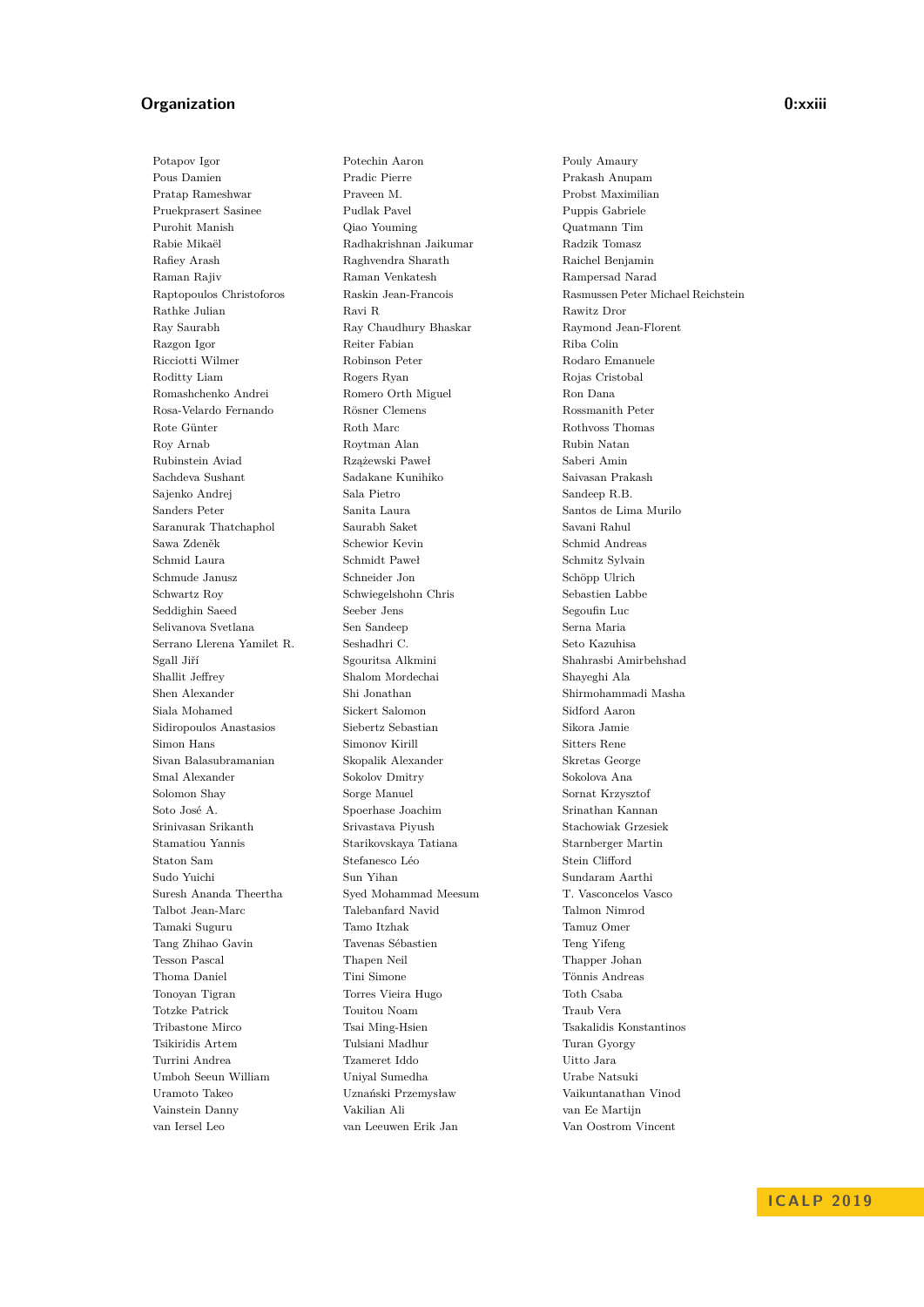van Stee Rob Vandin Fabio Vargaftik Shay Vargas Koch Laura Vassilevska Williams Virginia Vassilvitskii Sergei Vaz Daniel Vaze Rahul Velan Dominik Veltri Niccolò Venturi Daniele Vergnaud Damien Vetta Adrian Viglietta Giovanni Vigny Alexandre Villagra Marcos Vinci Cosimo Vinyals Marc Vladu Adrian von Gleissenthall Klaus Vondrak Jan Vorotnikova Sofya Voudouris Alexandros Vredeveld Tjark Vusirikala Satyanarayana Waga Masaki Wahlström Magnus Wang Joshua Warode Philipp Węgrzycki Karol Weil Pascal Weimann Oren Wein Nicole Wellnitz Philip Weltge Stefan Wiese Andreas Wille Robert Williams Ryan Wimmer Karl Winter Sarah Wlodarczyk Michal Worrell James Wrochna Marcin Wrona Michał Wu David Wu Steven Wulff-Nilsen Christian Xiao Mingyu Xu Chao Yamauchi Yukiko Yao Penghui Yingchareonthawornchai Sorrachai Zamaraev Viktor Zampetakis Manolis Zandieh Amir Zanuttini Bruno Zarei Alireza Zehavi Meirav Zetzsche Georg Zeume Thomas Zhan Naijun Zhong Fangwei Zhou Linfeng Zhou Zixin Zhu Shufang Živný Stanislav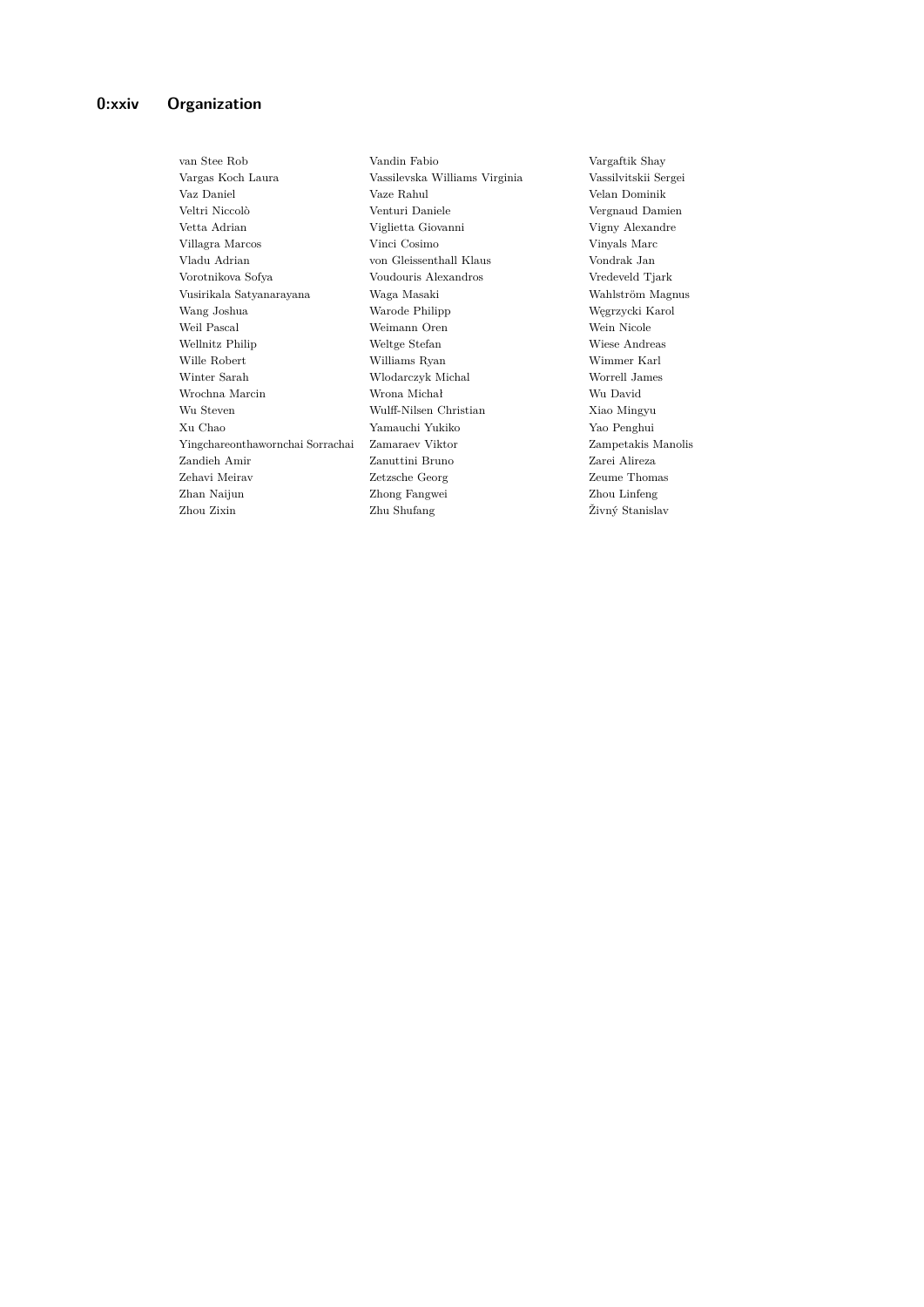# **List of Authors**

Scott Aaronson [\(6\)](https://dx.doi.org/10.4230/LIPIcs.ICALP.2019.6) Department of Computer Science, University of Texas at Austin, USA

Amir Abboud [\(7,](https://dx.doi.org/10.4230/LIPIcs.ICALP.2019.7) [8\)](https://dx.doi.org/10.4230/LIPIcs.ICALP.2019.8) IBM Almaden Research Center, California, USA

Mikkel Abrahamsen  $\bullet$  [\(9\)](https://dx.doi.org/10.4230/LIPIcs.ICALP.2019.9) BARC, University of Copenhagen, Universitetsparken 1, DK-2100 Copenhagen, Denmark

Bader Abu Radi [\(100\)](https://dx.doi.org/10.4230/LIPIcs.ICALP.2019.100) School of Computer Science and Engineering, The Hebrew University, Jerusalem, Israel

Peyman Afshani [\(10\)](https://dx.doi.org/10.4230/LIPIcs.ICALP.2019.10) Computer Science Department, Aarhus University, Denmark

Akanksha Agrawal [\(11\)](https://dx.doi.org/10.4230/LIPIcs.ICALP.2019.11) Ben-Gurion University of the Negev, Beersheba, Israel

Eleni C. Akrida  $\bullet$  [\(131\)](https://dx.doi.org/10.4230/LIPIcs.ICALP.2019.131) Department of Computer Science, University of Liverpool, UK

Noga Alon [\(12\)](https://dx.doi.org/10.4230/LIPIcs.ICALP.2019.12) Department of Mathematics, Princeton University, Princeton, NJ 08544, USA; Schools of Mathematics and Computer Science, Tel Aviv University, Tel Aviv 69978, Israel

Aris Anagnostopoulos [\(136\)](https://dx.doi.org/10.4230/LIPIcs.ICALP.2019.136) Sapienza University of Rome, Italy

Bertie Ancona [\(13\)](https://dx.doi.org/10.4230/LIPIcs.ICALP.2019.13) MIT, Cambridge, MA, USA

Alexandr Andoni [\(14,](https://dx.doi.org/10.4230/LIPIcs.ICALP.2019.14) [15\)](https://dx.doi.org/10.4230/LIPIcs.ICALP.2019.15) Columbia University, New York City, NY, USA

Anuja Meetoo Appavoo [\(149\)](https://dx.doi.org/10.4230/LIPIcs.ICALP.2019.149) Department of Computer Science, National University of Singapore

Srinivasan Arunachalam [\(16\)](https://dx.doi.org/10.4230/LIPIcs.ICALP.2019.16) Center for Theoretical Physics, MIT, Cambridge, MA, USA

Sepehr Assadi [\(17\)](https://dx.doi.org/10.4230/LIPIcs.ICALP.2019.17) Department of Computer Science, Princeton University, NJ, USA

Pranjal Awasthi [\(18\)](https://dx.doi.org/10.4230/LIPIcs.ICALP.2019.18) Rutgers University, Piscataway, NJ, USA

Kyriakos Axiotis [\(19\)](https://dx.doi.org/10.4230/LIPIcs.ICALP.2019.19) MIT, Cambridge, MA, USA

Mohamed-Amine Baazizi [\(101\)](https://dx.doi.org/10.4230/LIPIcs.ICALP.2019.101) Sorbonne Université, CNRS, LIP6 UMR 7606, Paris, France

Ainesh Bakshi [\(18\)](https://dx.doi.org/10.4230/LIPIcs.ICALP.2019.18) Carnegie Mellon University, Pittsburgh, PA, USA

Nikhil Balaji [\(102\)](https://dx.doi.org/10.4230/LIPIcs.ICALP.2019.102) University of Oxford, UK

Maria-Florina Balcan [\(18\)](https://dx.doi.org/10.4230/LIPIcs.ICALP.2019.18) Carnegie Mellon University, Pittsburgh, PA, USA

Pablo Barceló  $\bullet$  [\(103,](https://dx.doi.org/10.4230/LIPIcs.ICALP.2019.103) [104\)](https://dx.doi.org/10.4230/LIPIcs.ICALP.2019.104) Department of Computer Science, University of Chile, Santiago, Chile; IMFD, Santiago, Chile

Yair Bartal [\(20\)](https://dx.doi.org/10.4230/LIPIcs.ICALP.2019.20) Department of Computer Science, Hebrew University of Jerusalem, Israel

David Basin [\(127\)](https://dx.doi.org/10.4230/LIPIcs.ICALP.2019.127) Department of Computer Science, ETH Zürich, Universitätstrasse 6, 8092, Switzerland

Paul C. Bell  $\bullet$  [\(105\)](https://dx.doi.org/10.4230/LIPIcs.ICALP.2019.105) Department of Computer Science, Byrom Street, Liverpool John Moores University, Liverpool, L3-3AF, UK

Giulia Bernardini [\(21\)](https://dx.doi.org/10.4230/LIPIcs.ICALP.2019.21) Department of Informatics, Systems and Communication, University of Milano - Bicocca, Italy

Ivona Bezáková [\(22\)](https://dx.doi.org/10.4230/LIPIcs.ICALP.2019.22) Department of Computer Science, Rochester Institute of Technology, Rochester, NY, USA

Therese Biedl  $\bullet$  [\(23\)](https://dx.doi.org/10.4230/LIPIcs.ICALP.2019.23) David R. Cheriton School of Computer Science, University of Waterloo, Canada

Andreas Björklund [\(24,](https://dx.doi.org/10.4230/LIPIcs.ICALP.2019.24) [25,](https://dx.doi.org/10.4230/LIPIcs.ICALP.2019.25) [26\)](https://dx.doi.org/10.4230/LIPIcs.ICALP.2019.26) Lund University, Lund, Sweden

Mikołaj Bojańczyk [\(106\)](https://dx.doi.org/10.4230/LIPIcs.ICALP.2019.106) Institute of Informatics, University of Warsaw, Poland

Matthias Bonne [\(132\)](https://dx.doi.org/10.4230/LIPIcs.ICALP.2019.132) Department of Computer Science, Technion, Haifa, Israel

46th International Colloquium on Automata, Languages, and Programming (ICALP 2019). Editors: Christel Baier, Ioannis Chatzigiannakis, Paola Flocchini, and Stefano Leonardi [Leibniz International Proceedings in Informatics](https://www.dagstuhl.de/lipics/)



[Schloss Dagstuhl – Leibniz-Zentrum für Informatik, Dagstuhl Publishing, Germany](https://www.dagstuhl.de)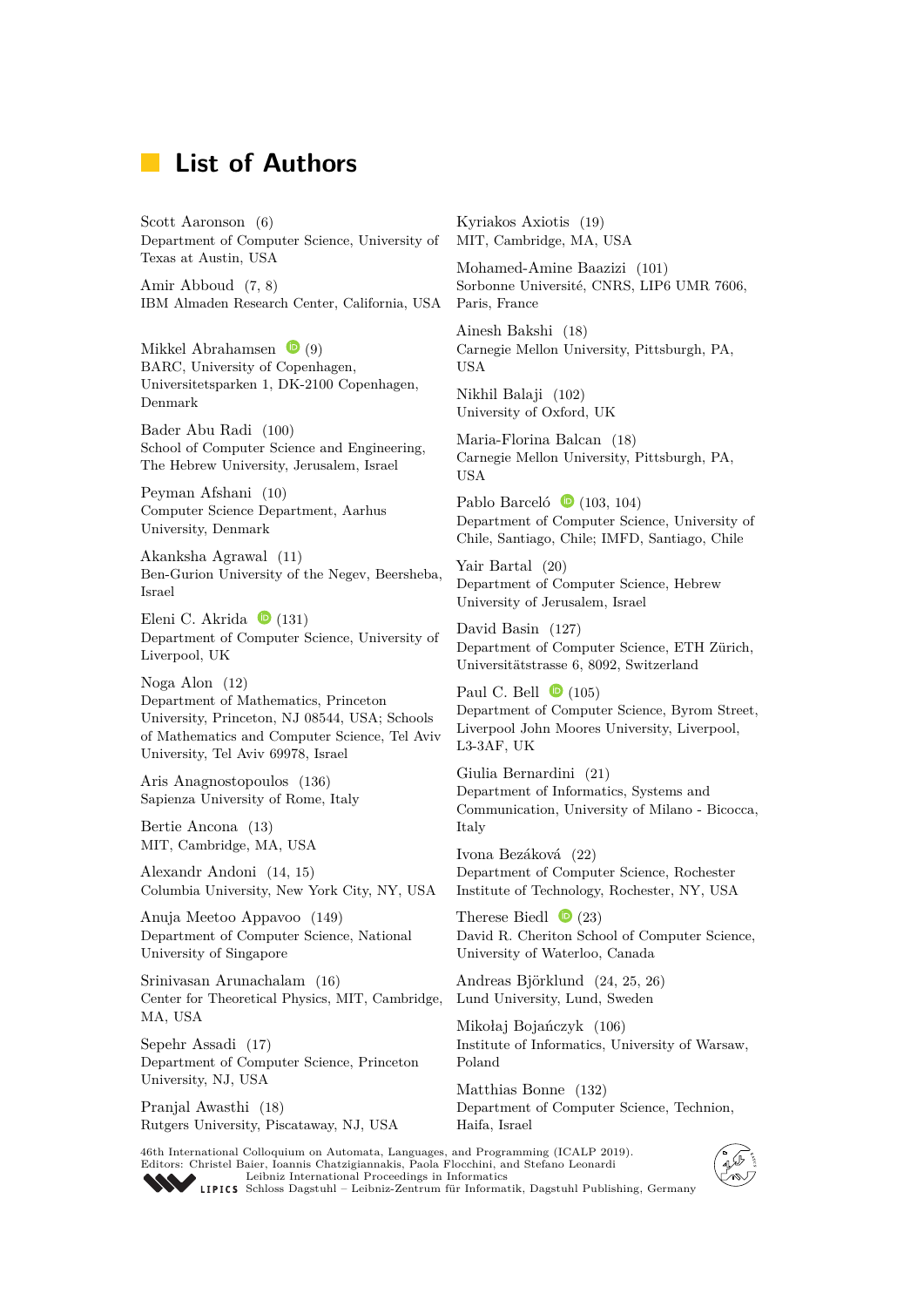Fernando G. S. L. Brandão [\(27\)](https://dx.doi.org/10.4230/LIPIcs.ICALP.2019.27) Institute of Quantum Information and Matter, California Institute of Technology, USA

Raimundo Briceño [\(29\)](https://dx.doi.org/10.4230/LIPIcs.ICALP.2019.29) School of Mathematical Sciences, Tel Aviv University, Tel Aviv 69978, Israel

Paul Brunet  $\bullet$  [\(107\)](https://dx.doi.org/10.4230/LIPIcs.ICALP.2019.107) University College London, UK

Andrei A. Bulatov [\(29\)](https://dx.doi.org/10.4230/LIPIcs.ICALP.2019.29) School of Computing Science, Simon Fraser University, Canada

Mark Bun [\(30\)](https://dx.doi.org/10.4230/LIPIcs.ICALP.2019.30) Simons Institute for the Theory of Computing, Berkeley, CA, USA; Boston University, MA, USA

Angel A. Cantu [\(31\)](https://dx.doi.org/10.4230/LIPIcs.ICALP.2019.31) Department of Computer Science, University of Texas - Rio Grande Valley, USA

Ioannis Caragiannis [\(133\)](https://dx.doi.org/10.4230/LIPIcs.ICALP.2019.133) University of Patras & CTI "Diophantus", Patras, Greece

Titouan Carette [\(108\)](https://dx.doi.org/10.4230/LIPIcs.ICALP.2019.108) Université de Lorraine, CNRS, Inria, LORIA, F 54000 Nancy, France

Katrin Casel [\(109\)](https://dx.doi.org/10.4230/LIPIcs.ICALP.2019.109) Hasso Plattner Institute, University of Potsdam, Germany

Arnaud Casteigts  $\bullet$  [\(134\)](https://dx.doi.org/10.4230/LIPIcs.ICALP.2019.134) LaBRI, Université de Bordeaux, CNRS, Bordeaux INP, France

Keren Censor-Hillel [\(132,](https://dx.doi.org/10.4230/LIPIcs.ICALP.2019.132) [135\)](https://dx.doi.org/10.4230/LIPIcs.ICALP.2019.135) Department of Computer Science, Technion, Haifa, Israel

Shantanav Chakraborty [\(33\)](https://dx.doi.org/10.4230/LIPIcs.ICALP.2019.33) QuIC, Université libre de Bruxelles, Belgium

Sourav Chakraborty [\(16\)](https://dx.doi.org/10.4230/LIPIcs.ICALP.2019.16) Indian Statistical Institute, Kolkata, India

Jérémie Chalopin  $\bullet$  [\(34\)](https://dx.doi.org/10.4230/LIPIcs.ICALP.2019.34) CNRS, Aix-Marseille Université, Université de Toulon, LIS, Marseille, France

Arkadev Chattopadhyay [\(35\)](https://dx.doi.org/10.4230/LIPIcs.ICALP.2019.35) School of Technology and Computer Science, Tata Institute of Fundamental Research, Mumbai, India

Shiri Chechik [\(12\)](https://dx.doi.org/10.4230/LIPIcs.ICALP.2019.12) Blavatnik School of Computer Science, Tel Aviv University, Tel Aviv 69978, Israel

Xue Chen [\(36\)](https://dx.doi.org/10.4230/LIPIcs.ICALP.2019.36) Northwestern University, Evanston, IL, USA

Kuan Cheng [\(37\)](https://dx.doi.org/10.4230/LIPIcs.ICALP.2019.37) Department of Computer Science, Johns Hopkins University, USA

Siu-Wing Cheng  $\bullet$  [\(38\)](https://dx.doi.org/10.4230/LIPIcs.ICALP.2019.38) Department of Computer Science and Engineering, HKUST, Hong Kong

Victor Chepoi  $\bullet$  [\(34\)](https://dx.doi.org/10.4230/LIPIcs.ICALP.2019.34) Aix-Marseille Université, CNRS, Université de Toulon, LIS, Marseille, France

Mahdi Cheraghchi  $\bullet$  [\(39\)](https://dx.doi.org/10.4230/LIPIcs.ICALP.2019.39) Department of Computing, Imperial College London, London, UK

Eden Chlamtáč [\(40\)](https://dx.doi.org/10.4230/LIPIcs.ICALP.2019.40) Ben Gurion University of the Negev, Beersheva, Israel

Laura Ciobanu  $\bullet$  [\(110\)](https://dx.doi.org/10.4230/LIPIcs.ICALP.2019.110) Heriot-Watt University, Edinburgh EH14 4AS, Scotland

Ilan R. Cohen [\(136\)](https://dx.doi.org/10.4230/LIPIcs.ICALP.2019.136) CWI, Amsterdam, The Netherlands

Sarel Cohen [\(12\)](https://dx.doi.org/10.4230/LIPIcs.ICALP.2019.12) Blavatnik School of Computer Science, Tel Aviv University, Tel Aviv 69978, Israel

Vincent Cohen-Addad [\(41,](https://dx.doi.org/10.4230/LIPIcs.ICALP.2019.41) [42\)](https://dx.doi.org/10.4230/LIPIcs.ICALP.2019.42) CNRS & Sorbonne Université, Paris, France

Amin Coja-Oghlan [\(43\)](https://dx.doi.org/10.4230/LIPIcs.ICALP.2019.43) Goethe University, Frankfurt, Germany

Alexandru Cojocaru [\(6\)](https://dx.doi.org/10.4230/LIPIcs.ICALP.2019.6) School of Informatics, University of Edinburgh, UK

Dario Colazzo [\(101\)](https://dx.doi.org/10.4230/LIPIcs.ICALP.2019.101) Université Paris-Dauphine, PSL, LAMSADE, France

Thomas Colcombet  $\bullet$  [\(44\)](https://dx.doi.org/10.4230/LIPIcs.ICALP.2019.44) IRIF, CNRS, Université Paris Diderot, France

Graham Cormode  $\bullet$  [\(45\)](https://dx.doi.org/10.4230/LIPIcs.ICALP.2019.45) University of Warwick, UK

Jurek Czyzowicz [\(137\)](https://dx.doi.org/10.4230/LIPIcs.ICALP.2019.137) Université du Québec en Outaouais, Gatineau, Québec, Canada

Ugo Dal Lago [\(111\)](https://dx.doi.org/10.4230/LIPIcs.ICALP.2019.111) University of Bologna, Italy; INRIA Sophia Antipolis, France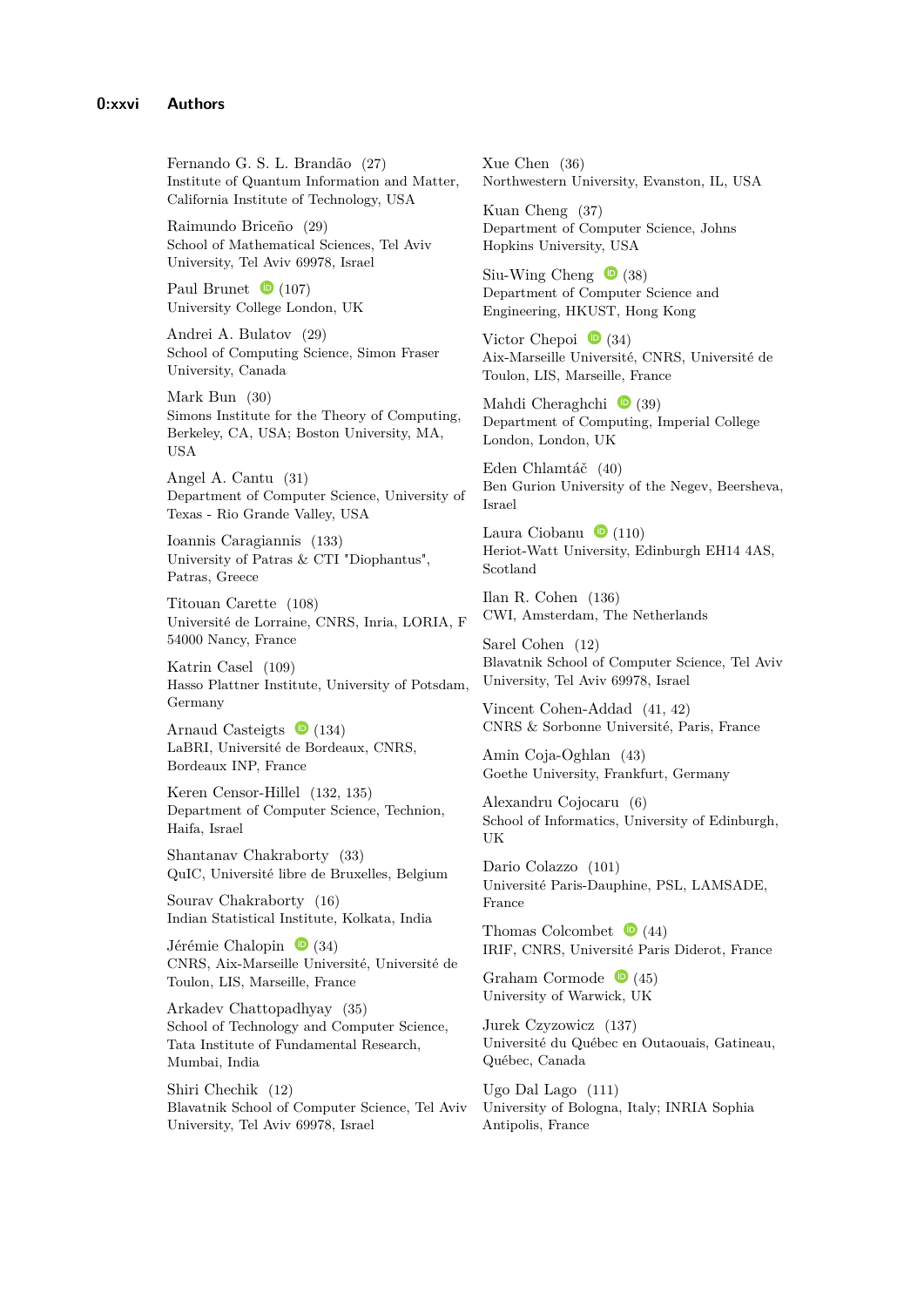#### **Authors 0:xxvii**

Mina Dalirrooyfard [\(46,](https://dx.doi.org/10.4230/LIPIcs.ICALP.2019.46) [47\)](https://dx.doi.org/10.4230/LIPIcs.ICALP.2019.47) MIT, Cambridge, MA, USA

Víctor Dalmau [\(29\)](https://dx.doi.org/10.4230/LIPIcs.ICALP.2019.29) Department of Information and Communication Technologies, Universitat Pompeu Fabra, Barcelona, Spain

Jacques Dark [\(45\)](https://dx.doi.org/10.4230/LIPIcs.ICALP.2019.45) University of Warwick, UK

Anuj Dawar [\(112\)](https://dx.doi.org/10.4230/LIPIcs.ICALP.2019.112) University of Cambridge, UK

Joel D. Day  $\bullet$  [\(109\)](https://dx.doi.org/10.4230/LIPIcs.ICALP.2019.109) Department of Computer Science, Loughborough University, UK

Ronald de Wolf [\(16\)](https://dx.doi.org/10.4230/LIPIcs.ICALP.2019.16) QuSoft, CWI and University of Amsterdam, The Netherlands

Argyrios Deligkas [\(138\)](https://dx.doi.org/10.4230/LIPIcs.ICALP.2019.138) Department of Computer Science, University of Liverpool, Liverpool, UK; Leverhulme Research Centre for Functional Materials Design, Liverpool, UK

Holger Dell  $\bullet$  [\(113\)](https://dx.doi.org/10.4230/LIPIcs.ICALP.2019.113) Cluster of Excellence (MMCI), Saarland Informatics Campus (SIC), Saarbrücken, Germany

Michael Dinitz [\(40\)](https://dx.doi.org/10.4230/LIPIcs.ICALP.2019.40) Johns Hopkins University, Baltimore, MD, USA

Stefan Dobrev [\(139\)](https://dx.doi.org/10.4230/LIPIcs.ICALP.2019.139) Institute of Mathematics, Slovak Academy of Sciences, Bratislava, Slovakia

Dani Dorfman [\(114\)](https://dx.doi.org/10.4230/LIPIcs.ICALP.2019.114) Blavatnik School of Computer Science, Tel Aviv University, Israel

Ran Duan [\(48\)](https://dx.doi.org/10.4230/LIPIcs.ICALP.2019.48) Institute for Interdisciplinary Information Sciences, Tsinghua University, Beijing, China

Guillaume Ducoffe [\(49\)](https://dx.doi.org/10.4230/LIPIcs.ICALP.2019.49) National Institute for Research and Development in Informatics, Romania; The Research Institute of the University of Bucharest ICUB, Romania; University of Bucharest, Romania

Josep Díaz [\(50\)](https://dx.doi.org/10.4230/LIPIcs.ICALP.2019.50) Computer Science Department, Universitat Politècnica de Catalunya, Barcelona

Julian Dörfler [\(51\)](https://dx.doi.org/10.4230/LIPIcs.ICALP.2019.51) Saarland University, Saarbrücken, Germany Talya Eden [\(52\)](https://dx.doi.org/10.4230/LIPIcs.ICALP.2019.52) Tel Aviv University, Tel Aviv, Israel

Murray Elder  $\bullet$  [\(110\)](https://dx.doi.org/10.4230/LIPIcs.ICALP.2019.110) University of Technology Sydney, Ultimo NSW 2007, Australia

Yuval Emek [\(140\)](https://dx.doi.org/10.4230/LIPIcs.ICALP.2019.140) Faculty of Industrial Engineering and Management, Technion - IIT, Haifa, Israel

Alina Ene [\(53,](https://dx.doi.org/10.4230/LIPIcs.ICALP.2019.53) [54\)](https://dx.doi.org/10.4230/LIPIcs.ICALP.2019.54) Department of Computer Science, Boston University, MA, USA

Massimo Equi [\(55\)](https://dx.doi.org/10.4230/LIPIcs.ICALP.2019.55) Department of Computer Science, University of Helsinki, Finland

Thomas Erlebach  $\bullet$  [\(141\)](https://dx.doi.org/10.4230/LIPIcs.ICALP.2019.141) Department of Informatics, University of Leicester, Leicester, England

Kousha Etessami [\(115\)](https://dx.doi.org/10.4230/LIPIcs.ICALP.2019.115) School of Informatics, University of Edinburgh, UK

Nova Fandina [\(20\)](https://dx.doi.org/10.4230/LIPIcs.ICALP.2019.20) Department of Computer Science, Hebrew University of Jerusalem, Israel

Angelo Fanelli [\(133\)](https://dx.doi.org/10.4230/LIPIcs.ICALP.2019.133) CNRS (UMR-6211), Caen, France

John Fearnley [\(56,](https://dx.doi.org/10.4230/LIPIcs.ICALP.2019.56) [138\)](https://dx.doi.org/10.4230/LIPIcs.ICALP.2019.138) University of Liverpool, UK

Michal Feldman [\(1\)](https://dx.doi.org/10.4230/LIPIcs.ICALP.2019.1) Blavatnik School of Computer Science, Tel-Aviv University, Israel

Miron Ficak  $\bullet$  [\(57\)](https://dx.doi.org/10.4230/LIPIcs.ICALP.2019.57) Theoretical Computer Science Department, Faculty of Mathematics and Computer Science, Jagiellonian University, Kraków, Poland

Diego Figueira [\(104\)](https://dx.doi.org/10.4230/LIPIcs.ICALP.2019.104) CNRS & LaBRI, Talence, France

Yuval Filmus  $\bullet$  [\(35,](https://dx.doi.org/10.4230/LIPIcs.ICALP.2019.35) [58\)](https://dx.doi.org/10.4230/LIPIcs.ICALP.2019.58) Department of Computer Science, Technion Israel Institute of Technology, Haifa, Israel

Pamela Fleischmann  $\bullet$  [\(109\)](https://dx.doi.org/10.4230/LIPIcs.ICALP.2019.109) Department of Computer Science, Kiel University, Germany

Fedor V. Fomin [\(11,](https://dx.doi.org/10.4230/LIPIcs.ICALP.2019.11) [59,](https://dx.doi.org/10.4230/LIPIcs.ICALP.2019.59) [60\)](https://dx.doi.org/10.4230/LIPIcs.ICALP.2019.60) University of Bergen, Bergen, Norway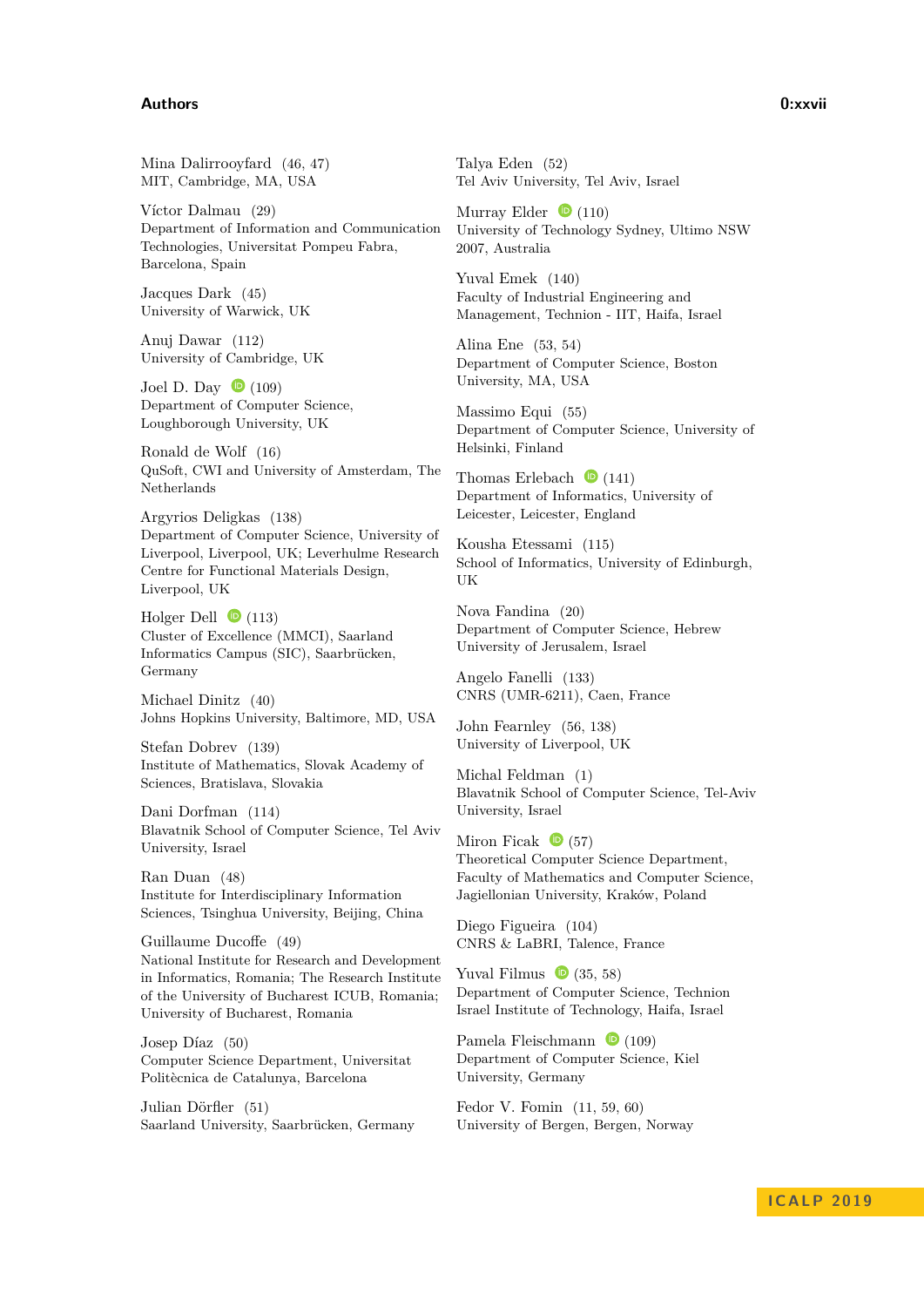Marie Fortin [\(116\)](https://dx.doi.org/10.4230/LIPIcs.ICALP.2019.116) LSV, CNRS & ENS Paris-Saclay, Université Paris-Saclay, France

Casper Benjamin Freksen [\(10\)](https://dx.doi.org/10.4230/LIPIcs.ICALP.2019.10) Computer Science Department, Aarhus University, Denmark

Tobias Friedrich  $\bullet$  [\(61\)](https://dx.doi.org/10.4230/LIPIcs.ICALP.2019.61) Algorithm Engineering Group, Hasso Plattner Institute, University of Potsdam, Germany

Andreas Galanis [\(22\)](https://dx.doi.org/10.4230/LIPIcs.ICALP.2019.22) Department of Computer Science, University of Oxford, UK

Ankit Garg [\(62\)](https://dx.doi.org/10.4230/LIPIcs.ICALP.2019.62) Microsoft Research India, Bangalore, India

Naveen Garg [\(63\)](https://dx.doi.org/10.4230/LIPIcs.ICALP.2019.63) Computer Science and Engineering Department, Indian Institute of Technology, Delhi, India

Francesco Gavazzo [\(111\)](https://dx.doi.org/10.4230/LIPIcs.ICALP.2019.111) IMDEA Software Institute, Spain

Dmitry Gavinsky [\(64\)](https://dx.doi.org/10.4230/LIPIcs.ICALP.2019.64) Institute of Mathematics, Czech Academy of Sciences, 115 67 Žitna 25, Praha 1, Czech Republic

Paweł Gawrychowski [\(21\)](https://dx.doi.org/10.4230/LIPIcs.ICALP.2019.21) Institute of Computer Science, University of Wrocław, Poland

Oliver Gebhard [\(43\)](https://dx.doi.org/10.4230/LIPIcs.ICALP.2019.43) Goethe University, Frankfurt, Germany

Loukas Georgiadis [\(7\)](https://dx.doi.org/10.4230/LIPIcs.ICALP.2019.7) University of Ioannina, Greece

Konstantinos Georgiou [\(137\)](https://dx.doi.org/10.4230/LIPIcs.ICALP.2019.137) Department of Mathematics, Ryerson University, Toronto, Ontario, Canada

Mohsen Ghaffari [\(142\)](https://dx.doi.org/10.4230/LIPIcs.ICALP.2019.142) ETH Zurich, Switzerland

Giorgio Ghelli [\(101\)](https://dx.doi.org/10.4230/LIPIcs.ICALP.2019.101) Dipartimento di Informatica, Università di Pisa, Italy

Alexandru Gheorghiu  $\bullet$  [\(6\)](https://dx.doi.org/10.4230/LIPIcs.ICALP.2019.6) Department of Computing and Mathematical Sciences, California Institute of Technology, USA; School of Informatics, University of Edinburgh, UK

Panos Giannopoulos [\(9\)](https://dx.doi.org/10.4230/LIPIcs.ICALP.2019.9) giCenter, Department of Computer Science, City University of London, EC1V 0HB, London, UK

Seth Gilbert [\(149\)](https://dx.doi.org/10.4230/LIPIcs.ICALP.2019.149) Department of Computer Science, National University of Singapore

András Gilyén [\(33,](https://dx.doi.org/10.4230/LIPIcs.ICALP.2019.33) [99\)](https://dx.doi.org/10.4230/LIPIcs.ICALP.2019.99) QuSoft/CWI, The Netherlands

Leslie Ann Goldberg [\(22\)](https://dx.doi.org/10.4230/LIPIcs.ICALP.2019.22) Department of Computer Science, University of Oxford, UK

Paul W. Goldberg  $\bullet$  [\(65\)](https://dx.doi.org/10.4230/LIPIcs.ICALP.2019.65) Department of Computer Science, University of Oxford, United Kingdom

Petr A. Golovach [\(59\)](https://dx.doi.org/10.4230/LIPIcs.ICALP.2019.59) Department of Informatics, University of Bergen, Norway

Alexander Golovnev [\(66\)](https://dx.doi.org/10.4230/LIPIcs.ICALP.2019.66) Harvard University, Cambridge, USA

Spencer Gordon [\(56\)](https://dx.doi.org/10.4230/LIPIcs.ICALP.2019.56) California Institute of Technology, Pasadena, CA, USA

Alex B. Grilo [\(28\)](https://dx.doi.org/10.4230/LIPIcs.ICALP.2019.28) CWI, Amsterdam, The Netherlands; QuSoft, Amsterdam, The Netherlands

Martin Grohe  $\bullet$  [\(2,](https://dx.doi.org/10.4230/LIPIcs.ICALP.2019.2) [117\)](https://dx.doi.org/10.4230/LIPIcs.ICALP.2019.117) RWTH Aachen University, Aachen, Germany

Roberto Grossi [\(55\)](https://dx.doi.org/10.4230/LIPIcs.ICALP.2019.55) Dipartimento di Informatica, Università di Pisa, Italy

Erich Grädel [\(112\)](https://dx.doi.org/10.4230/LIPIcs.ICALP.2019.112) RWTH Aachen University, Germany

Anupam Gupta [\(42,](https://dx.doi.org/10.4230/LIPIcs.ICALP.2019.42) [63,](https://dx.doi.org/10.4230/LIPIcs.ICALP.2019.63) [67\)](https://dx.doi.org/10.4230/LIPIcs.ICALP.2019.67) Carnegie Mellon University, Pittsburgh, PA, USA

Nikhil Gupta [\(62\)](https://dx.doi.org/10.4230/LIPIcs.ICALP.2019.62) Department of Computer Science and Automation, Indian Institute of Science, India

Siddharth Gupta [\(143\)](https://dx.doi.org/10.4230/LIPIcs.ICALP.2019.143) Ben-Gurion University of the Negev, Israel

Guru Guruganesh [\(67\)](https://dx.doi.org/10.4230/LIPIcs.ICALP.2019.67) Google Research, United States

Venkatesan Guruswami [\(68,](https://dx.doi.org/10.4230/LIPIcs.ICALP.2019.68) [92\)](https://dx.doi.org/10.4230/LIPIcs.ICALP.2019.92) Computer Science Department, Carnegie Mellon University, Pittsburgh, PA, USA

Bernhard Haeupler [\(144\)](https://dx.doi.org/10.4230/LIPIcs.ICALP.2019.144) Carnegie Mellon University, Pittsburgh, PA, USA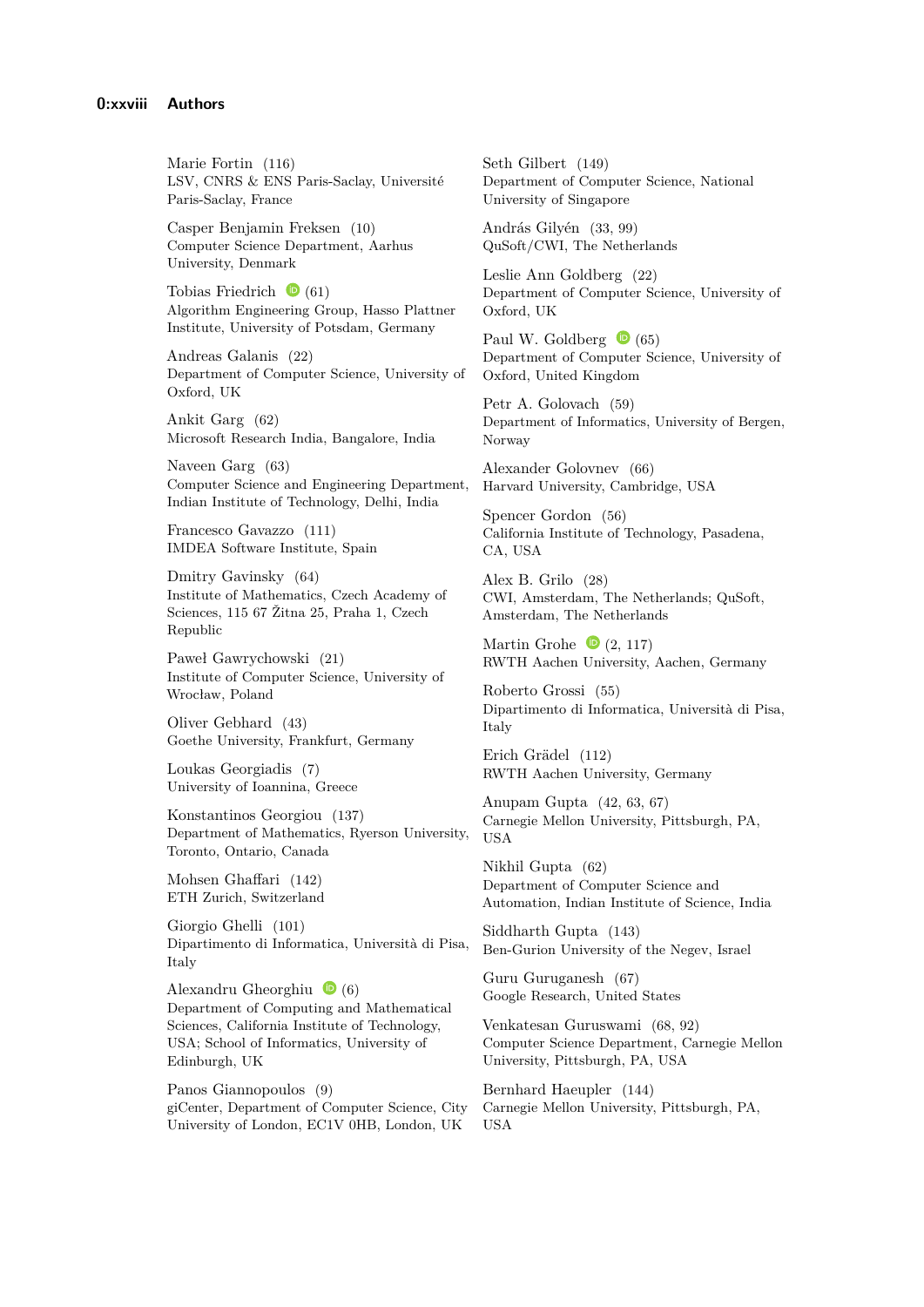#### **Authors 0:xxix**

Max Hahn-Klimroth [\(43\)](https://dx.doi.org/10.4230/LIPIcs.ICALP.2019.43) Goethe University, Frankfurt, Germany

Lianna Hambardzumyan [\(58\)](https://dx.doi.org/10.4230/LIPIcs.ICALP.2019.58) School of Computer Science, McGill University, Montreal, QC, Canada

Yassine Hamoudi  $\bullet$  [\(69\)](https://dx.doi.org/10.4230/LIPIcs.ICALP.2019.69) Université de Paris, IRIF, CNRS, F-75013 Paris, France

Samuel Haney [\(70\)](https://dx.doi.org/10.4230/LIPIcs.ICALP.2019.70) Duke University, Durham, NC, USA

Hamed Hatami  $\bullet$  [\(58\)](https://dx.doi.org/10.4230/LIPIcs.ICALP.2019.58) School of Computer Science, McGill University, Montreal, QC, Canada

Pooya Hatami  $\bullet$  [\(58\)](https://dx.doi.org/10.4230/LIPIcs.ICALP.2019.58) Department of Computer Science, UT Austin, Austin, TX, USA

Falko Hegerfeld [\(71\)](https://dx.doi.org/10.4230/LIPIcs.ICALP.2019.71) Humboldt-Universität zu Berlin, Germany

Monika Henzinger [\(13\)](https://dx.doi.org/10.4230/LIPIcs.ICALP.2019.13) University of Vienna, Austria

Alexandros Hollender  $\bullet$  [\(65\)](https://dx.doi.org/10.4230/LIPIcs.ICALP.2019.65) Department of Computer Science, University of Oxford, United Kingdom

Chih-Duo Hong [\(103\)](https://dx.doi.org/10.4230/LIPIcs.ICALP.2019.103) Department of Computer Science, University of Oxford, UK

Mehran Hosseini [\(118\)](https://dx.doi.org/10.4230/LIPIcs.ICALP.2019.118) Department of Computer Science, University of Oxford, UK

Pavel Hrubeš [\(72\)](https://dx.doi.org/10.4230/LIPIcs.ICALP.2019.72) Institute of Mathematics of ASCR, Prague

Zhiyi Huang [\(73\)](https://dx.doi.org/10.4230/LIPIcs.ICALP.2019.73) The University of Hong Kong

Christian Ikenmeyer [\(51\)](https://dx.doi.org/10.4230/LIPIcs.ICALP.2019.51) Max Planck Institute for Software Systems, Saarbrücken, Germany

Rahul Ilango [\(66\)](https://dx.doi.org/10.4230/LIPIcs.ICALP.2019.66) Rutgers University, New Brunswick, USA

Sungjin Im [\(145\)](https://dx.doi.org/10.4230/LIPIcs.ICALP.2019.145) University of California at Merced, USA

Russell Impagliazzo [\(66\)](https://dx.doi.org/10.4230/LIPIcs.ICALP.2019.66) University of California San Diego, USA

Giuseppe F. Italiano [\(7\)](https://dx.doi.org/10.4230/LIPIcs.ICALP.2019.7) LUISS University, Rome, Italy Klaus Jansen [\(74,](https://dx.doi.org/10.4230/LIPIcs.ICALP.2019.74) [75\)](https://dx.doi.org/10.4230/LIPIcs.ICALP.2019.75) Department of Computer Science, Christian-Albrechts-Universität, Kiel, Germany

Emmanuel Jeandel  $\bullet$  [\(108\)](https://dx.doi.org/10.4230/LIPIcs.ICALP.2019.108) Université de Lorraine, CNRS, Inria, LORIA, F 54000 Nancy, France

Stacey Jeffery [\(33\)](https://dx.doi.org/10.4230/LIPIcs.ICALP.2019.33) QuSoft/CWI, The Netherlands

Ce Jin [\(48,](https://dx.doi.org/10.4230/LIPIcs.ICALP.2019.48) [76\)](https://dx.doi.org/10.4230/LIPIcs.ICALP.2019.76) Institute for Interdisciplinary Information Sciences, Tsinghua University, Beijing, China

Lingfei Jin  $\bullet$  [\(68\)](https://dx.doi.org/10.4230/LIPIcs.ICALP.2019.68) Shanghai Key Laboratory of Intelligent Information Processing, School of Computer Science, Fudan University, Shanghai, China; Shanghai Institute of Intelligent Electronics & Systems, Shanghai, China; Shanghai Bolckchain Engineering Research Center, Fudan University, Shanghai 200433, China

Zhengzhong Jin [\(37\)](https://dx.doi.org/10.4230/LIPIcs.ICALP.2019.37) Department of Computer Science, Johns Hopkins University, USA

Valentine Kabanets [\(39,](https://dx.doi.org/10.4230/LIPIcs.ICALP.2019.39) [66\)](https://dx.doi.org/10.4230/LIPIcs.ICALP.2019.66) Simon Fraser University, Burnaby, Canada

Amir Kalev [\(27\)](https://dx.doi.org/10.4230/LIPIcs.ICALP.2019.27) Joint Center for Quantum Information and Computer Science, University of Maryland, USA

Lior Kamma [\(10\)](https://dx.doi.org/10.4230/LIPIcs.ICALP.2019.10) Computer Science Department, Aarhus University, Denmark

Frank Kammer  $\bullet$  [\(141\)](https://dx.doi.org/10.4230/LIPIcs.ICALP.2019.141) THM, University of Applied Sciences Mittelhessen, Giessen, Germany

Haim Kaplan [\(114\)](https://dx.doi.org/10.4230/LIPIcs.ICALP.2019.114) Blavatnik School of Computer Science, Tel Aviv University, Israel

Elham Kashefi [\(6\)](https://dx.doi.org/10.4230/LIPIcs.ICALP.2019.6) School of Informatics, University of Edinburgh, UK; CNRS LIP6, Université Pierre et Marie Curie, Paris, France

Petteri Kaski [\(26\)](https://dx.doi.org/10.4230/LIPIcs.ICALP.2019.26) Department of Computer Science, Aalto University, Finland

Neeraj Kayal [\(62\)](https://dx.doi.org/10.4230/LIPIcs.ICALP.2019.62) Microsoft Research India, Bangalore, India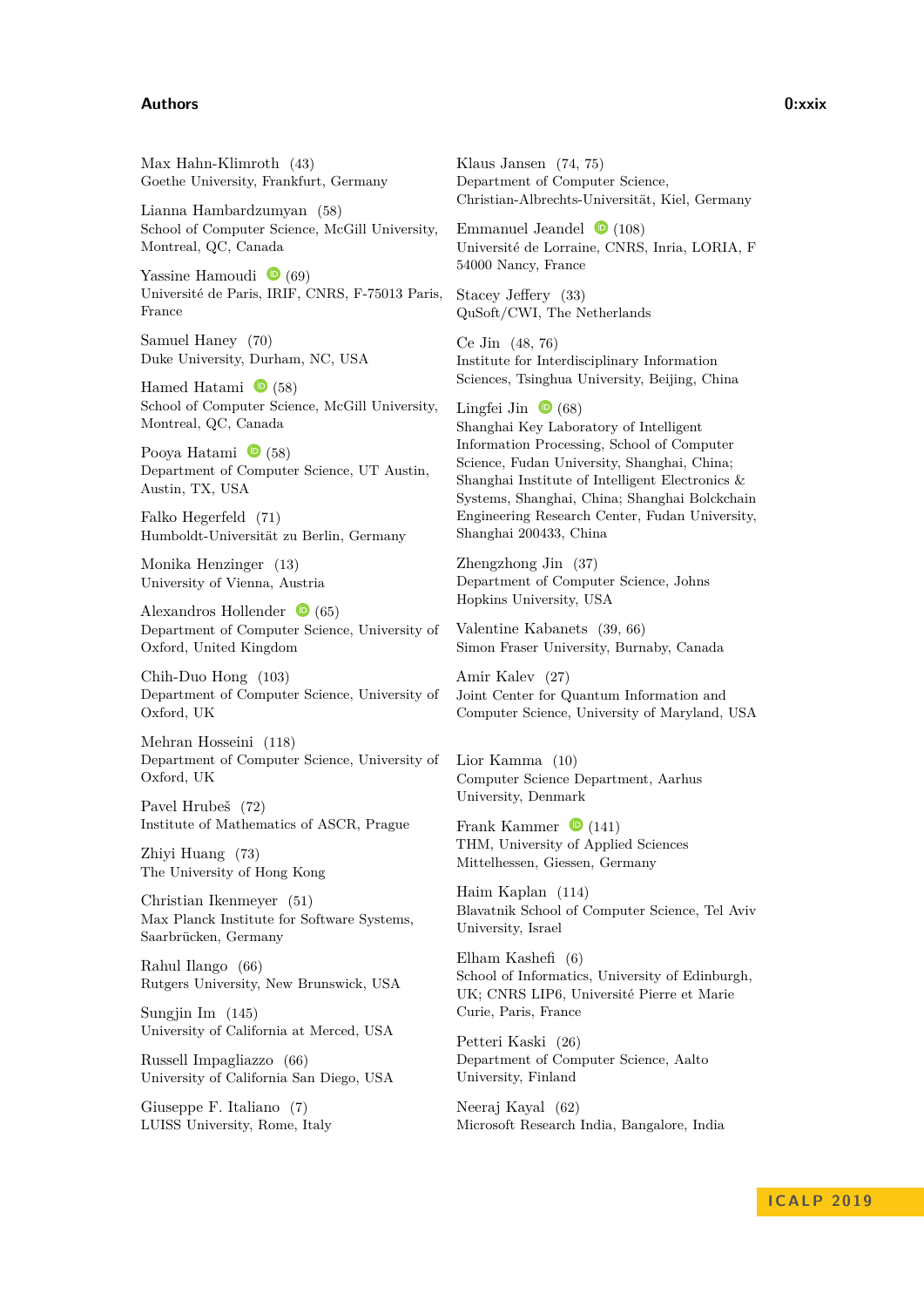Sandra Kiefer [\(106,](https://dx.doi.org/10.4230/LIPIcs.ICALP.2019.106) [117\)](https://dx.doi.org/10.4230/LIPIcs.ICALP.2019.117) Department of Computer Science, RWTH Aachen University, Germany

Stefan Kiefer [\(102,](https://dx.doi.org/10.4230/LIPIcs.ICALP.2019.102) [119\)](https://dx.doi.org/10.4230/LIPIcs.ICALP.2019.119) University of Oxford, UK

Ryan Killick [\(137\)](https://dx.doi.org/10.4230/LIPIcs.ICALP.2019.137) School of Computer Science, Carleton University, Ottawa, Ontario, Canada

Philipp Kindermann  $\bullet$  [\(23\)](https://dx.doi.org/10.4230/LIPIcs.ICALP.2019.23) Lehrstuhl für Informatik I, Universität Würzburg, Germany

Lefteris Kirousis  $\bullet$  [\(50\)](https://dx.doi.org/10.4230/LIPIcs.ICALP.2019.50) Department of Mathematics, National and Kapodistrian University of Athens; Computer Science Department, Universitat Politècnica de Catalunya, Barcelona

Tomasz Kociumaka  $\bullet$  [\(109\)](https://dx.doi.org/10.4230/LIPIcs.ICALP.2019.109) Department of Computer Science, Bar-Ilan University, Ramat Gan, Israel; Institute of Informatics, University of Warsaw, Poland

Sofia Kokonezi  $\bullet$  [\(50\)](https://dx.doi.org/10.4230/LIPIcs.ICALP.2019.50) Department of Mathematics, National and Kapodistrian University of Athens

Vladimir Kolmogorov [\(77\)](https://dx.doi.org/10.4230/LIPIcs.ICALP.2019.77) Institute of Science and Technology Austria, Klosterneuburg, Austria

Antonina Kolokolova [\(66\)](https://dx.doi.org/10.4230/LIPIcs.ICALP.2019.66) Memorial University of Newfoundland, St. John's, Canada

Christian Konrad  $\bullet$  [\(45\)](https://dx.doi.org/10.4230/LIPIcs.ICALP.2019.45) University of Bristol, UK

Amos Korman  $\bullet$  [\(146\)](https://dx.doi.org/10.4230/LIPIcs.ICALP.2019.146) Université de Paris, IRIF, CNRS, F-75013 Paris, France

Sajin Koroth  $\bullet$  [\(35\)](https://dx.doi.org/10.4230/LIPIcs.ICALP.2019.35) Department of Computer Science, University of Haifa, Haifa, Israel

Adrian Kosowski [\(143\)](https://dx.doi.org/10.4230/LIPIcs.ICALP.2019.143) Inria, Paris, France

Dariusz R. Kowalski [\(147\)](https://dx.doi.org/10.4230/LIPIcs.ICALP.2019.147) Department of Computer Science, University of Liverpool, UK; SWPS University of Social Sciences and Humanities, Warsaw, Poland

Marcin Kozik  $\bullet$  [\(57\)](https://dx.doi.org/10.4230/LIPIcs.ICALP.2019.57) Theoretical Computer Science Department, Faculty of Mathematics and Computer Science, Jagiellonian University, Kraków, Poland

Evangelos Kranakis [\(137\)](https://dx.doi.org/10.4230/LIPIcs.ICALP.2019.137) School of Computer Science, Carleton University, Ottawa, Ontario, Canada

Stefan Kratsch [\(71\)](https://dx.doi.org/10.4230/LIPIcs.ICALP.2019.71) Humboldt-Universität zu Berlin, Germany

Robert Krauthgamer [\(7\)](https://dx.doi.org/10.4230/LIPIcs.ICALP.2019.7) Weizmann Institute of Science, Israel

Danny Krizanc [\(137\)](https://dx.doi.org/10.4230/LIPIcs.ICALP.2019.137) Department of Mathematics & Comp. Sci., Wesleyan University, Middletown, CT, USA

Fabian Kuhn [\(144\)](https://dx.doi.org/10.4230/LIPIcs.ICALP.2019.144) University of Freiburg, Germany

Amit Kumar [\(42,](https://dx.doi.org/10.4230/LIPIcs.ICALP.2019.42) [63\)](https://dx.doi.org/10.4230/LIPIcs.ICALP.2019.63) IIT Delhi, India

Mrinal Kumar [\(78\)](https://dx.doi.org/10.4230/LIPIcs.ICALP.2019.78) University of Toronto, Canada

Orna Kupferman [\(100\)](https://dx.doi.org/10.4230/LIPIcs.ICALP.2019.100) School of Computer Science and Engineering, The Hebrew University, Jerusalem, Israel

Adam Kurpisz [\(79\)](https://dx.doi.org/10.4230/LIPIcs.ICALP.2019.79) ETH Zürich, Department of Mathematics, Rämistrasse 101, 8092 Zürich, Switzerland

William Kuszmaul [\(80\)](https://dx.doi.org/10.4230/LIPIcs.ICALP.2019.80) Massachusetts Institute of Technology, Cambridge, USA

Shay Kutten [\(140\)](https://dx.doi.org/10.4230/LIPIcs.ICALP.2019.140) Faculty of Industrial Engineering and Management, Technion - IIT, Haifa, Israel

Manuel Lafond [\(137\)](https://dx.doi.org/10.4230/LIPIcs.ICALP.2019.137) Department of Computer Science, Université de Sherbrooke, Sherbrooke, Québec, Canada

Benoît Larose [\(29\)](https://dx.doi.org/10.4230/LIPIcs.ICALP.2019.29) LACIM, Université du Québec a Montréal, Montréal, Canada

Kasper Green Larsen [\(10\)](https://dx.doi.org/10.4230/LIPIcs.ICALP.2019.10) Computer Science Department, Aarhus University, Denmark

Alexandra Lassota [\(75\)](https://dx.doi.org/10.4230/LIPIcs.ICALP.2019.75) Department of Computer Science, Kiel University, Kiel, Germany

Ron Lavi [\(140\)](https://dx.doi.org/10.4230/LIPIcs.ICALP.2019.140) Faculty of Industrial Engineering and Management, Technion - IIT, Haifa, Israel

Xuan-Bach Le [\(103\)](https://dx.doi.org/10.4230/LIPIcs.ICALP.2019.103) Department of Computer Science, University of Oxford, UK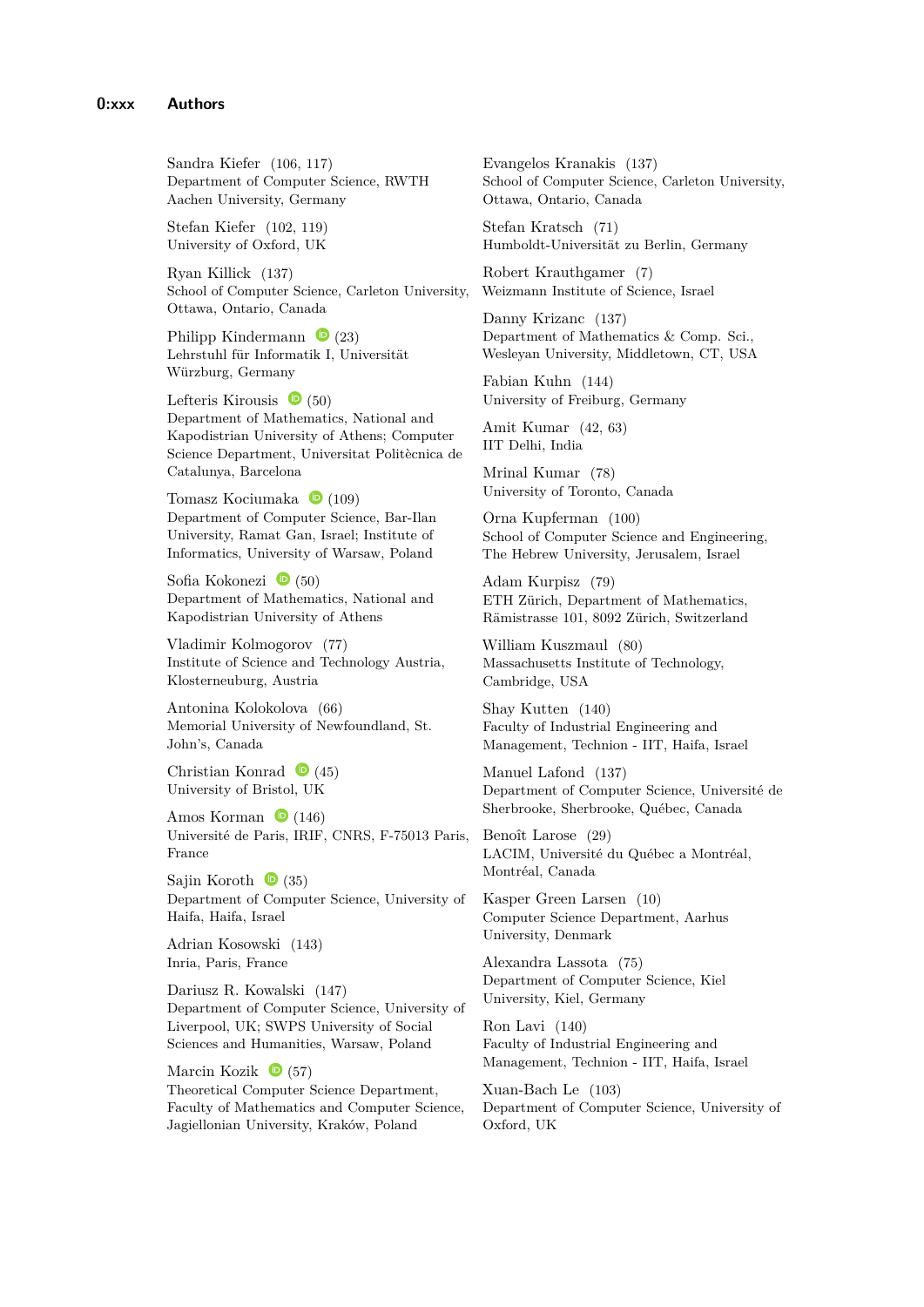#### **Authors 0:xxxi**

Euiwoong Lee [\(42\)](https://dx.doi.org/10.4230/LIPIcs.ICALP.2019.42) New York University, NY, USA

Troy Lee [\(16,](https://dx.doi.org/10.4230/LIPIcs.ICALP.2019.16) [64\)](https://dx.doi.org/10.4230/LIPIcs.ICALP.2019.64) Centre for Quantum Software and Information, School of Software, Faculty of Engineering and Information Technology, University of Technology Sydney, Australia

Stefano Leonardi [\(136\)](https://dx.doi.org/10.4230/LIPIcs.ICALP.2019.136) Sapienza University of Rome, Italy

Nathan Lhote [\(106\)](https://dx.doi.org/10.4230/LIPIcs.ICALP.2019.106) Institute of Informatics, University of Warsaw, Poland

Jason Li [\(41,](https://dx.doi.org/10.4230/LIPIcs.ICALP.2019.41) [42\)](https://dx.doi.org/10.4230/LIPIcs.ICALP.2019.42) Carnegie Mellon University, Pittsburgh, PA, USA

Tongyang Li [\(27\)](https://dx.doi.org/10.4230/LIPIcs.ICALP.2019.27) Joint Center for Quantum Information and Computer Science, University of Maryland, USA

Xin Li [\(37\)](https://dx.doi.org/10.4230/LIPIcs.ICALP.2019.37) Department of Computer Science, Johns Hopkins University, USA

Mehraneh Liaee [\(70\)](https://dx.doi.org/10.4230/LIPIcs.ICALP.2019.70) Northeastern University, Boston, MA, USA

Anthony W. Lin  $\bullet$  [\(103\)](https://dx.doi.org/10.4230/LIPIcs.ICALP.2019.103) Technische Universität Kaiserslautern, Germany

Bingkai Lin  $\bullet$  [\(81\)](https://dx.doi.org/10.4230/LIPIcs.ICALP.2019.81) National Institute of Informatics, Tokyo, Japan; Nanjing University, Nanjing, China

Cedric Yen-Yu Lin [\(27\)](https://dx.doi.org/10.4230/LIPIcs.ICALP.2019.27) Joint Center for Quantum Information and Computer Science, University of Maryland, USA

John Livieratos  $\bullet$  [\(50\)](https://dx.doi.org/10.4230/LIPIcs.ICALP.2019.50) Department of Mathematics, National and Kapodistrian University of Athens

Philipp Loick [\(43\)](https://dx.doi.org/10.4230/LIPIcs.ICALP.2019.43) Goethe University, Frankfurt, Germany

Daniel Lokshtanov [\(11,](https://dx.doi.org/10.4230/LIPIcs.ICALP.2019.11) [24,](https://dx.doi.org/10.4230/LIPIcs.ICALP.2019.24) [59,](https://dx.doi.org/10.4230/LIPIcs.ICALP.2019.59) [60\)](https://dx.doi.org/10.4230/LIPIcs.ICALP.2019.60) University of California Santa Barbara, Santa Barbara, California

Zhenjian Lu [\(39\)](https://dx.doi.org/10.4230/LIPIcs.ICALP.2019.39) School of Computing Science, Simon Fraser University, Burnaby, BC, Canada

Austin Luchsinger [\(31\)](https://dx.doi.org/10.4230/LIPIcs.ICALP.2019.31) Department of Computer Science, University of Texas - Rio Grande Valley, USA

Kelin Luo  $\bullet$  [\(141\)](https://dx.doi.org/10.4230/LIPIcs.ICALP.2019.141) School of Management, Xi'an Jiaotong University, Xianning West Road, Xi'an, China

Christof Löding [\(120\)](https://dx.doi.org/10.4230/LIPIcs.ICALP.2019.120) RWTH Aachen University, Ahornstr. 55, 52074 Aachen, Germany

Maarten Löffler [\(9\)](https://dx.doi.org/10.4230/LIPIcs.ICALP.2019.9) Department of Information and Computing Sciences, Utrecht University, The Netherlands

Bruce M. Maggs [\(70\)](https://dx.doi.org/10.4230/LIPIcs.ICALP.2019.70) Duke University, Durham, NC, USA; Akamai Technologies, Cambridge, MA, USA

Frédéric Magniez  $\bullet$  [\(69\)](https://dx.doi.org/10.4230/LIPIcs.ICALP.2019.69) Université de Paris, IRIF, CNRS, F-75013 Paris, France

Tal Malkin [\(15\)](https://dx.doi.org/10.4230/LIPIcs.ICALP.2019.15) Columbia University, New York City, NY, USA

Frederik Mallmann-Trenn [\(148\)](https://dx.doi.org/10.4230/LIPIcs.ICALP.2019.148) MIT, CSAIL, Cambridge, MA, US

Nikhil S. Mande [\(30\)](https://dx.doi.org/10.4230/LIPIcs.ICALP.2019.30) Georgetown University, Washington, DC, USA

Florin Manea  $\bullet$  [\(109\)](https://dx.doi.org/10.4230/LIPIcs.ICALP.2019.109) Department of Computer Science, Kiel University, Germany

Yuchen Mao  $\bullet$  [\(38\)](https://dx.doi.org/10.4230/LIPIcs.ICALP.2019.38) Department of Computer Science and Engineering, HKUST, Hong Kong

Emanuel Martinov [\(115\)](https://dx.doi.org/10.4230/LIPIcs.ICALP.2019.115) School of Informatics, University of Edinburgh, UK

Anders Martinsson [\(144\)](https://dx.doi.org/10.4230/LIPIcs.ICALP.2019.144) ETH Zurich, Switzerland

Jannik Matuschke [\(82\)](https://dx.doi.org/10.4230/LIPIcs.ICALP.2019.82) Research Center for Operations Management, KU Leuven, Leuven, Belgium

Yannic Maus [\(148\)](https://dx.doi.org/10.4230/LIPIcs.ICALP.2019.148) Department of Computer Science, Technion, Haifa, Israel,

Richard Mayr [\(119\)](https://dx.doi.org/10.4230/LIPIcs.ICALP.2019.119) University of Edinburgh, UK

Ruta Mehta [\(56\)](https://dx.doi.org/10.4230/LIPIcs.ICALP.2019.56) University of Illinois at Urbana-Champaign, IL, **USA** 

Or Meir  $\bullet$  [\(35\)](https://dx.doi.org/10.4230/LIPIcs.ICALP.2019.35) Department of Computer Science, University of Haifa, Haifa, Israel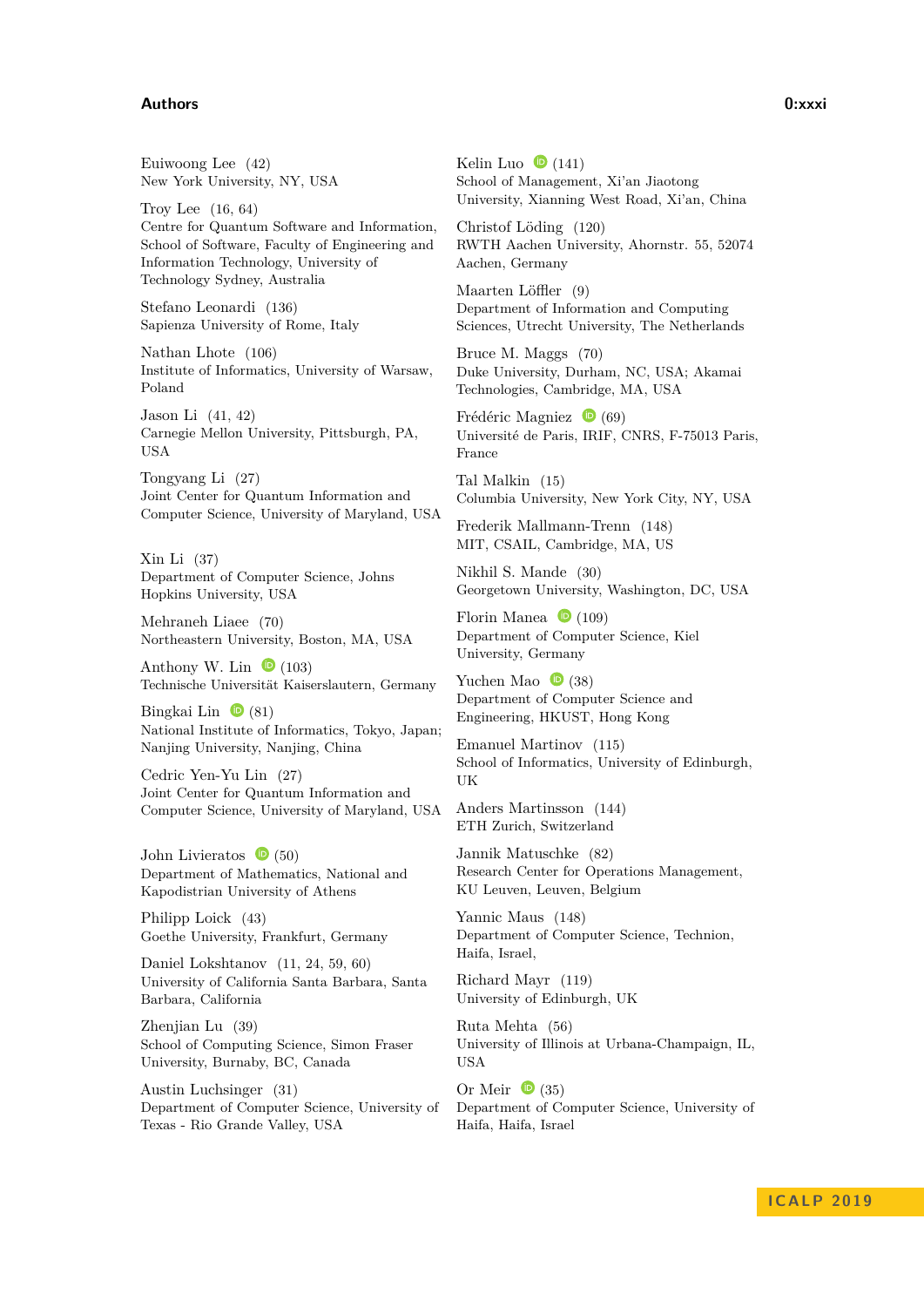Themistoklis Melissourgos  $\bullet$  [\(138\)](https://dx.doi.org/10.4230/LIPIcs.ICALP.2019.138) Department of Computer Science, University of Liverpool, Liverpool, UK

Arturo I. Merino  $\bullet$  [\(83\)](https://dx.doi.org/10.4230/LIPIcs.ICALP.2019.83) Dept. of Mathematical Engineering and CMM, Universidad de Chile & UMI-CNRS 2807, Santiago, Chile

Ian Mertz [\(84\)](https://dx.doi.org/10.4230/LIPIcs.ICALP.2019.84) University of Toronto, Canada

George B. Mertzios  $\bullet$  [\(131\)](https://dx.doi.org/10.4230/LIPIcs.ICALP.2019.131) Department of Computer Science, Durham University, UK

Stefan Milius [\(130\)](https://dx.doi.org/10.4230/LIPIcs.ICALP.2019.130) Friedrich-Alexander-Universität Erlangen-Nürnberg, Germany

Eyal Mizrachi [\(85\)](https://dx.doi.org/10.4230/LIPIcs.ICALP.2019.85) Computer Science Department, Technion, Haifa 32000, Israel

Antonio Molina Lovett  $\bullet$  [\(121\)](https://dx.doi.org/10.4230/LIPIcs.ICALP.2019.121) University of Waterloo, Canada

Shay Moran  $\bullet$  [\(34\)](https://dx.doi.org/10.4230/LIPIcs.ICALP.2019.34) Department of Computer Science, Princeton University, Princeton, USA

Benjamin Moseley [\(86,](https://dx.doi.org/10.4230/LIPIcs.ICALP.2019.86) [145\)](https://dx.doi.org/10.4230/LIPIcs.ICALP.2019.145) Carnegie Mellon University, Pittsburgh, PA, USA

William K. Moses Jr.  $\bullet$  [\(140\)](https://dx.doi.org/10.4230/LIPIcs.ICALP.2019.140) Faculty of Industrial Engineering and Management, Technion - IIT, Haifa, Israel

Miguel A. Mosteiro [\(147\)](https://dx.doi.org/10.4230/LIPIcs.ICALP.2019.147) Computer Science Department, Pace University, New York, NY, USA

Anca Muscholl [\(122\)](https://dx.doi.org/10.4230/LIPIcs.ICALP.2019.122) LaBRI, University of Bordeaux, France

Nabil H. Mustafa [\(87\)](https://dx.doi.org/10.4230/LIPIcs.ICALP.2019.87) Université Paris-Est, Laboratoire d'Informatique Gaspard-Monge, ESIEE Paris, France

Dimitrios Myrisiotis [\(39\)](https://dx.doi.org/10.4230/LIPIcs.ICALP.2019.39) Department of Computing, Imperial College London, London, UK

Veli Mäkinen [\(55\)](https://dx.doi.org/10.4230/LIPIcs.ICALP.2019.55) Department of Computer Science, University of Helsinki, Finland

Joseph (Seffi) Naor [\(88\)](https://dx.doi.org/10.4230/LIPIcs.ICALP.2019.88) Technion, Haifa, Israel

Lata Narayanan [\(137,](https://dx.doi.org/10.4230/LIPIcs.ICALP.2019.137) [139\)](https://dx.doi.org/10.4230/LIPIcs.ICALP.2019.139) Department of Comp. Sci. and Software Eng., Concordia University, Montreal, Québec, Canada

Sivaramakrishnan Natarajan Ramamoorthy [\(72\)](https://dx.doi.org/10.4230/LIPIcs.ICALP.2019.72) Paul G. Allen School of Computer Science & Engineering, University of Washington, USA

Ofer Neiman [\(20\)](https://dx.doi.org/10.4230/LIPIcs.ICALP.2019.20) Department of Computer Science, Ben-Gurion University of the Negev, Beer-Sheva, Israel

Huy L. Nguyen [\(53,](https://dx.doi.org/10.4230/LIPIcs.ICALP.2019.53) [54\)](https://dx.doi.org/10.4230/LIPIcs.ICALP.2019.54) College of Computer and Information Science, Northeastern University, Boston, MA, USA

Lê Thành Dũng Nguyễn  $\bullet$  [\(123\)](https://dx.doi.org/10.4230/LIPIcs.ICALP.2019.123) LIPN, UMR 7030 CNRS, Université Paris 13, Sorbonne Paris Cité, France

Sotiris Nikoletseas [\(131\)](https://dx.doi.org/10.4230/LIPIcs.ICALP.2019.131) Computer Engineering & Informatics Department, University of Patras, and CTI, Greece

Reino Niskanen  $\bullet$  [\(103\)](https://dx.doi.org/10.4230/LIPIcs.ICALP.2019.103) Department of Computer Science, University of Oxford, UK

Negev Shekel Nosatzki [\(15\)](https://dx.doi.org/10.4230/LIPIcs.ICALP.2019.15) Columbia University, New York City, NY, USA

Petr Novotný  $\bullet$  [\(102\)](https://dx.doi.org/10.4230/LIPIcs.ICALP.2019.102) Masaryk University, Brno, Czech Republic

Shunhao Oh [\(149\)](https://dx.doi.org/10.4230/LIPIcs.ICALP.2019.149) Department of Computer Science, National University of Singapore

Igor Carboni Oliveira [\(32\)](https://dx.doi.org/10.4230/LIPIcs.ICALP.2019.32) Department of Computer Science, University of Oxford, UK

Rafael Oliveira [\(78\)](https://dx.doi.org/10.4230/LIPIcs.ICALP.2019.78) University of Toronto, Canada

Miroslav Olšák [\(57\)](https://dx.doi.org/10.4230/LIPIcs.ICALP.2019.57) Department of Algebra, Charles University, Prague, Czech Republic

Jaroslav Opatrny [\(137,](https://dx.doi.org/10.4230/LIPIcs.ICALP.2019.137) [139\)](https://dx.doi.org/10.4230/LIPIcs.ICALP.2019.139) Department of Comp. Sci. and Software Eng., Concordia University, Montreal, Québec, Canada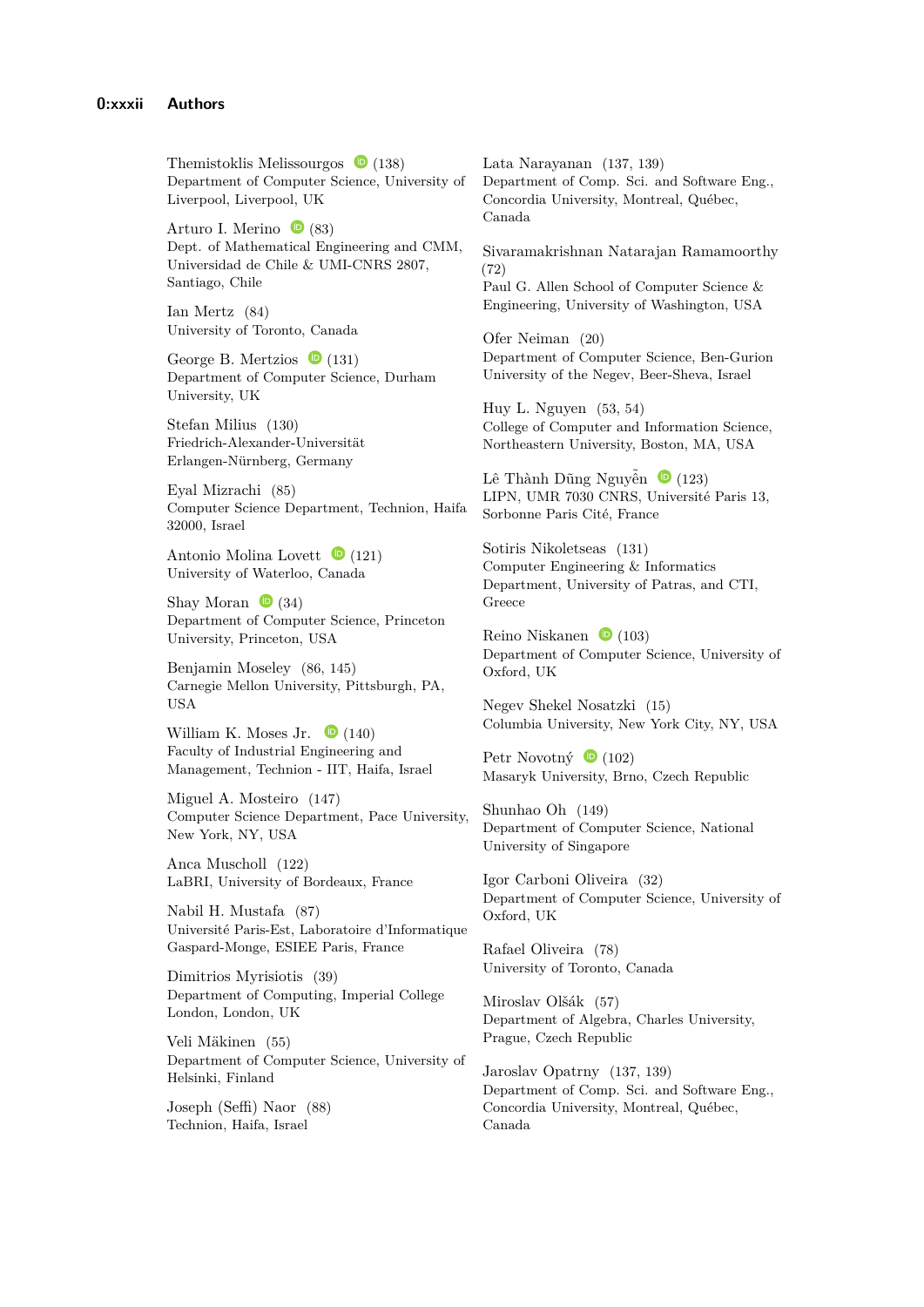#### **Authors 0:xxxiii**

Joël Ouaknine  $\bullet$  [\(44,](https://dx.doi.org/10.4230/LIPIcs.ICALP.2019.44) [118\)](https://dx.doi.org/10.4230/LIPIcs.ICALP.2019.118) The Max Planck Institute for Software Systems, Saarbrücken, Germany; Department of Computer Science, University of Oxford, United Kingdom

Dominik Pajak [\(148\)](https://dx.doi.org/10.4230/LIPIcs.ICALP.2019.148) Faculty of Fundamental Problems of Technology, Wroclaw University of Science and Technology, Poland; Tooploox, Wroclaw, Poland

Wied Pakusa [\(112\)](https://dx.doi.org/10.4230/LIPIcs.ICALP.2019.112) RWTH Aachen University, Germany

Konstantinos Panagiotou [\(90\)](https://dx.doi.org/10.4230/LIPIcs.ICALP.2019.90) LMU München, Germany

Debmalya Panigrahi [\(70\)](https://dx.doi.org/10.4230/LIPIcs.ICALP.2019.70) Duke University, Durham, NC, USA

Denis Pankratov [\(139\)](https://dx.doi.org/10.4230/LIPIcs.ICALP.2019.139) Department of CSSE, Concordia University, Montreal, Canada

Fahad Panolan [\(60\)](https://dx.doi.org/10.4230/LIPIcs.ICALP.2019.60) University of Bergen, Norway

Greta Panova [\(51\)](https://dx.doi.org/10.4230/LIPIcs.ICALP.2019.51) University of Southern Californa, Los Angeles, CA, USA; University of Pennsylvania, Philadelphia, PA, USA

Manaswi Paraashar [\(16\)](https://dx.doi.org/10.4230/LIPIcs.ICALP.2019.16) Indian Statistical Institute, Kolkata, India

Nikos Parotsidis [\(7\)](https://dx.doi.org/10.4230/LIPIcs.ICALP.2019.7) University of Copenhagen, Denmark

Merav Parter [\(89\)](https://dx.doi.org/10.4230/LIPIcs.ICALP.2019.89) Weizmann IS, Rehovot, Israel

Matija Pasch [\(90\)](https://dx.doi.org/10.4230/LIPIcs.ICALP.2019.90) LMU München, Germany

Binghui Peng [\(67\)](https://dx.doi.org/10.4230/LIPIcs.ICALP.2019.67) Tsinghua University, China

Simon Perdrix  $\bullet$  [\(108\)](https://dx.doi.org/10.4230/LIPIcs.ICALP.2019.108) Université de Lorraine, CNRS, Inria, LORIA, F 54000 Nancy, France

Joseph G. Peters  $\bullet$  [\(134\)](https://dx.doi.org/10.4230/LIPIcs.ICALP.2019.134) School of Computing Science, Simon Fraser University, Canada

Kalina Petrova [\(144\)](https://dx.doi.org/10.4230/LIPIcs.ICALP.2019.144) ETH Zurich, Switzerland

Pascal Pfister [\(144\)](https://dx.doi.org/10.4230/LIPIcs.ICALP.2019.144) ETH Zurich, Switzerland

Matthieu Picantin  $\bullet$  [\(124\)](https://dx.doi.org/10.4230/LIPIcs.ICALP.2019.124) IRIF UMR 8243 CNRS & Univ Paris Diderot, 75013 Paris, France

Jean-Éric Pin [\(125\)](https://dx.doi.org/10.4230/LIPIcs.ICALP.2019.125) IRIF, Université Paris Denis Diderot, CNRS - Case 7014 - F-75205 Paris Cedex 13, France

Anton Pirogov  $\bullet$  [\(120\)](https://dx.doi.org/10.4230/LIPIcs.ICALP.2019.120) RWTH Aachen University, Ahornstr. 55, 52074 Aachen, Germany

Nadia Pisanti [\(21\)](https://dx.doi.org/10.4230/LIPIcs.ICALP.2019.21) Department of Computer Science, University of Pisa, Italy; ERABLE Team, INRIA, France

Solon P. Pissis [\(21\)](https://dx.doi.org/10.4230/LIPIcs.ICALP.2019.21) CWI, Amsterdam, The Netherlands

Toniann Pitassi  $\bullet$  [\(35,](https://dx.doi.org/10.4230/LIPIcs.ICALP.2019.35) [84\)](https://dx.doi.org/10.4230/LIPIcs.ICALP.2019.84) Department of Computer Science, University of Toronto, Canada

Thomas Place [\(126\)](https://dx.doi.org/10.4230/LIPIcs.ICALP.2019.126) Univ. Bordeaux, CNRS, Bordeaux INP, LaBRI, UMR 5800, F-33400, Talence and IUF, France

Pierre Pradic [\(123\)](https://dx.doi.org/10.4230/LIPIcs.ICALP.2019.123) ENS de Lyon, Université de Lyon, LIP, France; University of Warsaw, Faculty of Mathematics, Informatics and Mechanics, Poland

Eric Price [\(36\)](https://dx.doi.org/10.4230/LIPIcs.ICALP.2019.36) The University of Texas at Austin, USA

Kirk Pruhs [\(145\)](https://dx.doi.org/10.4230/LIPIcs.ICALP.2019.145) University of Pittsburgh, PA, USA

Gabriele Puppis [\(122\)](https://dx.doi.org/10.4230/LIPIcs.ICALP.2019.122) CNRS, LaBRI, Bordeaux, France

Manish Purohit [\(145\)](https://dx.doi.org/10.4230/LIPIcs.ICALP.2019.145) Google, Mountain View, CA, USA

Guillermo A. Pérez  $\bullet$  [\(102\)](https://dx.doi.org/10.4230/LIPIcs.ICALP.2019.102) University of Antwerp, Belgium

Mikaël Rabie [\(135\)](https://dx.doi.org/10.4230/LIPIcs.ICALP.2019.135) IRIF, Université de Paris, France; Aalto University, Finland

Akbar Rafiey  $\bullet$  [\(91\)](https://dx.doi.org/10.4230/LIPIcs.ICALP.2019.91) Department of Computing Science, Simon Fraser University, Burnaby, Canada

Arash Rafiey [\(91\)](https://dx.doi.org/10.4230/LIPIcs.ICALP.2019.91) Indiana State University, Terre Haute, IN, USA; Simon Fraser University, Burnaby, Canada

Rajmohan Rajaraman [\(70\)](https://dx.doi.org/10.4230/LIPIcs.ICALP.2019.70) Northeastern University, Boston, MA, USA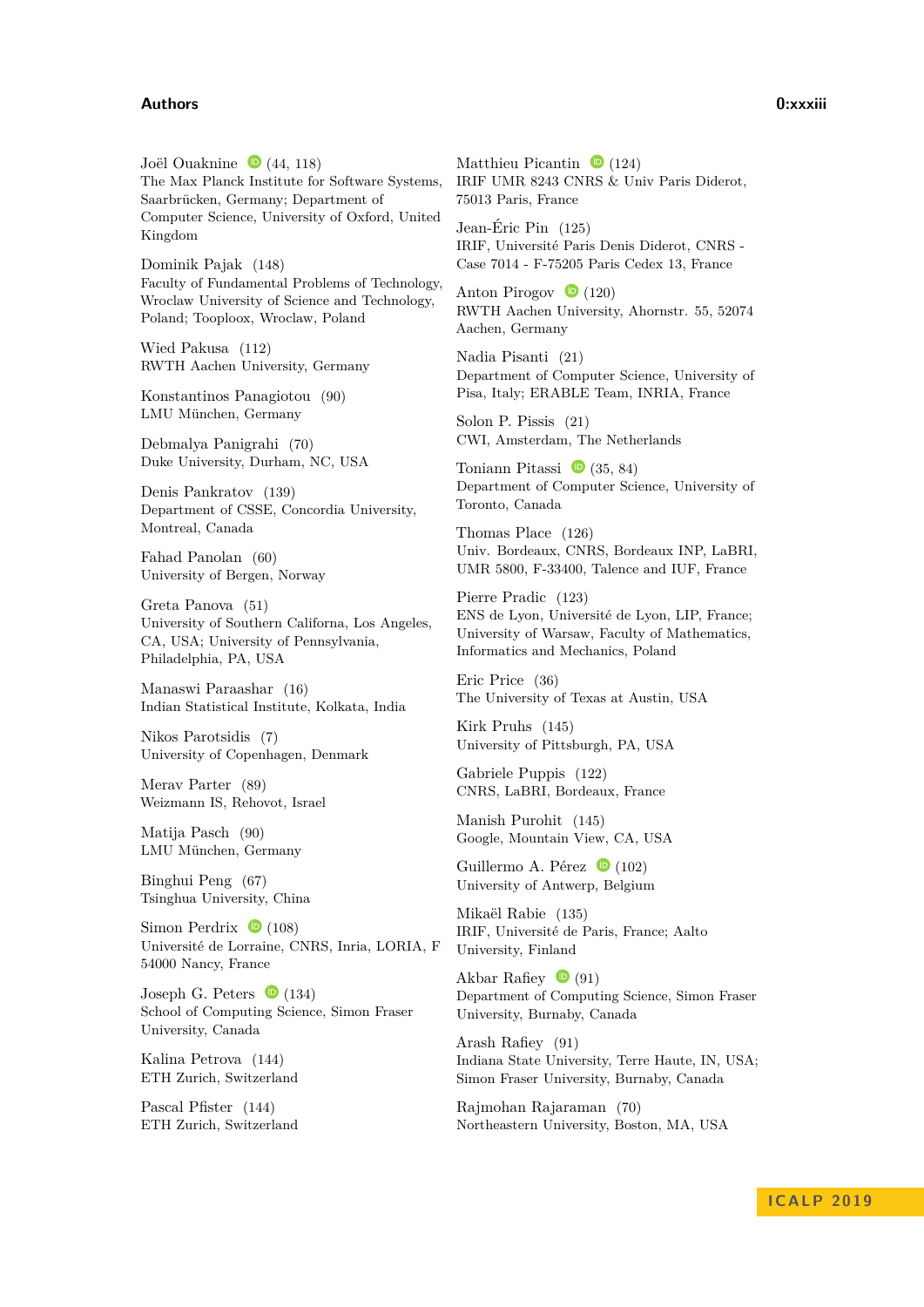Anup Rao [\(72\)](https://dx.doi.org/10.4230/LIPIcs.ICALP.2019.72) Paul G. Allen School of Computer Science & Engineering, University of Washington, USA

Christoforos Raptopoulos  $\bullet$  [\(131\)](https://dx.doi.org/10.4230/LIPIcs.ICALP.2019.131) Computer Engineering & Informatics Department, University of Patras, and CTI, Greece

Martin Raszyk [\(127\)](https://dx.doi.org/10.4230/LIPIcs.ICALP.2019.127) Department of Computer Science, ETH Zürich, Universitätstrasse 6, 8092, Switzerland

Christophe Reutenauer [\(125\)](https://dx.doi.org/10.4230/LIPIcs.ICALP.2019.125) Mathématiques, Université du Québec à Montréal, CP 8888, succ. Centre Ville, Canada H3C 3P8

Pierre-Alain Reynier [\(128\)](https://dx.doi.org/10.4230/LIPIcs.ICALP.2019.128) Aix Marseille Univ, Université de Toulon, CNRS, LIS, Marseille, France

Andrii Riazanov [\(92\)](https://dx.doi.org/10.4230/LIPIcs.ICALP.2019.92) Computer Science Department, Carnegie Mellon University, 5000 Forbes Ave, Pittsburgh, PA, USA, 15213

Thomas Robinson [\(40\)](https://dx.doi.org/10.4230/LIPIcs.ICALP.2019.40) Ben Gurion University of the Negev, Beersheva, Israel

Yoav Rodeh  $\bullet$  [\(146\)](https://dx.doi.org/10.4230/LIPIcs.ICALP.2019.146) Ort Braude College, Karmiel, Israel

Liam Roditty [\(13\)](https://dx.doi.org/10.4230/LIPIcs.ICALP.2019.13) Bar Ilan University, Ramat Gan, Israel

Lars Rohwedder [\(74,](https://dx.doi.org/10.4230/LIPIcs.ICALP.2019.74) [75\)](https://dx.doi.org/10.4230/LIPIcs.ICALP.2019.75) Department of Computer Science, Christian-Albrechts-Universität, Kiel, Germany

Miguel Romero [\(104\)](https://dx.doi.org/10.4230/LIPIcs.ICALP.2019.104) Department of Computer Science, University of Oxford, Oxford, UK

Dana Ron [\(52\)](https://dx.doi.org/10.4230/LIPIcs.ICALP.2019.52) Tel Aviv University, Tel Aviv, Israel

Will Rosenbaum [\(52\)](https://dx.doi.org/10.4230/LIPIcs.ICALP.2019.52) Max Planck Institute for Informatics, Saarbrücken, Germany

Giovanna Rosone [\(21\)](https://dx.doi.org/10.4230/LIPIcs.ICALP.2019.21) Department of Computer Science, University of Pisa, Italy

Günter Rote  $\bullet$  [\(9\)](https://dx.doi.org/10.4230/LIPIcs.ICALP.2019.9) Institut für Informatik, Freie Universität Berlin, Takustraße 9, 14195 Berlin, Germany

Marc Roth  $\bullet$  [\(113\)](https://dx.doi.org/10.4230/LIPIcs.ICALP.2019.113) Cluster of Excellence (MMCI), Saarland Informatics Campus (SIC), Saarbrücken, Germany

Ralf Rothenberger  $\bullet$  [\(61\)](https://dx.doi.org/10.4230/LIPIcs.ICALP.2019.61) Algorithm Engineering Group, Hasso Plattner Institute, University of Potsdam, Germany

Chandan Saha [\(62\)](https://dx.doi.org/10.4230/LIPIcs.ICALP.2019.62) Department of Computer Science and Automation, Indian Institute of Science, India

Andrej Sajenko  $\bullet$  [\(141\)](https://dx.doi.org/10.4230/LIPIcs.ICALP.2019.141) THM, University of Applied Sciences Mittelhessen, Giessen, Germany

Miklos Santha [\(64\)](https://dx.doi.org/10.4230/LIPIcs.ICALP.2019.64) CNRS, IRIF, Université de Paris, 75205 Paris, France; Centre for Quantum Technologies, National University of Singapore, Singapore 117543; MajuLab, UMI 3654, Singapore

Thiago Santos [\(91\)](https://dx.doi.org/10.4230/LIPIcs.ICALP.2019.91) Indiana State University, Terre Haute, IN, USA

Swagato Sanyal [\(64\)](https://dx.doi.org/10.4230/LIPIcs.ICALP.2019.64) Indian Institute of Technology Kharagpur, India

Ramprasad Saptharishi [\(78\)](https://dx.doi.org/10.4230/LIPIcs.ICALP.2019.78) Tata Institute of Fundamental Research

Carlo Sartiani [\(101\)](https://dx.doi.org/10.4230/LIPIcs.ICALP.2019.101) DIMIE, Università della Basilicata - Potenza, Italy

Thomas Sauerwald [\(93\)](https://dx.doi.org/10.4230/LIPIcs.ICALP.2019.93) Department of Computer Science and Technology, University of Cambridge, United Kingdom

Saket Saurabh [\(11,](https://dx.doi.org/10.4230/LIPIcs.ICALP.2019.11) [24,](https://dx.doi.org/10.4230/LIPIcs.ICALP.2019.24) [59,](https://dx.doi.org/10.4230/LIPIcs.ICALP.2019.59) [60\)](https://dx.doi.org/10.4230/LIPIcs.ICALP.2019.60) Institute of Mathematical Sciences, HBNI and UMI ReLaX Chennai, India; University of Bergen, Bergen, Norway

Rahul Savani [\(56\)](https://dx.doi.org/10.4230/LIPIcs.ICALP.2019.56) University of Liverpool, UK

Ali Sayyadi [\(142\)](https://dx.doi.org/10.4230/LIPIcs.ICALP.2019.142) Sharif University of Technology, Iran

Christian Scheideler  $\bullet$  [\(150\)](https://dx.doi.org/10.4230/LIPIcs.ICALP.2019.150) Paderborn University, Germany

Daniel Schmand  $\bullet$  [\(151\)](https://dx.doi.org/10.4230/LIPIcs.ICALP.2019.151) Goethe University Frankfurt, Germany

Markus L. Schmid  $\bullet$  [\(109\)](https://dx.doi.org/10.4230/LIPIcs.ICALP.2019.109) Trier University, Germany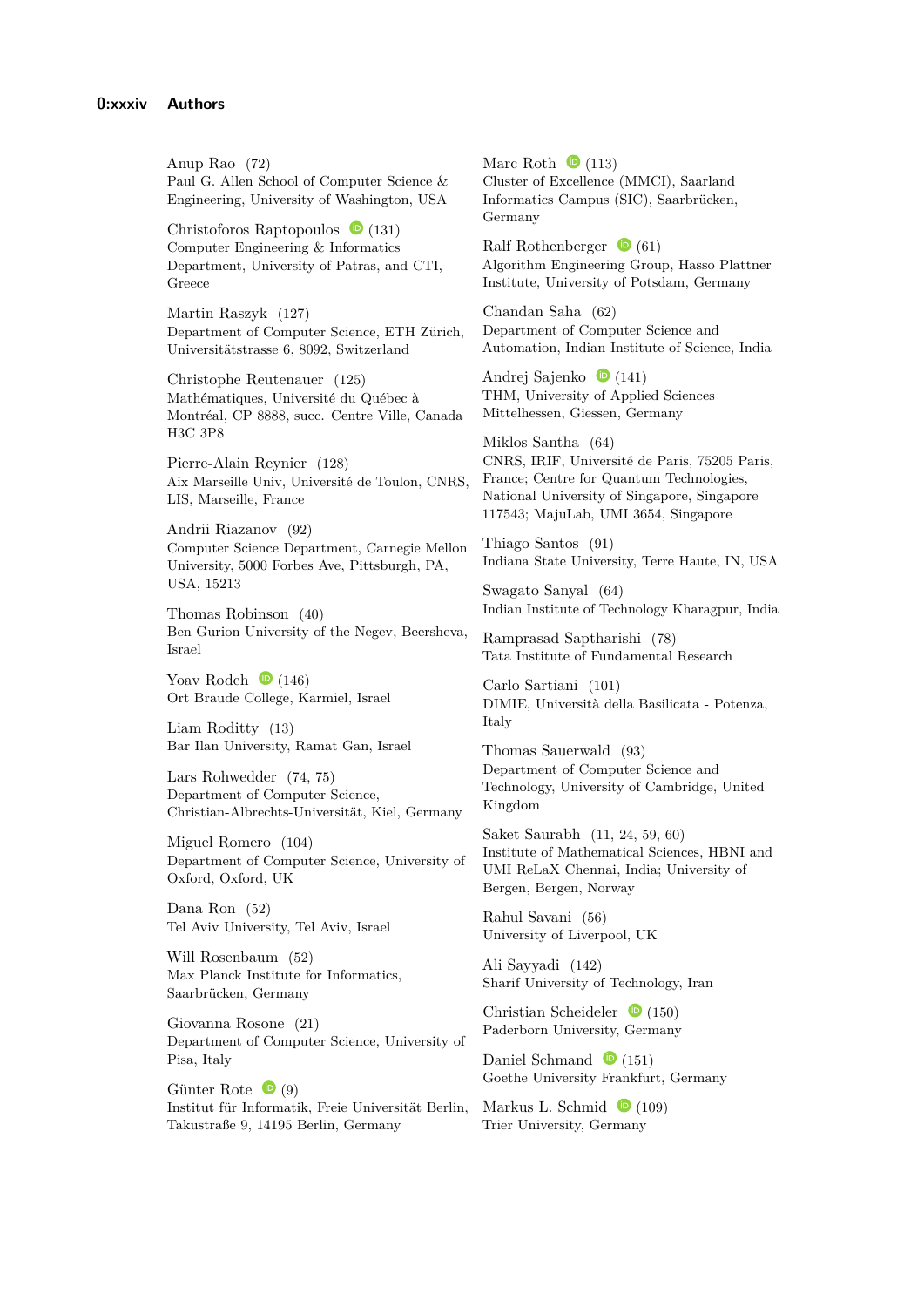#### **Authors 0:xxxv**

Ulrike Schmidt-Kraepelin [\(82\)](https://dx.doi.org/10.4230/LIPIcs.ICALP.2019.82) Institute of Software Engineering and Theoretical Computer Science, TU Berlin, Berlin, Germany

Sylvain Schmitz  $\bullet$  [\(129\)](https://dx.doi.org/10.4230/LIPIcs.ICALP.2019.129) LSV, ENS Paris Saclay & CNRS, Université Paris-Saclay, France; IUF, France

Jason Schoeters  $\bullet$  [\(134\)](https://dx.doi.org/10.4230/LIPIcs.ICALP.2019.134) LaBRI, Université de Bordeaux, CNRS, Bordeaux INP, France

Marc Schröder  $\bullet$  [\(151\)](https://dx.doi.org/10.4230/LIPIcs.ICALP.2019.151) RWTH Aachen University, Germany

Roy Schwartz [\(85\)](https://dx.doi.org/10.4230/LIPIcs.ICALP.2019.85) Computer Science Department, Technion, Haifa 32000, Israel

Robert Schweller [\(31\)](https://dx.doi.org/10.4230/LIPIcs.ICALP.2019.31) Department of Computer Science, University of Texas - Rio Grande Valley, USA

Pavel Semukhin  $\bullet$  [\(44\)](https://dx.doi.org/10.4230/LIPIcs.ICALP.2019.44) Department of Computer Science, University of Oxford, United Kingdom

Alexander Setzer [\(150\)](https://dx.doi.org/10.4230/LIPIcs.ICALP.2019.150) Paderborn University, Germany

Jeffrey Shallit  $\bullet$  [\(121\)](https://dx.doi.org/10.4230/LIPIcs.ICALP.2019.121) University of Waterloo, Canada

Sunil Shende [\(137\)](https://dx.doi.org/10.4230/LIPIcs.ICALP.2019.137) Department of Computer Science, Rutgers University, Camden, NJ, USA

Mahsa Shirmohammadi [\(102,](https://dx.doi.org/10.4230/LIPIcs.ICALP.2019.102) [119\)](https://dx.doi.org/10.4230/LIPIcs.ICALP.2019.119) CNRS, Paris, France; IRIF, Paris, France

Alexandra Silva  $\bullet$  [\(107\)](https://dx.doi.org/10.4230/LIPIcs.ICALP.2019.107) University College London, UK

Sahil Singla [\(63\)](https://dx.doi.org/10.4230/LIPIcs.ICALP.2019.63) Princeton University and Institute for Advanced Study, USA

Alexander Skopalik  $\bullet$  [\(151\)](https://dx.doi.org/10.4230/LIPIcs.ICALP.2019.151) University of Twente, Netherlands

Shay Solomon [\(17\)](https://dx.doi.org/10.4230/LIPIcs.ICALP.2019.17) School of Electrical Engineering, Tel Aviv University, Israel

José A. Soto  $\bullet$  [\(83\)](https://dx.doi.org/10.4230/LIPIcs.ICALP.2019.83) Dept. of Mathematical Engineering and CMM, Universidad de Chile & UMI-CNRS 2807, Santiago, Chile

Paul G. Spirakis  $\bullet$  [\(131,](https://dx.doi.org/10.4230/LIPIcs.ICALP.2019.131) [138\)](https://dx.doi.org/10.4230/LIPIcs.ICALP.2019.138) Department of Computer Science, University of Liverpool, UK; Computer Engineering & Informatics Department, University of Patras, Greece

Joachim Spoerhase  $\bullet$  [\(85\)](https://dx.doi.org/10.4230/LIPIcs.ICALP.2019.85) Department of Computer Science, Aalto University, Espoo, Finland

Jakob T. Spooner  $\bullet$  [\(141\)](https://dx.doi.org/10.4230/LIPIcs.ICALP.2019.141) Department of Informatics, University of Leicester, Leicester, England

Szymon Stankiewicz $\quad \bullet$ [\(57\)](https://dx.doi.org/10.4230/LIPIcs.ICALP.2019.57) Theoretical Computer Science Department, Faculty of Mathematics and Computer Science, Jagiellonian University, Kraków, Poland

Clifford Stein [\(14\)](https://dx.doi.org/10.4230/LIPIcs.ICALP.2019.14) Columbia University, New York City, NY, USA

Alistair Stewart [\(115\)](https://dx.doi.org/10.4230/LIPIcs.ICALP.2019.115) Department of Computer Science, University of Southern California, Los Angeles, CA, USA

Xiaoming Sun [\(94\)](https://dx.doi.org/10.4230/LIPIcs.ICALP.2019.94) CAS Key Lab of Network Data Science and Technology, Institute of Computing Technology, Chinese Academy of Sciences, Beijing, China; University of Chinese Academy of Sciences, Beijing, China

Ravi Sundaram [\(70\)](https://dx.doi.org/10.4230/LIPIcs.ICALP.2019.70) Northeastern University, Boston, MA, USA

Ola Svensson  $\bullet$  [\(3\)](https://dx.doi.org/10.4230/LIPIcs.ICALP.2019.3) EPFL, Lausanne, Switzerland

Krysta M. Svore [\(27\)](https://dx.doi.org/10.4230/LIPIcs.ICALP.2019.27) Station Q, Quantum Architectures and Computation Group, Microsoft Research, USA

Avishay Tal [\(66\)](https://dx.doi.org/10.4230/LIPIcs.ICALP.2019.66) Stanford University, USA

Prafullkumar Tale [\(11\)](https://dx.doi.org/10.4230/LIPIcs.ICALP.2019.11) Institute of Mathematical Sciences, HBNI, Chennai, India

Justin Thaler [\(30\)](https://dx.doi.org/10.4230/LIPIcs.ICALP.2019.30) Georgetown University, Washington, DC, USA

Mikkel Thorup [\(95\)](https://dx.doi.org/10.4230/LIPIcs.ICALP.2019.95) Department of Computer Science, University of Copenhagen, Denmark

Alexandru I. Tomescu [\(55\)](https://dx.doi.org/10.4230/LIPIcs.ICALP.2019.55) Department of Computer Science, University of Helsinki, Finland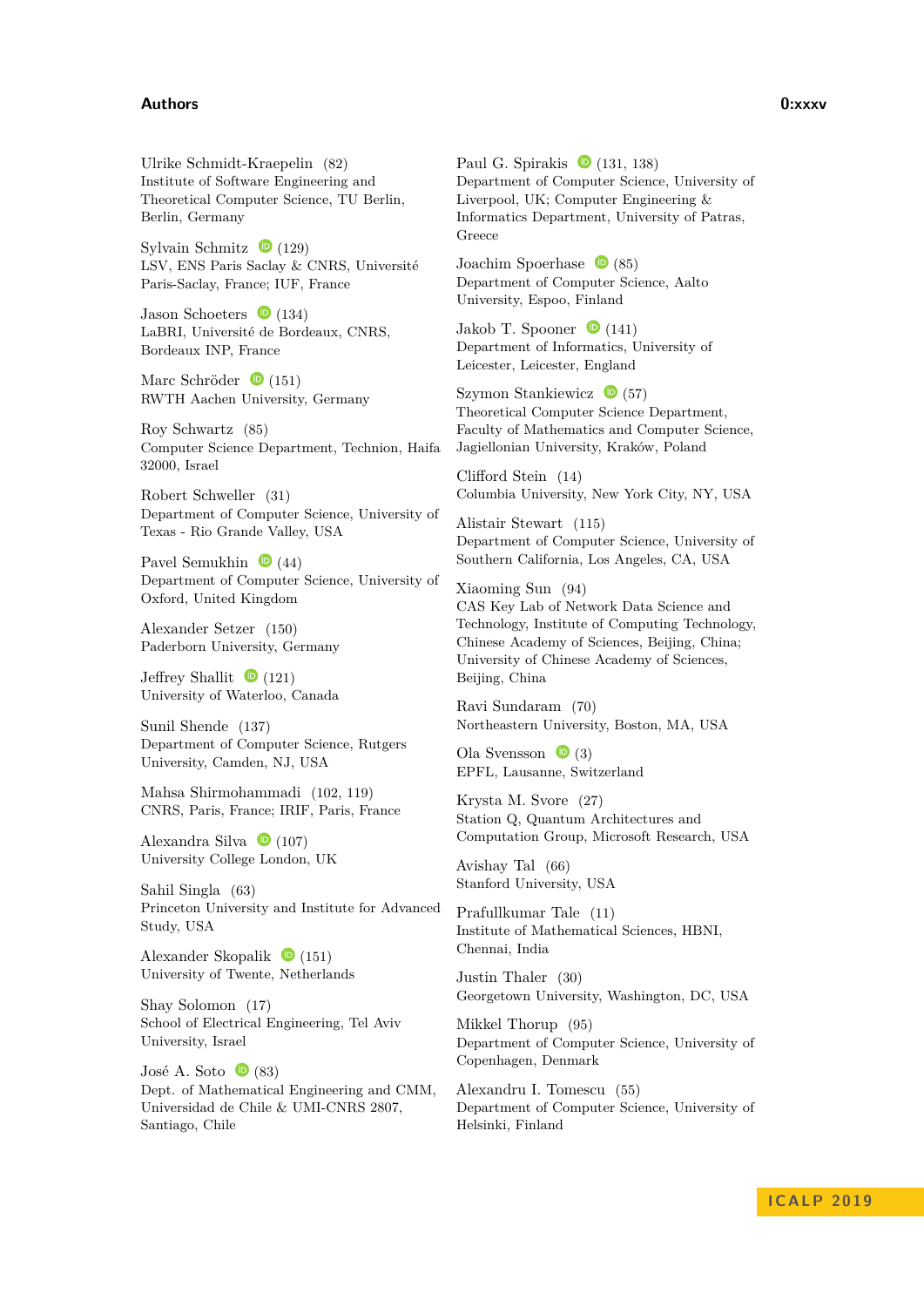Patrick Totzke [\(119\)](https://dx.doi.org/10.4230/LIPIcs.ICALP.2019.119) University of Liverpool, UK

Ohad Trabelsi [\(7\)](https://dx.doi.org/10.4230/LIPIcs.ICALP.2019.7) Weizmann Institute of Science, Israel

Dmitriy Traytel [\(127\)](https://dx.doi.org/10.4230/LIPIcs.ICALP.2019.127) Department of Computer Science, ETH Zürich, Universitätstrasse 6, 8092, Switzerland

Christos Tzamos [\(19\)](https://dx.doi.org/10.4230/LIPIcs.ICALP.2019.19) University of Wisconsin-Madison, USA

Seeun William Umboh  $\bullet$  [\(88\)](https://dx.doi.org/10.4230/LIPIcs.ICALP.2019.88) The University of Sydney, Australia

Sumedha Uniyal [\(85\)](https://dx.doi.org/10.4230/LIPIcs.ICALP.2019.85) Department of Computer Science, Aalto University, Espoo, Finland

Henning Urbat [\(130\)](https://dx.doi.org/10.4230/LIPIcs.ICALP.2019.130) Friedrich-Alexander-Universität Erlangen-Nürnberg, Germany

Przemysław Uznański [\(7\)](https://dx.doi.org/10.4230/LIPIcs.ICALP.2019.7) University of Wrocław, Poland

Frits Vaandrager  $\bullet$  [\(4\)](https://dx.doi.org/10.4230/LIPIcs.ICALP.2019.4) Department of Software Science, Radboud University, The Netherlands

Joran van Apeldoorn [\(99\)](https://dx.doi.org/10.4230/LIPIcs.ICALP.2019.99) QuSoft, CWI, The Netherlands

José Verschae [\(82\)](https://dx.doi.org/10.4230/LIPIcs.ICALP.2019.82) Institute of Engineering Sciences, Universidad de O'Higgins, Rancagua, Chile

Laurent Viennot [\(143\)](https://dx.doi.org/10.4230/LIPIcs.ICALP.2019.143) Inria, Paris, France

Didier Villevalois [\(128\)](https://dx.doi.org/10.4230/LIPIcs.ICALP.2019.128) Aix Marseille Univ, Université de Toulon, CNRS, LIS, Marseille, France

Renaud Vilmart [\(108\)](https://dx.doi.org/10.4230/LIPIcs.ICALP.2019.108) Université de Lorraine, CNRS, Inria, LORIA, F 54000 Nancy, France

Nikhil Vyas [\(46,](https://dx.doi.org/10.4230/LIPIcs.ICALP.2019.46) [47\)](https://dx.doi.org/10.4230/LIPIcs.ICALP.2019.47) MIT, Cambridge, MA, USA

David Wajc [\(67\)](https://dx.doi.org/10.4230/LIPIcs.ICALP.2019.67) Carnegie Mellon University, Pittsburgh, PA, USA

Manfred K. Warmuth [\(34\)](https://dx.doi.org/10.4230/LIPIcs.ICALP.2019.34) Computer Science Department, University of California, Santa Cruz, USA

Thomas Watson [\(96\)](https://dx.doi.org/10.4230/LIPIcs.ICALP.2019.96) University of Memphis, Memphis, TN, USA Yuanhao Wei [\(84\)](https://dx.doi.org/10.4230/LIPIcs.ICALP.2019.84) Carnegie Mellon University, Pittsburgh, PA, **USA** 

Nicole Wein [\(13,](https://dx.doi.org/10.4230/LIPIcs.ICALP.2019.13) [46,](https://dx.doi.org/10.4230/LIPIcs.ICALP.2019.46) [47\)](https://dx.doi.org/10.4230/LIPIcs.ICALP.2019.47) MIT, Cambridge, MA, USA

Philip Wellnitz  $\bullet$  [\(113\)](https://dx.doi.org/10.4230/LIPIcs.ICALP.2019.113) Max Planck Institute for Informatics, Saarland Informatics Campus (SIC), Saarbrücken, Germany

Colin White [\(18\)](https://dx.doi.org/10.4230/LIPIcs.ICALP.2019.18) Carnegie Mellon University, Pittsburgh, PA, USA

Ryan Williams [\(25,](https://dx.doi.org/10.4230/LIPIcs.ICALP.2019.25) [26\)](https://dx.doi.org/10.4230/LIPIcs.ICALP.2019.26) Department of Electrical Engineering and Computer Science & CSAIL, MIT, Cambridge, MA, USA

Virginia Vassilevska Williams [\(13,](https://dx.doi.org/10.4230/LIPIcs.ICALP.2019.13) [46,](https://dx.doi.org/10.4230/LIPIcs.ICALP.2019.46) [47\)](https://dx.doi.org/10.4230/LIPIcs.ICALP.2019.47) MIT, Cambridge, MA, USA

David P. Williamson  $\bullet$  [\(88\)](https://dx.doi.org/10.4230/LIPIcs.ICALP.2019.88) Cornell University, Ithaca, NY, USA

Daniel Wolleb-Graf [\(7\)](https://dx.doi.org/10.4230/LIPIcs.ICALP.2019.7) ETH Zürich, Switzerland

David P. Woodruff [\(18,](https://dx.doi.org/10.4230/LIPIcs.ICALP.2019.18) [94,](https://dx.doi.org/10.4230/LIPIcs.ICALP.2019.94) [97\)](https://dx.doi.org/10.4230/LIPIcs.ICALP.2019.97) Carnegie Mellon University, Pittsburgh, PA, **USA** 

James Worrell  $\bullet$  [\(44,](https://dx.doi.org/10.4230/LIPIcs.ICALP.2019.44) [118\)](https://dx.doi.org/10.4230/LIPIcs.ICALP.2019.118) Department of Computer Science, University of Oxford, United Kingdom

Hongxun Wu [\(48\)](https://dx.doi.org/10.4230/LIPIcs.ICALP.2019.48) Institute for Interdisciplinary Information Sciences, Tsinghua University, Beijing, China

Ke Wu [\(37\)](https://dx.doi.org/10.4230/LIPIcs.ICALP.2019.37) Department of Computer Science, Johns Hopkins University, USA

Xiaodi Wu [\(27\)](https://dx.doi.org/10.4230/LIPIcs.ICALP.2019.27) Joint Center for Quantum Information and Computer Science, University of Maryland, USA

Tim Wylie [\(31\)](https://dx.doi.org/10.4230/LIPIcs.ICALP.2019.31) Department of Computer Science, University of Texas - Rio Grande Valley, USA

Chaoping Xing [\(68,](https://dx.doi.org/10.4230/LIPIcs.ICALP.2019.68) [98\)](https://dx.doi.org/10.4230/LIPIcs.ICALP.2019.98) School of Physical and Mathematical Sciences, Nanyang Technological University, Singapore

Yinzhan Xu [\(46\)](https://dx.doi.org/10.4230/LIPIcs.ICALP.2019.46) MIT, Cambridge, MA, USA